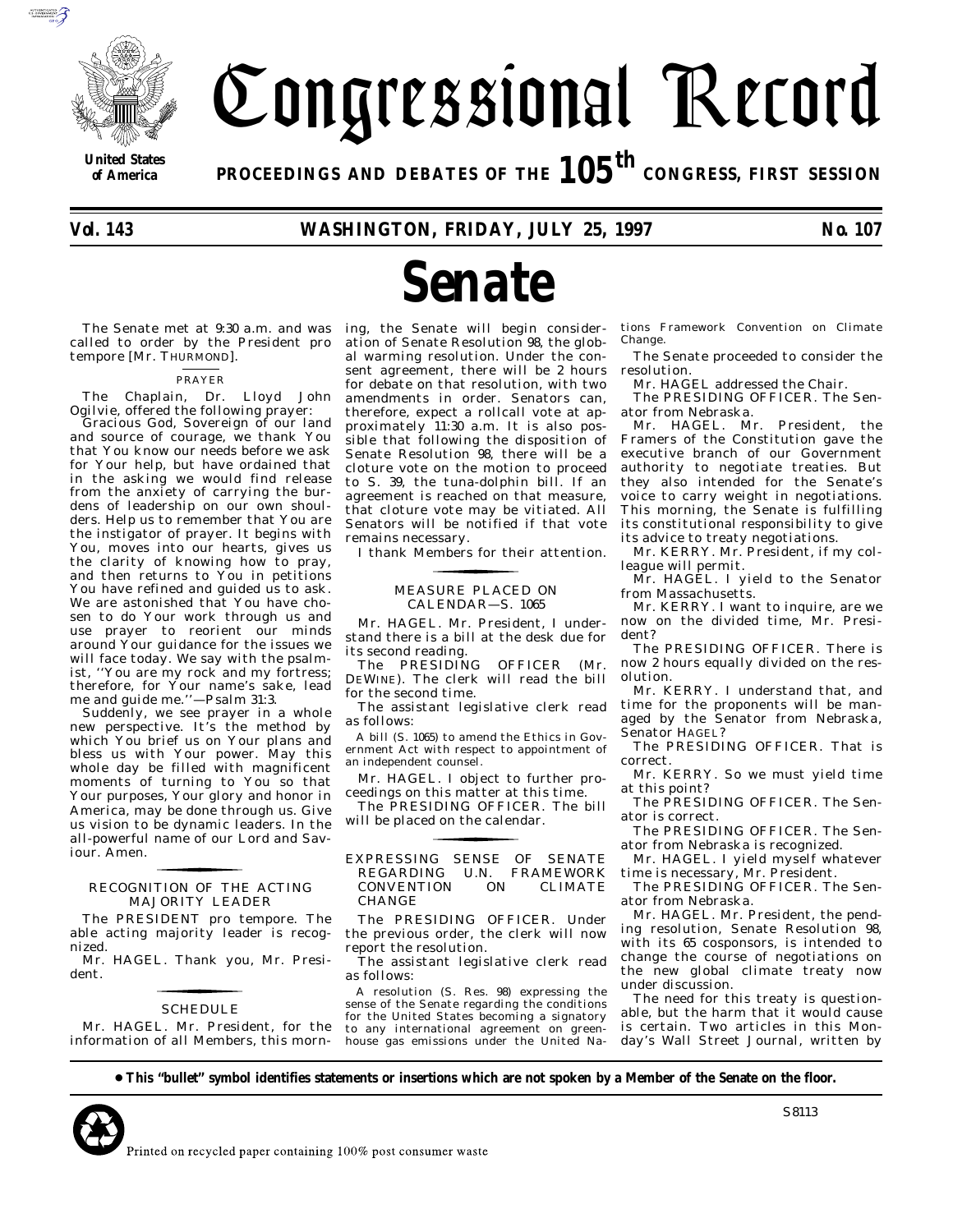Jack Kemp and Dr. Fred Singer, are excellent summaries against the direction the administration is taking in negotiating this treaty. I ask unanimous consent that these articles be printed in the RECORD.

There being no objection, the articles were ordered to be printed in the RECORD, as follows:

[From the Wall Street Journal, July 25, 1997] A TREATY BUILT ON HOT AIR . . .

### (By Jack Kemp)

In December, representatives of 150 nations will gather in Kyoto, Japan, to sign a successor treaty to the United Nations' Framework Convention on Climate Change. Today, in anticipation of this momentous event, the Senate is scheduled to debate the Byrd-Hagel resolution, a non-binding measure sponsored by 65 senators that will put that body on record against any treaty that would cause serious economic harm to the U.S. For more than a year the Clinton administration has been promising to provide its economic model of the treaty's effects, but last week it announced that it will not provide any formal estimate—a signal that the treaty won't meet the Byrd-Hagel criteria.

### NO RELIABLE CONCLUSIONS

Everyone agrees that we need to keep our planet clean. Healthy plants and animals are valuable, but at the same time the U.S. has a solemn obligation to defend the rights of the people who inhabit our planet. It seems that the officials representing the U.S. in the treaty negotiations have lost sight of that duty.

The international negotiations focus on global warming, the theory that greenhouse gases in the Earth's atmosphere are steadily and dangerously warming the planet. Some of our leaders, most notably Vice President Al Gore, have bought into the theory even though scientists have reached no reliable conclusions about global warming (see story below). Yet the 150 nations involved in these talks are rapidly moving toward signing a treaty that would wreak havoc on the U.S. economy and, ironically, on our environment. U.S. negotiators appear to be asking American workers and families to foot the bill for massive reductions in greenhouse gases.

This treaty would require a drastic and sudden cut in energy use that would be legally binding only on developed nations, not on major international trade competitors including three of the 10 biggest carbon-dioxide producers, India, South Korea, and China. By excluding developing nations, not only will we be missing an opportunity to make further environmental gains, but we'll also be working against the very purpose of the treaty.

Studies show that the high-growth developing nations excluded from the proposed treaty's requirements are more likely to increase their greenhouse-gas emissions in order to pick up the demand left unmet by developed nations, where production would be restricted. The AFL–CIO's Executive Council has declared that an agreement that fails to bind developing nations to the same commitments made by the U.S. cannot possibly work.

The treaty's impact on America's workers and economy, meanwhile, could be severe. First, U.S. industry would face increased production costs for virtually all goods. The net cost just to stabilize U.S. emissions at 1990 levels could reach hundreds of billions of dollars annually, and many nations are pushing to reduce emissions below 1990 levels, at an even more oppressive cost. The resulting higher prices would make American products

less competitive on the world market and less affordable at home.

Second, the treaty would send high-paying jobs in mining, manufacturing, transport and other important sectors abroad. Charles River Associates, an econometric modeling firm, has estimated that the administration's plans would increase U.S. unemployment by 0.25% and reduce the gross domestic product by 3.3%. The likely result: 250,000 American jobs lost.

Third, the treaty would saddle Americans with higher energy bills as we are forced to tax energy use. Some have estimated that such a ''carbon tax'' could increase the cost of gasoline by as much as 60 cents a gallon, and of home heating oil by 50%. What's more, as the AFL–CIO has recognized: 'These taxes are highly regressive and will be most harmful to citizens who live on fixed incomes and work at poverty-level wages.

This burden of drastically increased heating, cooling and transportation costs could hardly come at a worse time for lower-income families. The working poor, and people just getting off welfare and beginning to pay their own way, are already challenged to make ends meet in today's economy. But our diplomatic negotiators have spared little attention for the potentially devastating consequences that their proposals would have for millions of lower-income Americans.

### FAR PAST TIME

It is time for the American public to be told exactly what their government is proposing to give away in the global climate change treaty. It is far past time for the Clinton administration to give Congress a detailed economic analysis of the mandatory cutbacks in energy usage that our negotiators are offering on the altar of environmentalist politics. Until the public and the Congress are given the facts, the talk at the global conferences on greenhouse gas emissions will remain as little more than hot air.

### . . . NOT SCIENTIFIC CONSENSUS (By S. Fred Singer)

Yesterday, in opening a White House conference on global warming, President Clinton announced, ''The overwhelming balance of evidence and scientific opinion is that it is no longer a theory but now a fact that global warming is real.'' In support of this contention, the president and other politicians have been busy citing the ''2,500 scientists'' who supposedly endorse the U.N.'s 1996 Intergovernmental Panel on Climate Change report, and thus a forecast of catastrophic global warming.

Actual climate observations, however, show that global warming is mostly a phantom problem. Perhaps that's why Mr. Clinton and Vice President Al Gore harp so much on a ''scientific consensus''—which sounds so impressive to nonscientists. Yet science doesn't operate by vote.

How did the IPCC come up with 2,500 scientists? If one were to add up all contributors and reviewers listed in the three IPCC reports published in 1996, one would count about 2,100. The great majority of these are not conversant with the intricacies of atmospheric physics, although some may know a lot about forestry, fisheries or agriculture. Most are social scientists—or just policy experts and government functionaries. Every country in the world seems to be represented—from Albania to Zimbabwe though many are not exactly at the forefront of research. The list even includes known skeptics of global warming—much to their personal and professional chagrin.

The IPCC report has some 80 authors for its 11 chapters, but only a handful actually wrote the Policymakers' Summary; most of the several hundred listed ''contributors''

are simply specialists who allowed their work to be cited, without necessarily endorsing the other chapters or the summary. Contrast these numbers with the nearly 100 climate scientists who signed the Leipzig Declaration in 1996, expressing their doubts about the validity of computer-driven global warming forecasts. It takes a certain amount of courage to do this—given that it could jeopardize research grants from U.S. government agencies that have adopted climate catastrophe as an article of faith, and managed to convince Congress to ante up

about \$2 billion a year. Even some IPCC climate scientists, in the report itself or in a May 16 Science article headlined ''Greenhouse Forecasting Still Cloudy,'' have expressed doubts about the validity of computer models and about the main IPCC conclusion, that ''the balance of evidence suggests a discernible human influence on global climate''—whatever that ambiguous phrase may mean. A Dec. 20, 1995, Reuters report quoted British scientist Keith Shine, one of IPCC's lead authors, discussing the IPCC Policymakers' Summary: ''We produce a draft, and then the policymakers go through it line by line and change the way it is presented. . . . It's peculiar that they have the final say in what goes into a scientists' report.'' The Science and Environmental Policy Project conducted a survey of IPCC scientific contributors and reviewers; we found that about half did not support the Policymakers' Summary. Parallel surveys by the Gallup organization and even by Greenpeace International produced similar results.

Of course, scientists do accept the existence of a natural greenhouse effect in the atmosphere, which has been known since the 19th century and is not to be confused with any influence from human activity. Another accepted fact is that greenhouse gases have been increasing as a consequence of an expanding world population: carbon dioxide from burning fossil fuels, for instance, and methane from raising cattle. But the climate warming of the past 100 years, which occurred mainly before 1940, in no way supports the results of computer models that predict a drastic future warming. Even IPCC Chairman Bert Bolin has admitted that the pre-1940 warming is likely a natural recovery from a previous, natural cooling. Most important, though, is the fact—not mentioned in the IPCC summary—that weather satellite observations, independently backed by data from balloon-borne sensors, have shown no global warming trend whatsoever in the past 20 years.

The discrepancy between calculated predictions of warming and the actual observations of no warming has produced a crisis for many scientists. Those who believe in global warming keep hoping that proof is just around the corner. Consider this passage from the May 16 Science article: ''[M]any scientists say it will be a decade before computer models can confidently link the warming to human activities.''

It is ironic that an environmental lobbying group, the Environmental Defense Fund, would admit in a brochure on global warming: ''Scientists need to do considerably more work to sort out which [hypotheses] are most likely to be true.'' The EDF complains, however, that the ''skepticism and constant questioning that lie at the heart of science'' sometimes ''cloud the debate.'' Perhaps so; but more often they advance the science.

### PRIVILEGE OF THE FLOOR

Mr. HAGEL. Mr. President, I ask unanimous consent that the following members of my staff be granted the privilege of the floor during debate on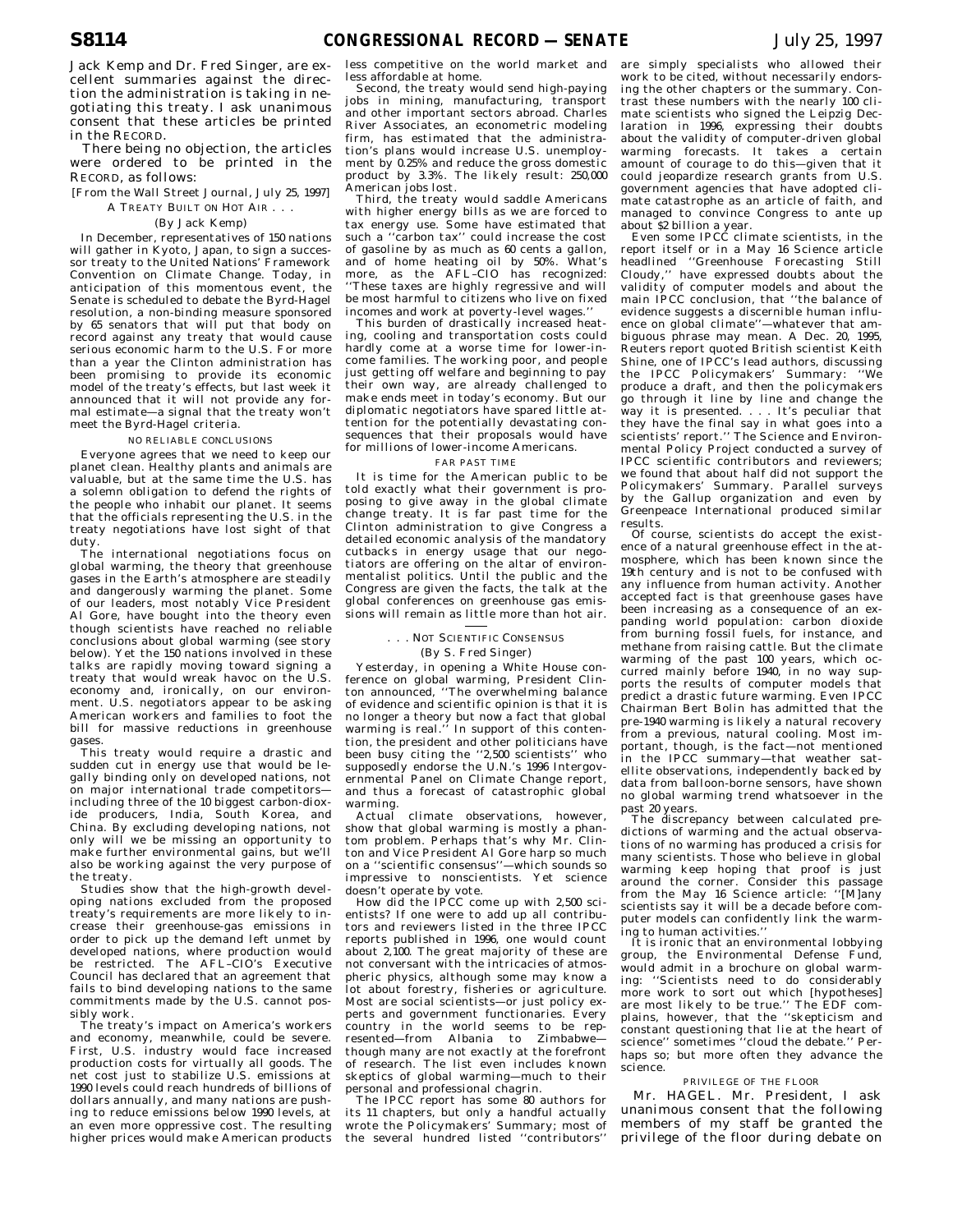Senate Resolution 98: Derek Schmidt, Ken Peel, Kent Bonham, David Kracman, and Tom McCarthy.

The PRESIDING OFFICER. Without objection, it is so ordered.

Mr. HAGEL. Mr. President, we have more than a dozen Senators on this side who want to speak on this issue. Under the time agreement, however, we have only 1 hour for proponents to debate. I, therefore, encourage Senators to insert their statements in the RECORD so they will be fully available to our negotiators before next week's meeting of the ad hoc group on the Berlin mandate in Bonn, Germany. I also hope to discuss this issue further on the Senate floor at a later date.

Mr. President, I thank the majority leader and the minority leader for their leadership in bringing this resolution before the Senate. I also thank the chairman and the ranking minority member of the Foreign Relations Committee for their leadership as well. I particularly thank the distinguished senior Senator from West Virginia. It has been a privilege for me to work on this important issue along side one of the Senate's giants.

We are here today to debate a very important issue, one which will have a major impact on the future of this country. How our Nation addresses the global climate issue may prove to be one of the most important economic and environmental decisions of the next century.

Let me say from the outset, this is not a debate about who is for or against the environment. We all agree on the need for a clean environment. We all want to leave our children a better, cleaner, more prosperous world. Nor is this debate about motives, personalities or politics. It is about finding the truth. What are the problems? If there are problems, what is the best solution? What are the costs? What are the consequences? And what do we need to do now?

The debate on the Senate floor today is about the path the administration is taking on this issue. I believe they are on the wrong path in their negotiations for any treaty to be signed in Kyoto, Japan, this December.

That is why my distinguished colleague from West Virginia and I have offered the Byrd-Hagel resolution. Senate Resolution 98, with its 65 cosponsors, puts the administration on notice that an overwhelming and bipartisan majority of the U.S. Senate rejects its current negotiating position on a proposed new global climate treaty. It is so important, as my friend, Senator BYRD, has repeatedly pointed out, that we in the U.S. Senate forcefully practice our constitutional role of advice and consent over these important negotiations. The credibility of the United States is not enhanced when the administration negotiates a treaty that has no hope of ratification in the U.S. Senate.

The Byrd-Hagel resolution is a strong bipartisan wake-up call to the adminis-

tration. This resolution rejects the United Nations' current negotiating strategy of binding United States and other developed nations to legally binding reductions without requiring any new or binding commitments from 130 developing nations, such as China, Mexico, and South Korea. In addition, this resolution rejects any treaty or other agreement that would cause serious economic harm to the United States.

A simple reality of the current situation is that a core group of negotiators in the State Department has brought us near a point of no return. What this broad bipartisan coalition of 65 Senators is saying is ''we need a new direction in these negotiations.''

I approach this issue, Mr. President, believing that any action this serious that is undertaken by the United States must be based on sound science and common sense. This proposed treaty is based on neither.

If anything has become clear during congressional hearings on this issue, it is that the science is unclear, that the scientific community has not even come close to definitively concluding that we have a problem.

I mentioned earlier this morning, in the Wall Street Journal today, the very interesting article by Dr. Fred Singer about the science on this issue. Dr. Singer is professor emeritus of environmental sciences at the University of Virginia. I have already requested this be printed in the RECORD.

The science is inconclusive and contradictory, and predictions for the future range from no significant problem to global catastrophe. The subcommittee I chair, International Economic Policy Export and Trade Promotion, has held two hearings on this issue. In the first hearing, we heard testimony from Dr. Patrick Michaels, a very distinguished climatologist and professor of environmental sciences at the University of Virginia, who noted conditions in the real world simply have not matched changes projected by some computer models. Most of the warming of this century occurred in the first half of this century, before significant emissions of greenhouse gases began. And 18 years of satellite data actually shows a slight cooling trend in the world.

Before the Senate Environment and Public Works Committee Dr. Richard Lindzen, professor of meteorology at the Massachusetts Institute of Technology, testified that ''a decade of focus on global warming and billions of dollars of research funds have still failed to establish that global warming is a significant problem.

At the same hearing, Dr. John Christy, an associate professor in the Department of Atmospheric Science at the University of Alabama, stated: ''The satellite and balloon data show that catastrophic warming is not now occurring. The detection of human effects on climate has not been convincingly proven because the variations we

now have observed are not outside of the natural variations of the climate system.''

It is clear that the global climate is incredibly complex. It is influenced by far more factors than originally thought when some early crude computer models first raised alarms about the possible threat of imminent catastrophic global warming. The scientific community has simply not yet resolved the question of whether we have a problem with global warming.

I suggest, again, that common sense dictates you don't come up with a solution to a problem until you are certain that you have a problem. However, the Clinton administration has proceeded to negotiate a solution before we have a confirmation that there is a problem.

They have proposed that the United States and other developed nations submit to legally binding controls of greenhouse gas emissions. But they will not be asking for legally binding commitments from more than 130 ''developing nations,'' including, as I mentioned before, China, Mexico, South Korea, India, Singapore, and others.

Mr. President, this makes no sense, no sense at all, given that these nations include some of the most rapidly developing economies in the world and are quickly increasing their use of fossil fuels. By the year 2015, China will surpass the United States as the largest producer of greenhouse gases in the world.

It is the United States and other developed nations who are currently doing the most to reduce greenhouse gas emissions. It is the developing nations that will be the biggest emitters of greenhouse gases during the next 25 years. It is complete folly to exclude them from legally binding emissions mandates. How could any treaty aimed at reducing global emissions of greenhouse gases be at all effective when it excludes these 130 nations? It won't. If these nations are excluded, greenhouse gas emissions will continue to rise, and we would see no net reductions in global greenhouse gas emissions. The exclusion of these nations is a fatal flaw in this treaty.

Some analysts have even cautioned that the unequal treaty being negotiated at the United Nations could increase the emission of greenhouse gases. As industries flee the United States and other industrialized countries, they would reestablish themselves in developing countries that have much weaker environmental standards, like our neighbor to the south, Mexico.

A draft economic report commissioned by this administration, this administration's Department of Energy, concluded that:

Policy constraints placed on six large industries in the United States—petroleum refining, chemicals, paper products, iron and steel, aluminum and cement—would result in significant adverse impacts on the affected industries. Furthermore, they conclude: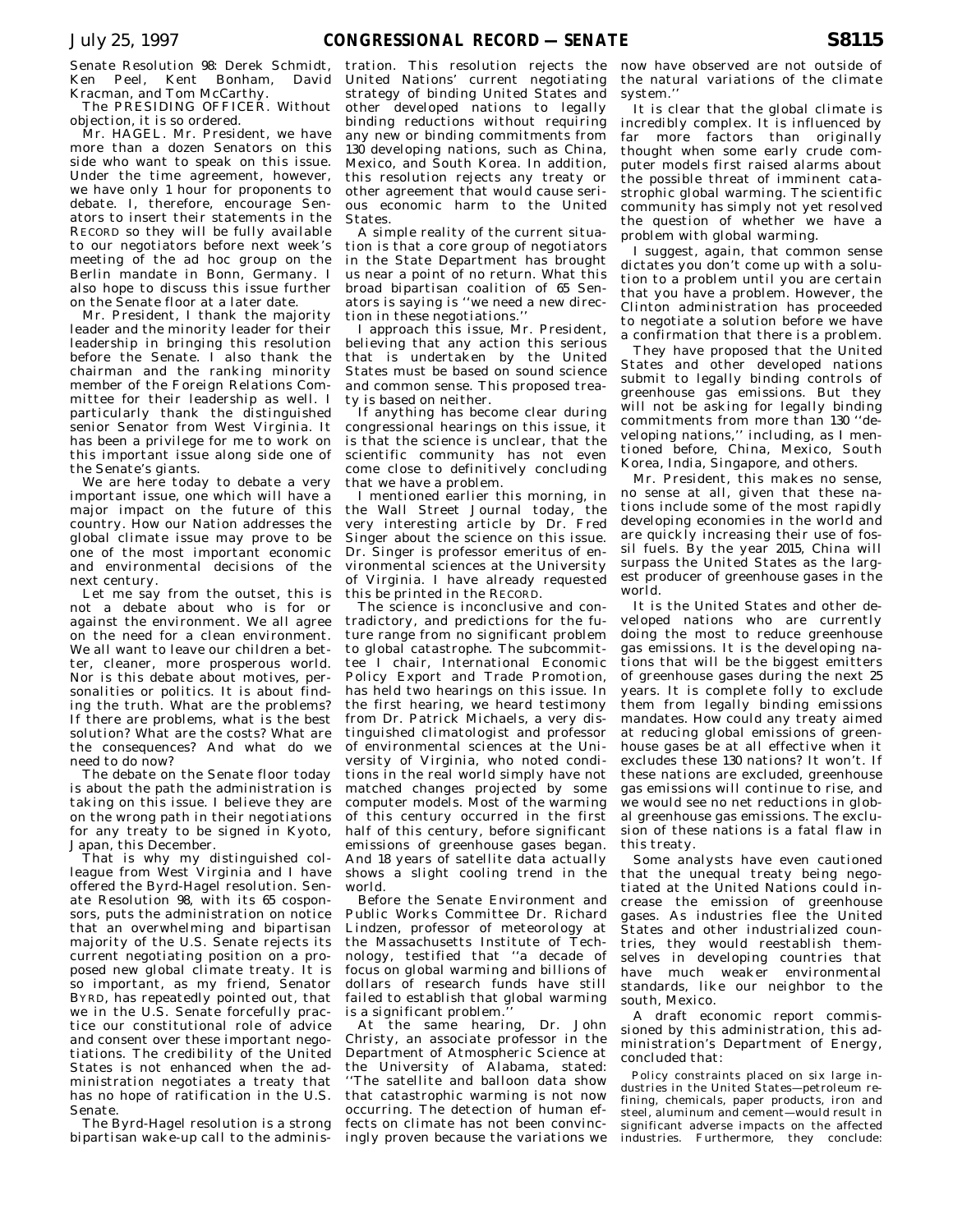emissions would not be reduced significantly. The main effect of the assumed policy would be to redistribute output, employment, and emissions from participating to nonparticipating countries.

Therefore, the U.N. Global Climate Treaty as being negotiated now by the Clinton administration cannot pass the first test of Byrd-Hagel. It will not include legally binding commitments from the developing nations.

What about the second test of Byrd-Hagel, serious economic harm, serious economic harm to this country and our future generations? One of the notable aspects of this issue is that it has united American business, labor, and agriculture support. In my hearings, we heard testimony from the AFL–CIO, American Farm Bureau, National Association of Manufacturers, and many noted economists. They all agree on one very definite thing—the draft U.N. treaty now under consideration would have a devastating effect on American consumers, workers, farmers and businesses. Estimates of the proposed treaty's damage to our economy vary, mainly because the administration continually refused to offer its own economic assumptions. This, after the administration promised for more than a year to provide an economic model. However, last week the Clinton administration threw in the towel and gave up on even attempting to provide an economic model.

At a hearing before the House Commerce Committee, Janet Yellen, chair of the Council of Economic Advisers for the President, admitted that the administration's long-awaited economic study had failed and claimed that it would be futile to attempt to assess the economic impacts of legallybinding emissions controls on our developed nations. So now the Clinton administration is proceeding to negotiate a treaty without any assessment of what it would do to the U.S. economy. That is incredible; absolutely stunning. But the bottom line is very clear. Even using conservative assumptions, Charles River Associates, a leading economic modeling firm, for example, has estimated that holding emissions at 1990 levels would reduce economic growth by 1 percent a year, rising to 3 percent in the later years, and that does not even consider Under Secretary of State Tim Wirth's long-term goal, which he stated during our hearings, of achieving a 70 percent reduction from current emissions levels.

What this means to everyday Americans is very clear. The AFL–CIO has estimated the treaty would mean the loss of 1.25 to 1.5 million jobs. Energy prices will rise dramatically. Individual Americans will pay for this treaty either in their electric bills, at the gas pump, or by losing their jobs. Jerry Jasinowski, president of the National Association of Manufacturers, testified that the proposed treaty:

. . . would hurt America's manufacturers, workers and families with little or no environmental benefit since new restrictive poli-

cies in the U.S. simply would force the flight of U.S. investment to developing countries. Millions of Americans would lose their jobs and American manufacturers would take a severe hit in the marketplace.

What about the effects on American agriculture? It is little known that American agriculture produces 25 percent of our Nation's greenhouse gas emissions, which would make this critical sector of our economy vulnerable to the kind of major reductions envisioned by the U.N. global climate treaty. The American Farm Bureau has called the treaty a back-door Btu tax that would drive up fuel and overall energy costs as much as 50 percent. Again, this is outrageous. This would bankrupt many of our American farmers. Therefore the U.N. global climate treaty has no hope of satisfying the second test of Byrd-Hagel. It would clearly cause very serious economic harm to the United States.

Mr. President, beyond the fairness and economic harm issues that are addressed in Senate Resolution 98, I am also very concerned about any treaty that would bind our Nation's economy to control by some U.N. multilateral entity. Who will administer a global climate treaty? Who will police it? Will we have an international police force, an agency capable of inspecting, finding, possibly shutting down American companies? No one has addressed these questions. The implications are most serious for our national security interests, national sovereignty interests. One of the biggest users of fossil fuels is the U.S. military. How would this treaty affect our military operations and our national defense capabilities? There are serious national sovereignty issues and other issues that we have not even begun to touch.

I said at the outset that I believe any action taken by this Nation should be based on sound science and common sense. The current track of negotiations for the U.N. global treaty does neither. Why is this administration rushing headlong into signing a treaty in Kyoto this December? The scientific data is inconclusive, even contradictory. The economic costs are clear and devastating. This treaty would be a lead weight on our Nation's future economic growth, killing jobs and opportunities for generations of Americans to come.

We need to take global climate issues seriously. Obviously we agree with that. We in the United States have made tremendous strides in cleaning up our environment. We will continue to make progress in the future. We are all concerned about the state of the environment and what we leave to our children and our grandchildren. But when we take actions that will reduce our children's and our grandchildren's economic opportunities, we must ensure that the benefits are real and that they would justify this very real economic hardship that we would be passing on to these future generations.

I urge my colleagues to support Senate Resolution 98, the Byrd-Hagel resolution. I am grateful for the time that my colleagues have given this effort.

At this time, I yield the floor to my distinguished colleague, the senior Senator from West Virginia.

The PRESIDING OFFICER. The Senator from West Virginia.

Mr. BYRD. Mr. President, I thank my distinguished colleague, Mr. HAGEL, for his excellent statement. I thank him for joining with me in the preparation, development and promotion of this resolution. And I thank him for the time that he has yielded to me.

Mr. HAGEL and I, along with 63 other cosponsors, developed S. Res. 98, which was reported favorably from the Senate Foreign Relations Committee, and is pending before the Senate today. The resolution seeks to provide the Senate's views as to the global climate change negotiations now underway. These negotiations have, as a goal, a revision of the 1992 United Nations Framework Convention on Climate Change, known as the Rio Pact.

Mr. President, my years of recollection go back farther than that of most Senators. I am not a scientist, but I have lived long enough to see what I believe are some very definite changes in the climate pattern affecting our country. Droughts, floods, storms appear to me to be more erratic, more unpredictable, and more severe in these later years of my life than in my earlier years. I can remember when there were no air conditioning units in Washington or anywhere else where I lived. We have recently seen heat waves—severe. We have seen droughts—severe. They seem to be happening more frequently. So I believe in my own mind and heart that something is happening out there. Something is happening. Something is happening to our climate. As I say, I am not a scientist, but the majority of scientists who study climate patterns tell us that there apparently are changes going on in the climate pattern and that anthropogenic interference is probably the cause of some of this change.

All the data are not in, but I, for one, believe that there is sufficient evidence of, first, a probable trend toward increased warming of the Earth's surface resulting from human interference in natural climate patterns. I believe that a steady increase in accumulation of carbon dioxide and other greenhouse gases in the atmosphere is taking place. I believe that there is some relationship between the warming trend and such accumulations, enough to justify our taking some action and taking it now. The scientific foundation of this case is plausible enough, in my personal judgment, to put into motion a sound global program, because the trends and the effects are long term. Certainly the Senate, under the Constitution, is obligated to communicate its views and advice on the treaty negotiations. The Constitution, in outlining the powers of the President, says he—meaning the President—shall have power ''by and with the Advice and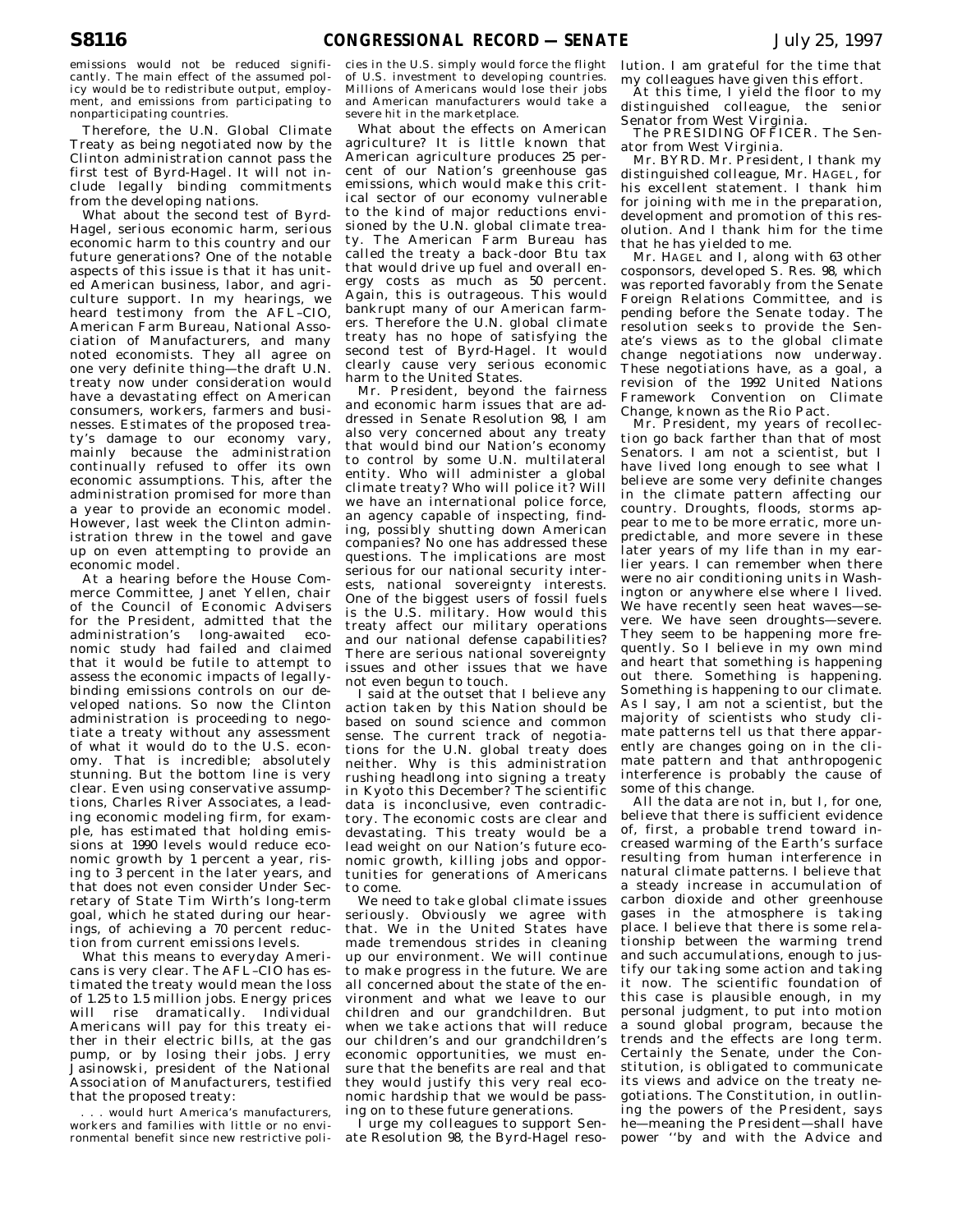Consent of the Senate, to make Treaties''; ''by and with the Advice and Consent of the Senate, to make Treaties. . . .'' It doesn't just use the word ''consent'' of the Senate. It also uses the word of ''advice.'' All too often we let ourselves to be limited to consenting to or rejecting treaties. But we have an obligation to advise the administration as to the Senate's views concerning a treaty, especially this treaty which can have such far-reaching ramifications.

I do not think the Senate should support a treaty that requires only half the world—in other words, the developed countries—to endure the economic costs of reducing emissions while developing countries are left free to pollute the atmosphere and, in so doing, siphon off American industries. There are those who say that the United States is responsible for the situation that has developed. They claim that the United States should bear the brunt of the burden. But the time for pointing fingers is over. In this particular environmental game there are no winners; the world loses. And any effort to avoid the effects of global climate change will be doomed to failure from the start without the participation of the developing world, particularly those nations that are rapidly developing and will rapidly increase their carbon dioxide and other greenhouse gas emissions. Count me as a global environmentalist, who insists that all nations that spew forth major concentrations of carbon dioxide, or that will be spewing forth major concentrations of carbon dioxide, must step up to the plate in these negotiations and make good-faith, specific, binding commitments to control and reduce these emissions right from the start.

Industry is fueled, in large part, by fossil fuels, which are the primary primary—cause of greenhouse gas emissions. Let us examine the role of China in that regard. As a percentage of total world consumption in the year 2015, China alone will account for 42 percent of all the coal burned worldwide while the United States will account for only 16 percent. The increase in China's use of coal should alarm every environmentalist who is concerned about global warming.

So, if you are a true environmentalist—I am not talking about fanatics—if you are a true environmentalist, as I am, then you should be alarmed about the situation that I have just mentioned with respect to China. And there are other countries, such as India, Mexico, Indonesia, Brazil, that are classified as developing countries. I say they need to step up to the plate, just as we do, just as the annex 1 countries do, just as the developed countries do, when the negotiations are taking place and make binding, specific commitments to reductions of greenhouse gases and to make those commitments to start now, not somewhere in the future.

From 1995 to 2015, China will increase its coal consumption by a huge 111 per-

cent, compared to only 22 percent for the United States. Yet, despite its future role as the world's leading contributor to the problem of carbon emissions, China has indicated steadfast refusal to apply any type of binding obligations upon its own economy and industry. I believe that, if the treaty does not commit the developing nations like China to binding commitments, there will be no incentive for China and the other nations of the developing world to make responsible and environmentally sound choices as they develop.

The committee report that is before the Senate contains a brief but accurate summary of the history of the global change negotiations. Most of the nations of the world signed up at the Earth summit in Rio in 1992 to a Treaty that set voluntary goals for nations to start limiting their carbon dioxide emissions. Unfortunately, most nations of the world, ourselves included, failed to take the actions needed to meet those voluntary goals.

As a result of this failure, the parties met again in Berlin in 1995 and sought to impose a timetable whereby legally binding limits on national carbon dioxide reductions would be put into place. Unfortunately—unfortunately—a fundamental error—I would use the word ''blunder''—a fundamental blunder was made in Berlin in that only the socalled developed nations, or Annex I nations, were to impose such a legally binding regime on themselves. Developing nations got a free pass.

The concept which is embodied in the Byrd-Hagel resolution is that developing country parties should join the developed world in making new specific scheduled commitments to limit or reduce greenhouse gas emissions within the same compliance period.

Now, does this mean that the Senate is insisting on commitments to identical levels of emissions among all the parties? Certainly not. The emissions limitations goals, to be fair, should be based on a country's level of development. The purpose is not to choke off Mexico's development or China's development. The purpose is to start addressing the greenhouse gas problem in the only meaningful way we can, that is, through globally and through binding commitments up front. The timeframe could be 5 years, 7 years, 10 years or whatever. The initial commitment to action, starting upon signature in Kyoto, could be relatively modest, pacing upwards depending upon various factors, with a specific goal to be achieved within a fixed time period. There are plenty of tools to encourage the developing world to make meaningful commitments.

The message to U.S. negotiators is that all nations—that is the message of this resolution—particularly those that are making and will in the future make a significant contribution to greenhouse gas emissions need to make commitments at Kyoto that unequivocally demonstrate a tangible action

program—action, not just words—to tackle the problem of climate change; and the need to start with their best efforts to act on those commitments immediately, not 5 years down the road, not 10 years down the road but immediately, and not settle for vague promises to return to a future negotiation to get serious.

American industry has expressed concern that a treaty without developing country commitments would encourage capital flight and a loss of jobs in the United States. We do not as yet have available the administration's current best assessment of the economic impacts of various levels of emissions targets in the United States. However, preliminary work done by the Argonne Laboratory on this matter is worrisome in that its worst case scenario shows a very negative economic impact on American industry.

Mr. President, as I have said, we do not yet have a clearly articulated economic assessment by the administration, and so it is impossible to make specific judgments as to the economic impacts on particular industries and how they can be mitigated by other tools that could be included in the treaty. Dr. Janet Yellen, Chairman of the Council of Economic Advisers, stated in a hearing before the Environment Committee on July 17, the administration has not settled on a particular set of policies to reduce emissions and intends to engage all interested parties in a White House conference on climate change this fall.

The American people need to understand the situation and the actions to be taken. The President is committed to this major public education campaign, and I note that he yesterday convened a meeting of scientists at the White House to discuss the evidence regarding global warming and to begin that educational process.

There surely will be costs if the United States is to make the changes to our existing industrial base and to our lifestyle necessary to meet the goals of the treaty. Our smokestacks must be cleaner and our automobiles more efficient. There are many ways to achieve these goals, but we must be able to tell the American people what will be required to meet any proposed commitment.

The Senate is doing the right thing in addressing the negotiations in a principled way without attempting to micromanage those negotiations. It is possible that the Senate will have a binding revision to the Rio Pact presented to it within a year. Given the tremendous implications for this agreement, the Byrd-Hagel resolution also suggests that the leadership create a bipartisan group of Senators to monitor the negotiations and report periodically to the full Senate on the nature of the agreement as it is being shaped by our negotiators. The nations of the world are all in this global boat together. It is not a boat of which only half will sink while the other half stays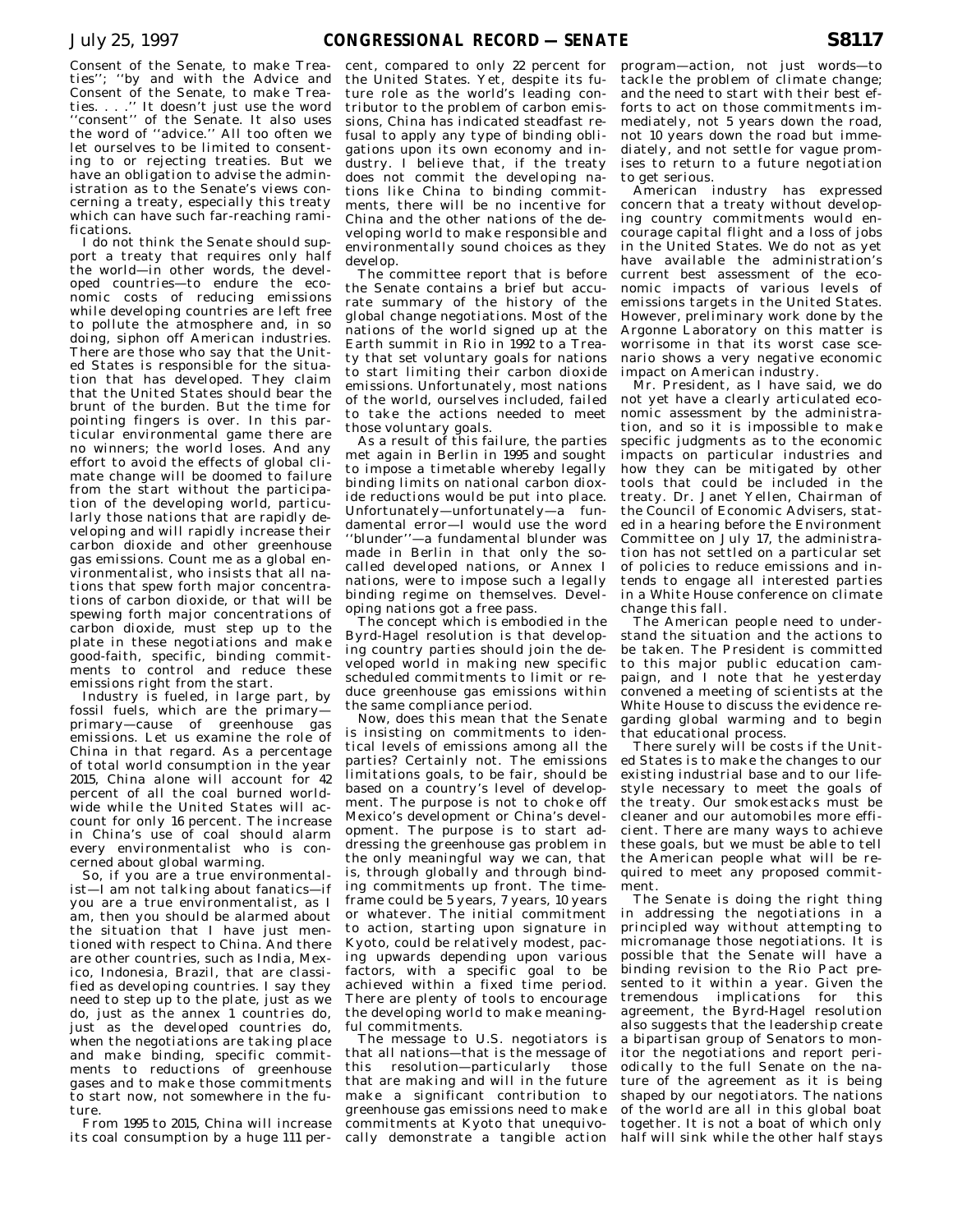afloat. Unless we all pull our oars in the same direction and plug the large leaks as well as the small leaks, our ship will flounder and surely sink. This resolution will give the Senate and the American people a seat at the negotiating table and add strength to our U.S. negotiating team.

I thank all Senators for their attention, and I hope the resolution will be adopted by a substantial majority.

Now, some of the Senators who have signed on to the resolution may have differing views about the treaty, but there is one thing that we are in agreement on—one or two things. These are set forth in the resolution beginning and concluding with the resolving clause. One, that all nations, all nations must take steps now, at the time of the signing of the treaty, to begin limiting their emissions of greenhouse gases. Mere promises will not be sufficient. Mere promises will not get by this Senate. A treaty will have to have the approval of a two-thirds supermajority in this Senate, and that is what we are telling the administration. We are letting the Administration know that this Senate is not just going to consent or not consent on a treaty. This Senate is going to fulfill its constitutional obligations not only to consent but also to ''advise'' and consent. And the resolution also provides that such a treaty must not result in serious harm to the economy of the United States.

So I suggest that all Senators read the resolution's resolving clause. That is where we come together. That is where Mr. HAGEL's views, my views. the views of others who are signatories of the resolution blend and constitute a consensus.

Mr. President, I thank my friend and I yield the floor.

Mr. HAGEL. Mr. President, I thank Senator BYRD very, very much.

I yield up to 5 minutes to my friend and distinguished colleague from Kentucky.

Mr. FORD. I thank the Senator from Nebraska.

The PRESIDING OFFICER. The Senator from Kentucky.

Mr. FORD. Mr. President, it is always good to work with my longtime friend, Senator BYRD, on a project that we both believe very strongly in, and it is good to work with a newfound friend. I have had an affection for people from Nebraska for a long time, and Jim Exon and I worked together as Governors and then here. I appreciate the Senator's friendship and getting to know each other. And so I thank him for his cooperation and help here this morning.

Mr. President, there is an old saying that when you run out of luck, you better get a new pair of dice. As far as I am concerned, we have lost every roll of the dice during the climate change negotiations, and we better get ourselves a new pair. Otherwise, American workers will be out of luck. That is why I rise today to support Senate Res-

olution 98 which Senator BYRD and Senator HAGEL now have before the Senate.

If you take a good look at the global climate change treaty currently being negotiated, you will discover that developing nations are the high rollers while the developed nations keep coming up with snake eyes and the big loser is the global environment. That is because only developed nations would be legally bound by the treaty hammered out by negotiators, the so-called ''Berlin Mandate'' produced back in 1995. Developing nations are off the hook.

That decision contained two glaring errors. First, negotiators agreed to complete negotiations for the post-2000 period by the artificial deadline of 1997 before they began implementation of the 1992 convention and before there was an understanding of the complexity of those negotiations.

Second, negotiators succumbed to the demands of China and other developing countries that any agreement reached in Kyoto in 1997 for post-2000 commitments must exempt Asian economies such as China and India and the rest of the developing world. Right now, developed nations and developing nations have about equal levels of carbon emissions, but within 5 years of the deadline developing nations will have more than 1<sup>1/2</sup> times the 1990 level of the developing world.

So because of those bad rolls of the dice, the treaty is heavily weighted against America and especially against American workers. That is because the U.S. will have to make the steepest reductions and suffer the costliest and most damaging consequences. Preliminary estimates put the loss as high as 600,000 American jobs each year. And 600,000 jobs is probably a low estimate because the treaty creates an enormous incentive for American businesses to shift more and more jobs overseas to avoid the expensive emission reductions that U.S. businesses will have to meet.

The impact in Kentucky would be especially bad. Not only miners working in the coal fields of eastern and western Kentucky suffer job losses but many of the businesses and factories that have created a ''golden triangle,'' as we refer to it, between northern Kentucky, Louisville and Lexington would be forced to close, and every single Kentuckian will experience and face higher electric bills and higher gas prices. The sad thing is we will not even get a cleaner environment. That is the sad thing. We will not stop global warming. We will not even reduce carbon emissions. That is because every ton of reduced emissions in the United States and other developed nations will be made up and then some in the developing world.

The way I see it we have been stuck in a game with loaded dice. You have a treaty with devastating consequences for the American economy. You end up with virtually no environmental bene-

fit. It looks like nothing more than a massive foreign aid package paid for with American jobs.

It is clear that many American interests are being neglected by our negotiators and that we must come up with a better solution for the problem of global emissions. But time is limited for the Senate to send a message that the treaty as currently reported is not acceptable.

The answer is clearly not, as proposed by the State Department, a Kyoto protocol and then a second agreement of some kind after Kyoto in 2005 or even later. That scenario ignores the fact that we have no assurances China and other developing countries will become parties to any agreement with a commitment to simply start discussions for a third agreement.

I believe Senator BYRD's and Senator HAGEL's resolution is the right method. It sets commonsense parameters for our negotiators to work from and assures that any treaty meets the goal of reduced emissions without penalizing one country over another.

I hope my colleagues will join us in sending this important message, not only to our negotiators, but to the American people that both the global environment and our national interests must be protected.

I thank my friends and yield the floor.

Mr. KERRY addressed the Chair.

The PRESIDING OFFICER (Mr. SES-SIONS). The Senator from Massachusetts.

PRIVILEGE OF THE FLOOR

Mr. KERRY. Mr. President, I ask unanimous consent that Scott Bunton and Gregg Rothschild, of my staff, be permitted access to the floor during the resolution deliberation.

The PRESIDING OFFICER. Without objection, it is so ordered.

Mr. KERRY. Mr. President, I yield myself such time as I may consume.

Mr. President, I want to thank the Senator from Nebraska and the Senator from West Virginia for raising an issue of common sense and a very legitimate issue regarding the U.S. negotiating position with respect to global climate change.

I have not been a cosponsor up until this point of the resolution because I shared with Senator LIEBERMAN and Senator CHAFEE concerns about some of the phrasing and the meaning of some of the resolution with respect to the negotiating process. We thought it was important to seek clarification with respect to those points before having a vote.

As a member of the Foreign Relations Committee, I raised those concerns during the markup. I voted to send this resolution to the floor for consideration today. Pending the ultimate discussion that we have on the floor here today, it is my intention to vote for this resolution because I think it embraces common sense.

That common sense is the notion that if you are really going to do something to effect global climate change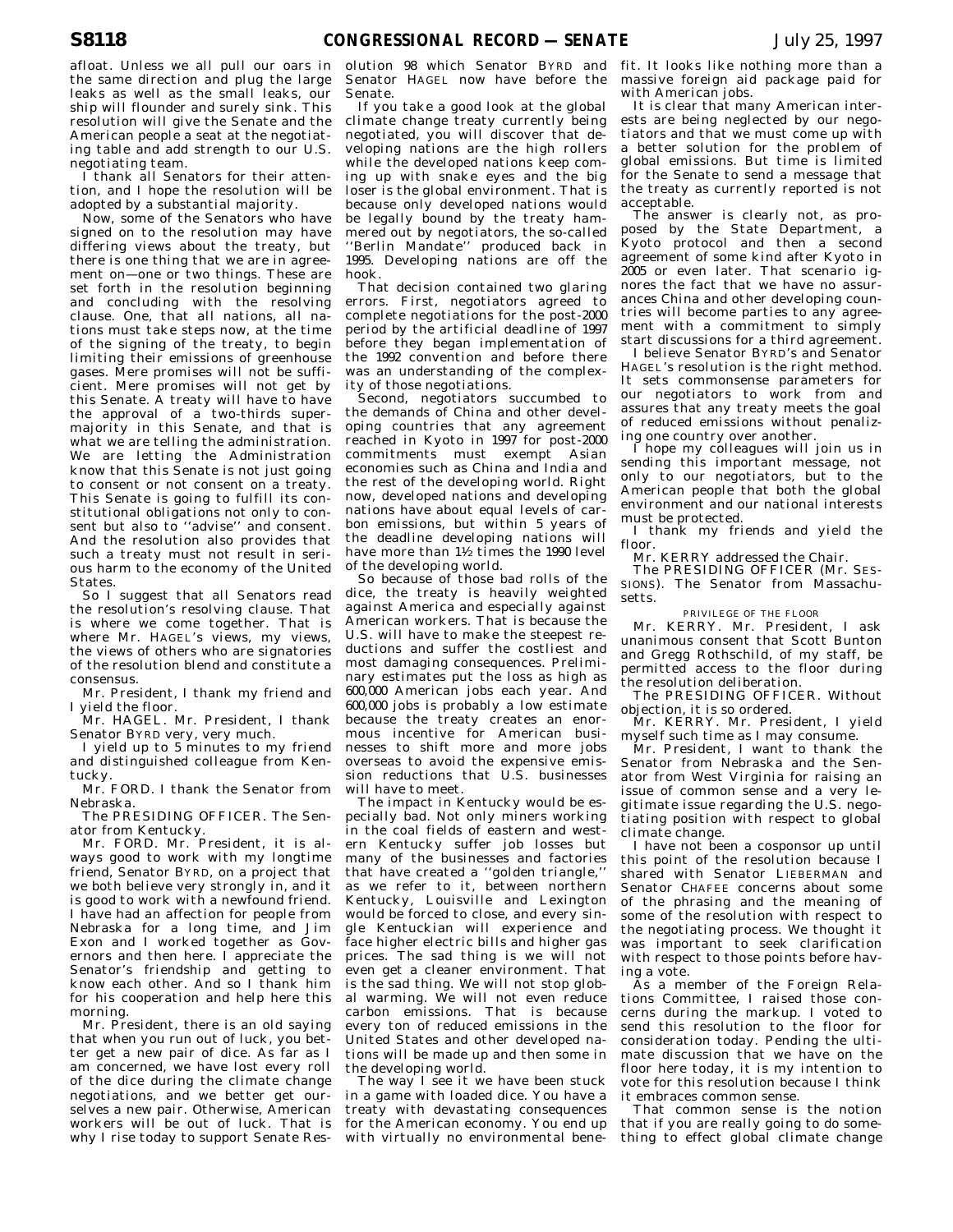and you are going to do it in a fairminded way that will permit you to build consensus in the country, which is important, and to build the necessary support to ratify a treaty, we are going to have to do this in a way that calls on everybody to share the burden of responding to this problem. That means that we need to have an agreement that does not leave enormous components of the world's contributors and future contributors of this problem out of the solution.

It is simply wrong to assume that facing the difficulties we have had since the Rio treaty, the agreement in Rio, which 155 nations signed, that we are going to be able to now face up to those greater responsibilities without bringing everybody into the solution. The notion that China or India or other enormously rapidly developing countries, who will before too long also be adding very significantly to this problem, and already are to some degree, are going to somehow later negotiate their participation I think is contrary to common sense. So I have joined in the notion that it is appropriate to reconsider the Berlin Mandate and to discuss how the U.S. Senate properly thinks we should approach these negotiations.

But let me also make it clear that, in this strange hybrid of Senators who have signed on as cosponsors to this resolution, there are some who do not want any treaty. There are some who do not think it is a problem. There are some who do not accept the science. There are some for whom the effort is one to really have nothing happen. I am pleased that Senator BYRD is not one of those and that many of those who will vote for this resolution, the sense-of-the-Senate resolution, join me and others in believing that this is a serious problem with science that supports it.

It is not my purpose to debate the science very deeply here this morning because the science is not at issue in this resolution. This resolution is a question of negotiating tactics. This resolution is about how we will approach the question of reducing greenhouse gases, not whether. It is a question not entirely based on science.

But nevertheless, the Record ought to reflect as we approach these issues that the science overwhelmingly documents the notion that a phenomenon known as global warming is already occurring, it is occurring. There is no debate among scientists as to whether or not it is happening. There is some debate as to what the impacts will be. There is debate about the models and how much those models show with certitude it is going to happen in what part of the country.

Can we predict what will happen to Nebraska? The answer is no. Can we predict what will happen to my State of Massachusetts and the coastal zones? Well, to some degree some scientists are suggesting you can, but some people remain questioning that.

Let me make it very clear—someone raised the question about how the Panel on Climate Change now predicts the global warming of only 1 degree to 3.5 degrees Celsius over the coming century. People say that is not really that bad and it is hardly a cause for concern. Let me point out to my colleagues that the global average temperature has changed by less than a degree Celsius up or down for 10,000 years. We know that. So the projected warming is expected to exceed any climate change that has occurred during the history of civilization.

In addition, even apparently small global average temperature changes will be accompanied by much larger regional climate shifts. For example, a warming which is twice as large as the global average is projected to occur at high northern latitudes. Apparently, small global average changes have also led to very large climate shifts in the past.

Moreover, the Intergovernmental Panel on Climate Change, representing the consensus of climate scientists worldwide, has concluded:

. . . the balance of evidence suggests that there is a discernible human influence on global climate. And the year 1995 matched 1990 as the hottest year on record.

What we know to a certainty also is that from the 1980's on we have been recording these increasingly heated periods. We then saw Mount Pinatubo's cooling effect. We saw that cooling effect begin to diminish as the impact of that volcanic disruption between the Sun's rays and the Earth dissipated. So we have begun to return to the high readings that we saw characteristic of the late 1980's. March through December of 1994 were the warmest periods on record according to the National Weather Service climate analysis.

I could go on. The National Academy of Sciences has reported that despite uncertainties, greenhouse warming poses a potential threat, ''sufficient to merit prompt responses \* \* \* Investment in mitigation measures acts as insurance protection against the great uncertainties and the possibility of dramatic surprises.''

In addition, the panel suggested that substantial mitigation could be accomplished at very modest costs; in other words, insurance is cheap, they said.

Let me point out one other fact that was set forth at the hearings we had in the committee.

We know that we are the world's greatest emitter of greenhouse gases. We know that carbon dioxide is the most significant of those. We know that the oceans mitigate the increase of carbon dioxide that we put into the atmosphere. The oceans consume the carbon dioxide.

But what we have also learned as a matter of science is that there is some level at which there is this potential of saturation of the oceans. We do not know where that is. The oceans recirculate it. And the question remains whether or not you might have an ex-

traordinary, dramatic impact because of the reaching of this saturation point.

Some people may want to tempt that. Some people may not feel any kind of generational responsibility or any kind of global responsibility and suggest that, well, all of these thousands of scientists, all of the consensus reached by 155 nations—they may want to choose to ignore it.

But when scientists tell me that the oceans are already rising and they are already rising at a discernible and measurable rate and that we are continuing a process of warming and that between now and the middle of the next century oceans will rise 1 to 3 feet and that the impact of that will be devastation on the coast of Florida, the loss of island nations, and the remarkable impact on wetlands all around the planet, I think we have a responsibility to say, well, we ought to try to think about that. And that is exactly what this effort to deal with global climate change is trying to do.

Now, I am not going to debate all of the science and the models and what can or cannot be done here. But it is clear that one of the chief sponsors of this resolution, Senator BYRD—and you have heard him speak—agrees, and Senator LIEBERMAN and CHAFEE and others do, that the prospect of humaninduced global warming as an accepted thesis with adverse consequences for all is here, and it is real.

There are some Senators, as I have said, who want to debate that science; and so be it. That is not what this resolution is about. This resolution is a question of how our negotiators will negotiate. What we ought to be seeking in Kyoto, as we pursue what most people have decided, is a legitimate concern.

Senator BYRD's resolution makes a first step toward tackling the issue of changing the balance of how we approach this. As I have said, Senator LIEBERMAN, Senator CHAFEE, and I would have worded some things differently. But we are convinced in our discussions with Senator BYRD that the intent here is similar, which is to guarantee that our negotiators have a changed position, a tougher position, but a reasonable position in negotiating how we will come to agreement in Kyoto.

Let me point out a couple of those areas where we had some concerns. There is language in the resolution about the developing nations accomplishing their reductions within exactly the same compliance period as the developed nations. I have come to the conclusion that these words are not a treaty killer that some suggested it might have been.

I am encouraged to learn that Senator BYRD's objective is to support entering into a binding international agreement to address climate change, and he also agrees that all nations, developed and less developed, ought to participate in this significant effort.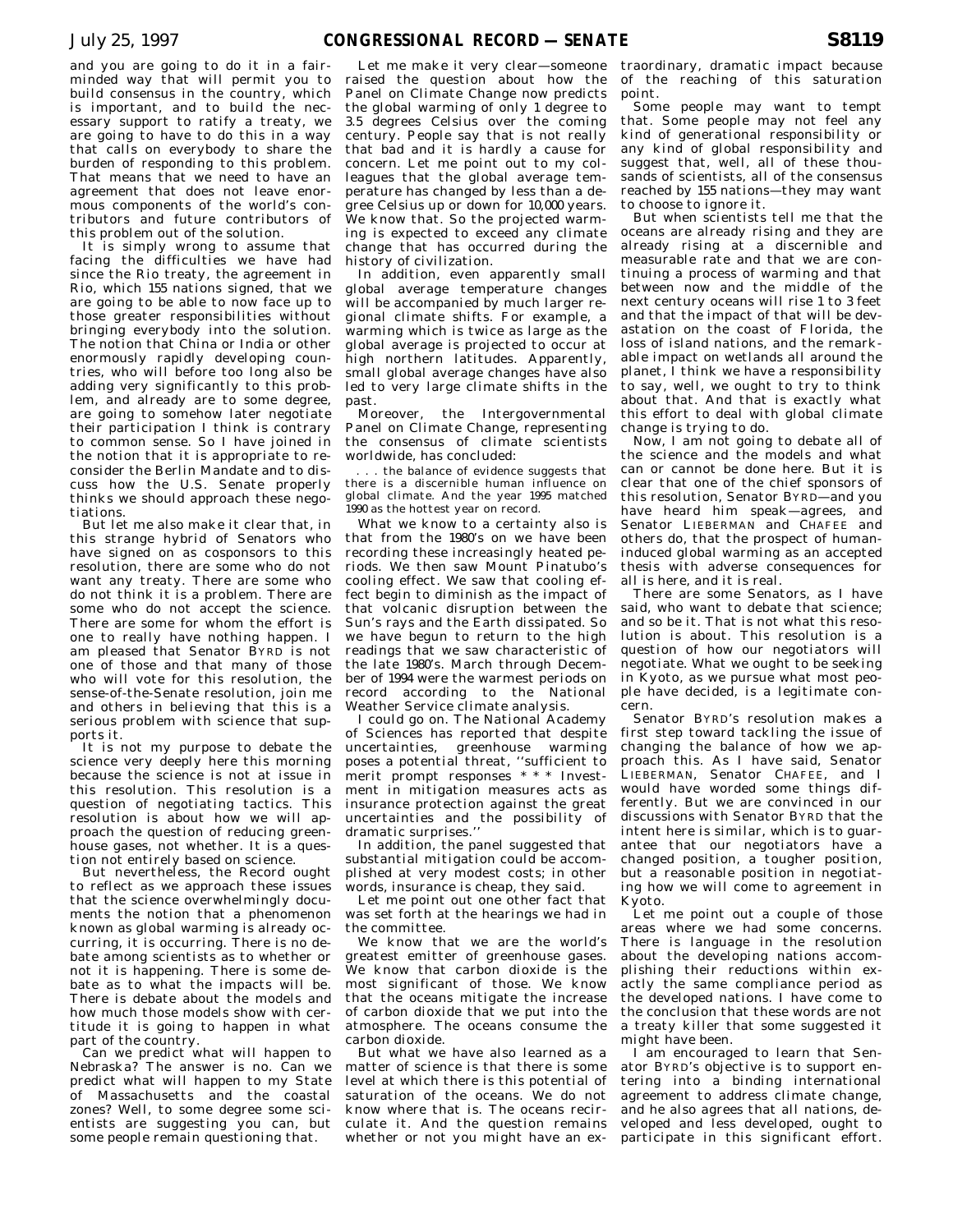We both recognize that, as a matter of global and national environmental protection, the global warming issue is not going to be able to be addressed effectively if any major emitting nation or group of nations stays outside the agreement. So, ultimately, all major emitting nations will need to reduce greenhouse emissions if we are going to make significant progress on global warming.

I heard one of my colleagues talk earlier about who is going to police this, and how do you enter into this international agreement. Well, the fact is we enter into international agreements all the time. We have trade agreements. We have arms control agreements. We have environmental agreements. We police them by arriving at mutually agreeable means of being able to raise the issues with each of those nations that might be offending, and we have done so without ever giving up our sovereignty. So, that is just a red herring in this issue. We know that we can do that, and we will do that.

We also know that we are trying to seek an equilibrium with other nations so we are not losing jobs while other people are gaining some foothold in the marketplace. We understand that. We are not seeking to consciously enter into an arrangement that will disadvantage the United States of America and our economy.

On the other hand, every environmental agreement and every agreement we have reached so far requires some change in the way we do business. That change has generally produced more jobs, not less jobs. One of the fastest growing industries in Massachusetts has been environmental technology, as we develop new means of producing clean coal or scrubbers or as we create other kinds of mitigation for toxins or chemicals. I think that the same thing can happen here. If the United States is smart, we will be the provider of these technologies to the world.

There still appears to be a little bit of uncertainty as to what this phrase within the same compliance period actually means. But after a number of discussions with Senator CHAFEE's and Senator BYRD's staffs, I believe that we have reached an understanding that it means essentially that we want countries to begin to reduce while we are reducing, we want them to engage in a reasonable schedule while we are engaged in a reasonable schedule, but that if a developing nation needs more time to get a plan in place or needs to have more time to raise the funds and be able to purchase the technology and do the things necessary, that as long as there is a good-faith track on which they are proceeding, that if it took them a number of years, 2 years, 3 years, 5, or longer to be able to reach a particular goal, that certainly means within the same compliance period they are operating similarly to try to meet the standards that we want to set

out. We believe that, given that lessdeveloped countries are not currently projected to emit more emissions than industrial countries until at least the year 2015, it is reasonable to permit some flexibility in the targets and the timing of compliance while at the same time requiring all countries to agree to make a legally binding commitment by a date certain. That is reasonable. But I think most of my colleagues would agree that if some country simply doesn't have the capacity, the plan, the money, or the technology, it may be they have to take a little more time and we should want to be reasonable in helping them to do that because the goal here is to get everybody to participate, not to create a divisiveness that winds up with doing nothing.

There is a second issue here, and that is the issue of emissions trading. While this resolution includes provisions that address developing countries' participation, a number of us are critical of the fact that it is silent on the question of flexibility, a question of what market tools or what market access tools ought to be permissible for use by all countries. I believe that the record is clear that emissions trading is a vital market mechanism that will benefit the United States.

Emissions trading not only advantages the U.S. business, but it would provide developing countries with incentives to sign up to binding legal commitments that most people believe are important in this treaty. I would like to point out to my colleagues that, currently in the negotiations, Europe is trying to create a bubble over Europe itself, trying to create a separate agreement where Europe will be able to have emissions trading among European countries, but we and others would not be able to engage in that trading. The result would be that you might have Belgium required to do a 10-percent reduction in  $2010$  for  $CO<sub>2</sub>$  and  $CH<sub>4</sub>$  and NO<sub>X</sub>. But at the same time, Greece would be able to increase by 30 percent. Spain would increase by 17 percent. Ireland would increase by 15 percent. Portugal would be able to increase by 40 percent. This is because they are trying to set up a structure where they can trade amongst each other for emissions without us having that same capacity.

Now, if anything disadvantages American industry, it would be to have Europe create a bubble for itself to the exclusion of the United States to be able to emissions trade. I am against that. I think that is anticompetitive and it is anti-United States. This is silent on that. I hope my colleagues will agree with me that we want the United States to be able to trade with one of these countries. We want the United States to be able to trade with one of the less developed nations so that we can do what we have done in the United States.

Let me point out, here is the impact. Referring to this chart, these are what we have done in the United States.

This black line represents the actual SO2 emissions in the United States, and this was the projected rate of reduction if we were to engage, under the Clean Air Act, in emissions trading, and this pink line was what we projected. But because emissions trading has been such an effective market tool, this yellow line represents the actual rate of reductions in  $SO<sub>2</sub>$  emissions. So we have had a phenomenal success through emissions trading in reducing emissions in our country. And it would be simply against common sense to have a negotiation which precluded the capacity of the United States to engage in this emissions trading.

This chart shows the growth indicators and emissions. The black line represents the gross domestic product increase of the United States of America from 1985 to 1995. The electricity demand in the United States is the pink line, and the electricity demand went up almost concomitantly with the gross domestic product. At the same time, because we engaged in these tradings within our States, here is what happened with the emissions trading effect. The  $SO<sub>2</sub>$  emissions dramatically went down, even as electricity demands went up.

So it is a proven tool, it is a market force tool, and it is one that will enhance the economic competitiveness of the United States. I am pleased that, in my discussions with Senator BYRD, he has indicated that there is nothing in this resolution that precludes the capacity of our negotiators to pursue this as a tool in our negotiations and, conceivably, as one of the ingredients of a Kyoto treaty.

Mr. HAGEL. Will the Senator yield?

Mr. KERRY. For what purpose?

Mr. HAGEL. I would like to respond, if I could.

Mr. KERRY. I will finish up, and then I want to reserve some time for Senator CHAFEE, and others. If I can complete, then and the Senator, on his time, can certainly ask any question that he wants to.

Let me just say that we believe very strongly that we need to put a structure in place that will provide incentives for nations and industries to reduce their emissions of greenhouse gases. And we believe, obviously, the developing world is poised to undertake a massive infrastructure investment in energy, transportation, and other potentially high-emitting sectors. These investments are going to have longterm capital stock lifetimes, and if we were to exclude that discussion of them being part of this, it would be an enormous error of judgment, I think, for the longrun of this effort.

One final comment I will make on the science. Even if we were to reduce our greenhouse gas emissions today to 1990 levels, you will still continue to have the greenhouse gas warming effect, because the life of these gases in the atmosphere will go on for 75 years, or longer, into the future and because of the cumulative effect and the lack of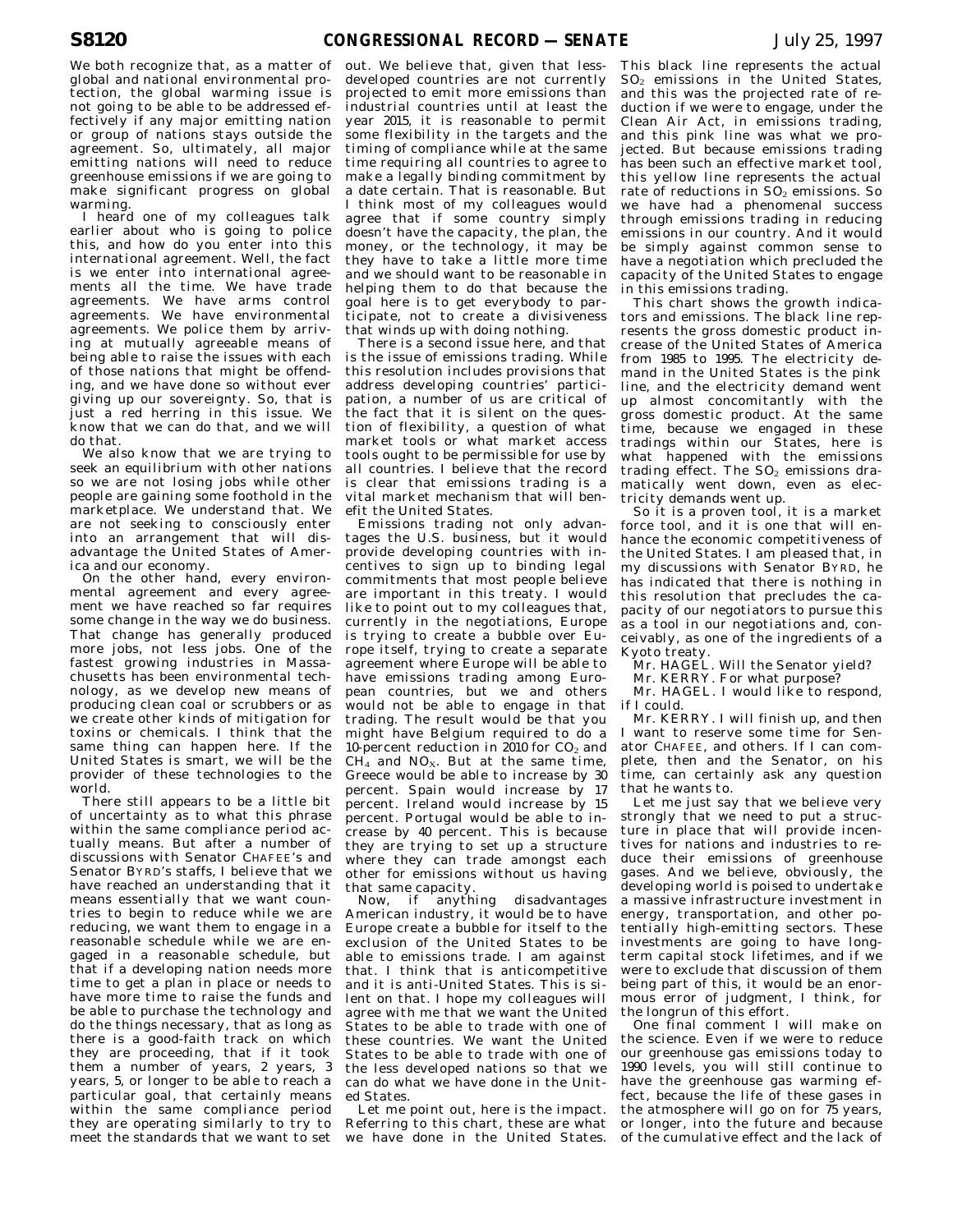knowledge about where you may have a saturation point or a devastating impact, caution and common sense predicate that we should do everything possible in order to avoid the potential of that kind of catastrophe.

I reserve the balance of our time.

Mr. HAGEL addressed the Chair.

The PRESIDING OFFICER. The Senator from Nebraska.

Mr. HAGEL. Mr. President, I yield myself whatever time I need. I just would like to make a quick response to my colleague. I noted that my colleague from Massachusetts keeps employing the name of Senator BYRD. I assume that Senator BYRD is going to have an opportunity to speak for himself on this.

First, let's be very clear. This is all interesting, but it does not at all have anything to do with the Byrd-Hagel resolution. That is No. 1. Two, I am saying—and I think much of what we are talking about on the resolution that legally binding commitments are pretty tough, and we want to understand about those legally binding commitments before anybody gets legally bound, regarding if we are talking about a European bubble, or whatever. Mr. KERRY. Let me answer the Sen-

ator by saying we don't disagree with that at all. Mr. HAGEL. This is interesting, I say

to the Senator, but again it does not reflect on what the Byrd-Hagel resolution reflects.

Mr. KERRY. How doesn't it reflect on it?

Mr. HAGEL. We don't talk about the European bubble. More important, we don't talk about European trading and joint implementation. If Senator BYRD wants to say that, he can. This Senator wants to make it clear that I am not in favor of any sort or form of emissions trading or joint implementation.

Furthermore, any kind of implied United Nations bureaucracy with the power to come in and inspect and penalize and fine and shut down American companies, which obviously is the legitimate logical conclusion of this, I want to be on record right now in saying I oppose that. Obviously, Senator BYRD can speak for himself.

Mr. KERRY. To answer the Senator, since he wanted to engage in this discussion, no one has suggested any such thing, and I would be against that, also.

Second, the Senator would have to agree with me that this resolution is silent on the issue of emissions trading. That is what I said; I said it is silent.

Mr. HAGEL. That is what I have said. I said I could not support that, will not support that, and I want to make sure my colleagues understand that, and that we stay focused on this.

Mr. KERRY. We will let the Senator from West Virginia speak for himself. But it is my understanding that the Senator from West Virginia has a different view.

The PRESIDING OFFICER. The Senator from Nebraska has the floor.

Mr. HAGEL. Thank you, Mr. President. Senator KERRY, is it your intent to enter into a colloquy with the Senator from West Virginia on this issue?

Mr. KERRY. Mr. President, not necessarily. I am going to wait until I have had a moment to discuss this with Senator CHAFEE. But we can proceed with the debate. There are people on his side that would like to speak. I will reserve the balance of our time.

Mr. HAGEL. I thank the Senator. I would like to yield to my friend from Kansas 2 minutes for his comments on this issue as well.

The PRESIDING OFFICER. The Senator from Kansas.

Mr. ROBERTS. Mr. President, might I inquire of my distinguished colleague from Nebraska, was that 4 minutes or 2 minutes?

Mr. HAGEL. It is 2 minutes. It was 4 minutes 2 minutes ago, and I am sorry about that. I might add that we intend to continue this dialog and colloquy, hopefully, next week because as a result of the fact that we were given less time late last night than what was originally agreed to, even though I happen to be standing in this position, there is not much I can do with that. I live by the law. So that is why you have 2 minutes, and probably less.

Mr. ROBERTS. Mr. President, might I inquire whether that dialog came out of my time? I assume I have an additional 2 minutes. I was merely questioning the distinguished Senator from Nebraska on the time.

The PRESIDING OFFICER. The Senator is recognized for 2 minutes.

Mr. ROBERTS. I thank the Chair. I am upset. Talking about global warming, I have a little global warming underneath the collar. Two minutes and one hour of debate for such a terribly, terribly serious question.

I rise in support of Senate Concurrent Resolution 98, and that is a fancy word that puts the Senate on record against any U.N.-sponsored, legally binding greenhouse treaty. I come to this issue as the former chairman of the House Agriculture Committee, where we spent years trying to address our emission policies with sound science, reasonable cost-benefit considerations, and I want to wake up farm country because that is not what is going to happen.

A U.N. scientific panel now blames agriculture, under the auspices of this plan, for 20 percent of human-caused greenhouse gas emissions. They propose the following things, Mr. and Mrs. Farmer, so get your pencil out, get your yellow tablet out. We don't have time to really discuss this—Senators want to leap on their airplanes at 12 o'clock—in terms of an issue that will affect every life and every pocketbook in America. But we are here talking about it, and I probably have 30 seconds.

Wake up. Mandatory increased fuel economy requirements. Phaseout of diesel fuel. How are our tractors going to run? I don't know. Limitations on

production. Been there, done that. We passed a new farm bill. Mandate for notill; no-till farming, forcing farmers to buy all sorts of new equipment. Here's a good one: Restrictions on livestock production to reduce methane emission for the United Nations. We are going to control what goes into the cow and now, evidently, we are going to have a U.N. observer trying to control what comes out of the cow. And restrictions on processing and transportation of food products.

This is uncalled for. Many of my colleagues joined to send a letter to the administration to say, how on Earth are we going to do this and still feed America in a troubled and hungry world? That answer has not been forthcoming. We recommended five considerations, and then we follow with the letter that was sent to the President last November by every major agriculture group.

I ask unanimous consent that this letter be printed in the RECORD.

There being no objection, the letter was ordered to be printed in the RECORD, as follows:

NOVEMBER 8, 1996.

THE PRESIDENT, *The White House,*

*Washington, DC.*

DEAR MR. PRESIDENT: Last summer, participants in the second Conference of Parties of the United Nations' Framework Convention on Climate Change (UNFCCC) agreed to negotiations for legally binding numeric limits on greenhouse gas emissions. This dra-matic shift from voluntary to enforceable caps on greenhouse gases was led by the U.S. According to your spokespeople, there is now a consensus in the world scientific community which demands urgent action to reduce

greenhouse gas emissions. There is less than agreement outside the United Nation's scientific body. Furthermore, there is still a lively debate among respected scientists about the human versus natural sources of greenhouse gases and their effect on climate. Controversy notwithstanding, the climate change treaty is moving full-speed ahead with the Administration's enthusiastic support. A final agreement is scheduled to be completed in December of 1997, with ratification by individual countries beginning in 1998. If ratified by the U.S. Senate, the treaty will be binding on the U.S. and other developed countries and may be incorporated into  $\hat{U}$ .S. law. However, developing countries will not have to com-

ply. Of great concern to agriculture are reports under consideration by the U.N. scientific panel which blame agriculture for more than 20 percent of human-caused greenhouse gas emissions. Specifically, we are concerned about proposals for the following: fuel economy requirements, reduction or phaseout of the use of diesel fuel, limitations on production per acre for some crops, requirements for ''plowless'' soil preparation, mandatory fallowing of crop land, limits and restrictions on livestock production to reduce methane emissions, restrictions on use of fertilizer, restrictions on timber harvesting, restrictions on processing, manufacturing and transportation of food products.

Unfortunately, these proposals ignore agriculture's positive role in reducing greenhouse gases by removing carbon dioxide from the atmosphere through photosynthesis. Most importantly, they cavalierly disregard the most valuable function of modern agriculture—feeding a hungry world. Ironically,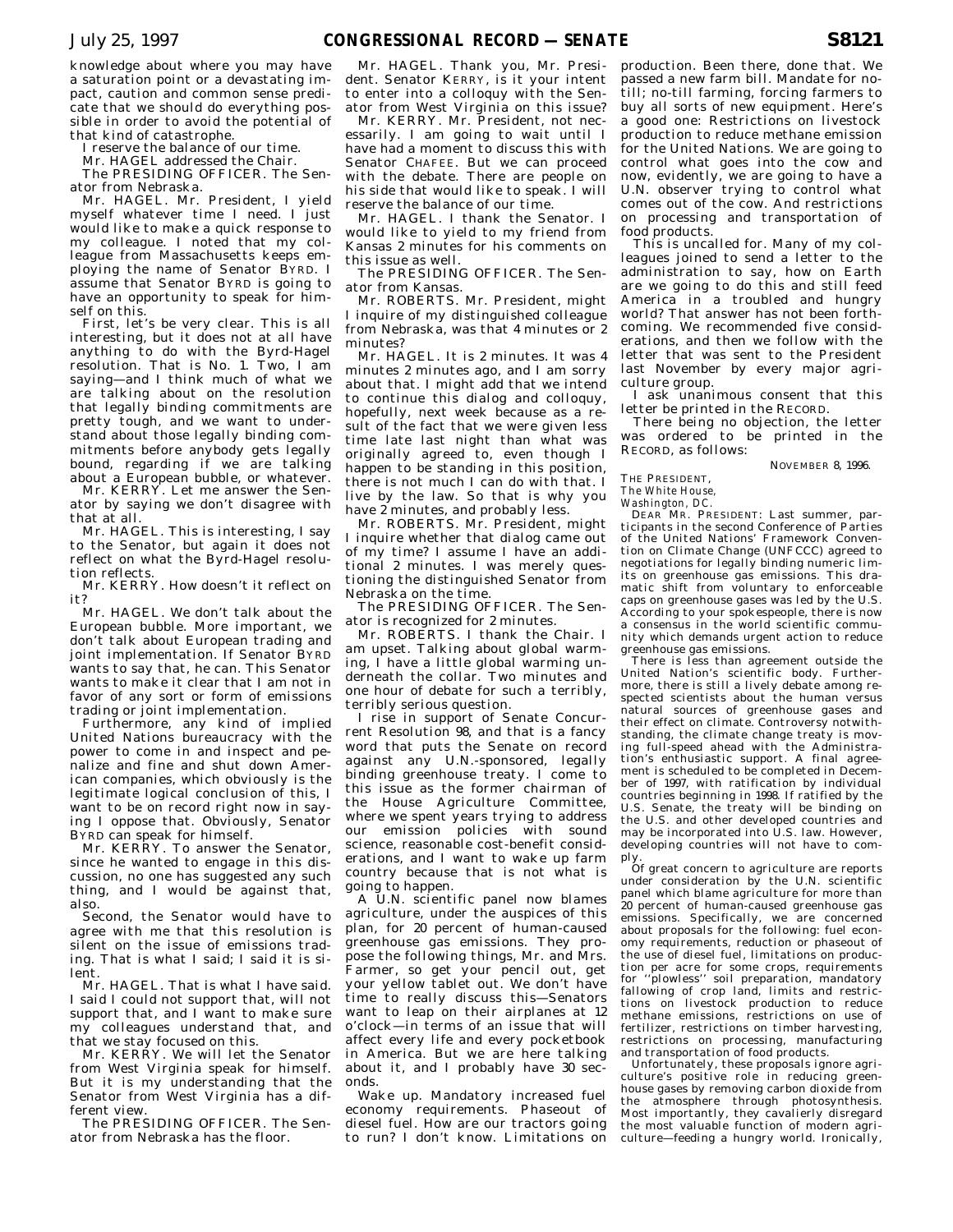rice production has been singled out as the number one culprit in human-caused methane emissions.

We are very concerned that these recommendations or similar ones will be incorporated in the final climate change agreement, ratified and imposed on U.S. farmers and ranchers through U.S. laws. Binding and enforceable controls would apply only to developed countries and would severely disadvantage U.S. farmers and ranchers in today's global markets.

Moreover, we are deeply concerned and surprised that the Administration has not actively consulted with agriculture as the agreement has been developed. We respectfully request that the Administration take

the following actions: (1) The Administration must fully and actively consult with agriculture. Agricultural interests have not been considered by the Department of State and other U.S. agencies which are closely involved with the development of the climate change agreement. The agreement must include an open and extensive public debate which involves agricultural producers and members of Congress, USDA and other agencies.

(2) The Administration should withdraw its support for legally binding and enforceable cans on emissions until here is a stronger consensus from the scientific community that they are justified. If it is determined that controls are justified, they should be accomplished voluntarily or in ways which minimize disruption of U.S. agricultural producers.

...<br>The final climate change agreement, scheduled for completion in December of 1997, must be delayed to provide sufficient time for consultation with agriculture and for adequate risk, cost and benefit assessment.

Without proper scientific and economic analyses and assessment, U.S. farmers and ranchers may be placed at a serious disadvantage with agricultural producers in countries which do not plan to reduce greenhouse gases. If the Administration does not adequately

address the above concerns, we may raise them with Congress during the ratification process.

Sincerely,

American Farm Bureau Federation, American Crop Protection Association, American Sheep Industries Association, American Soybean Association, CENEX, National Association of Wheat Growers, National Cattlemen's Beef Association, National Corn Growers Association, National Cotton Council, National Food Processors Association, National Grange, National Milk Producers Federation, National Pork Producers Council, The Fertilizer Institute, United Agribusiness League, United Fresh Fruit and Vegetable Association, USA Rice, Western Growers Association.

Mr. ROBERTS. Mr. President, I am pleased to join a bipartisan majority of my colleagues today in support of Senate Resolution 98 that puts the Senate on record against any United Nationssponsored global climate change treaty that would be binding on only developed nations.

It had been U.S. policy until last year that the United States would pursue voluntary programs to reduce greenhouse gas emissions to 1990 levels. This made sense, the science is not clear on global warming and no nation should risk their economic well being because of environmental extremism that ignores the call for sound science.

However, Deputy Secretary of State Tim Wirth last year at the Berlin meeting of the Conference of Parties of the U.N. Framework Convention on Climate Change suddenly changed the voluntary course of action. Under the White House's supervision, Deputy Secretary Wirth proposed global warming treaty language that would force the United States and smaller developed nations like Great Britain and Germany, to control their greenhouse gas emissions, but purposefully exempts so-called developing nations such as China, India, South Korea, Mexico, and Brazil, from the binding treaty language.

It is fact that China and India will exceed United States greenhouse gas emissions early next century, but they will be exempt from this U.N.-designed treaty. These developing nations will have no international authority regulating their industries or way of life. As a result, the White House is meekly declining to be forceful in its negotiations and would rather unilaterally disarm our economy that is based on power. If Deputy Secretary Wirth and others supporting this treaty are so concerned, perhaps they can tell me how stopping United States carbon dioxide emissions while letting China and India pollute will help their environmental cause. What is the benefit? There is none under this treaty if these nations are not brought into the same global scheme as the United States.

Mr. President we are really talking about a legally binding greenhouse gas treaty. Sounds like Washingtonese to Mr. and Mrs. America, but what it really means is the White House is telling the world that developed nations feel guilty about their strong and vibrant industrial base, therefore they must be causing global warming. Deputy Secretary of State Tim Wirth in his June 19 testimony before the Senate Foreign Relations Committee admitted that because the United States produces 20 percent of the world's carbon emissions and has only 4 percent of the world's population that Congress, without sound science on global warming, mandate that business and consumers stop using their cars, trucks, combines, trains, and boats, not to mention shutting down factories to ease the pain of others about our quality of life.

In 1990, the United States produced more than 26 percent of the world's goods and services, while producing only 20 percent of its carbon emissions. Deputy Secretary Wirth also failed to show that America's air is getting cleaner because in the Environmental Protection Agency's report National Air Quality and Emissions Trends Report, 1995 documented improvement in air quality over the past 9 years. This improvement in air quality seems to baffle the EPA and supporters of the binding treaty because our air quality keeps improving despite the growth of the U.S. population, more automobile use, not to mention the growth in our gross domestic product.

And, what are the particulars of this globally binding treaty? Perhaps they are reluctant to tell the folks in Dodge City, America, this treaty will establish a global greenhouse trading emissions system. This means some international body, probably the United Nations, will be responsible for tracking our use of fossil fuels in the United States. The United Nations will be required to know how much jet fuel and diesel the Marines, Air Force, Army, and Navy use. The White House has not even discussed the national security implications of this treaty with the Senate Armed Services Committee.

Wake up, farm country, the U.N. scientific panel blames agriculture for more than 20 percent of human-caused greenhouse gas emissions and has proposed the following proposals for agriculture:

Increased fuel economy requirements, meaning that pickups will be lighter and cannot carry as much feed and seed;

Phaseout of diesel fuel. What does the President propose we burn in tractors?

Limitations on production per acre; been there done that.

Mandate for no-till, forcing farmers to use planters that may not be right for their crops or soil:

Restrictions on livestock production to reduce methane emission. Evidently the United Nations does not like cow flatulence;

Restrictions on fertilizer; and

Restrictions on processing and transportation of food products.

This is uncalled for and I joined with my Senate colleagues on the Agriculture Committee in a letter to the Vice President on March 14 expressing our deep concern that the White House greenhouse proposal was ignorant of the likely mandatory restrictions on the world's food and fiber supplier. Our agriculture policies are the responsibility of the U.S. Congress in consultation with the President. The United Nations should have no say whatsoever in planting, tilling, or harvesting. In our letter we asked the administration to analyze and brief us on the following points regarding agriculture.

First, the potential effect of climate change on  $\dot{U}$ .S. agriculture and livestock production.

Second, the estimated greenhouse gas emission resulting from the production of crops and livestock in the United States.

Third, the net contribution of U.S. forests and crops soaking up greenhouse gases.

Fourth, actions and controls necessary to reduce agricultural greenhouse gas emissions to comply with obligations that may arise under the treaty and an economic analysis of their impact on U.S. farmers and ranchers.

Fifth, whether and to what extent greenhouse gas emission controls would disadvantage agriculture producers in this country compared to producers in other countries with fewer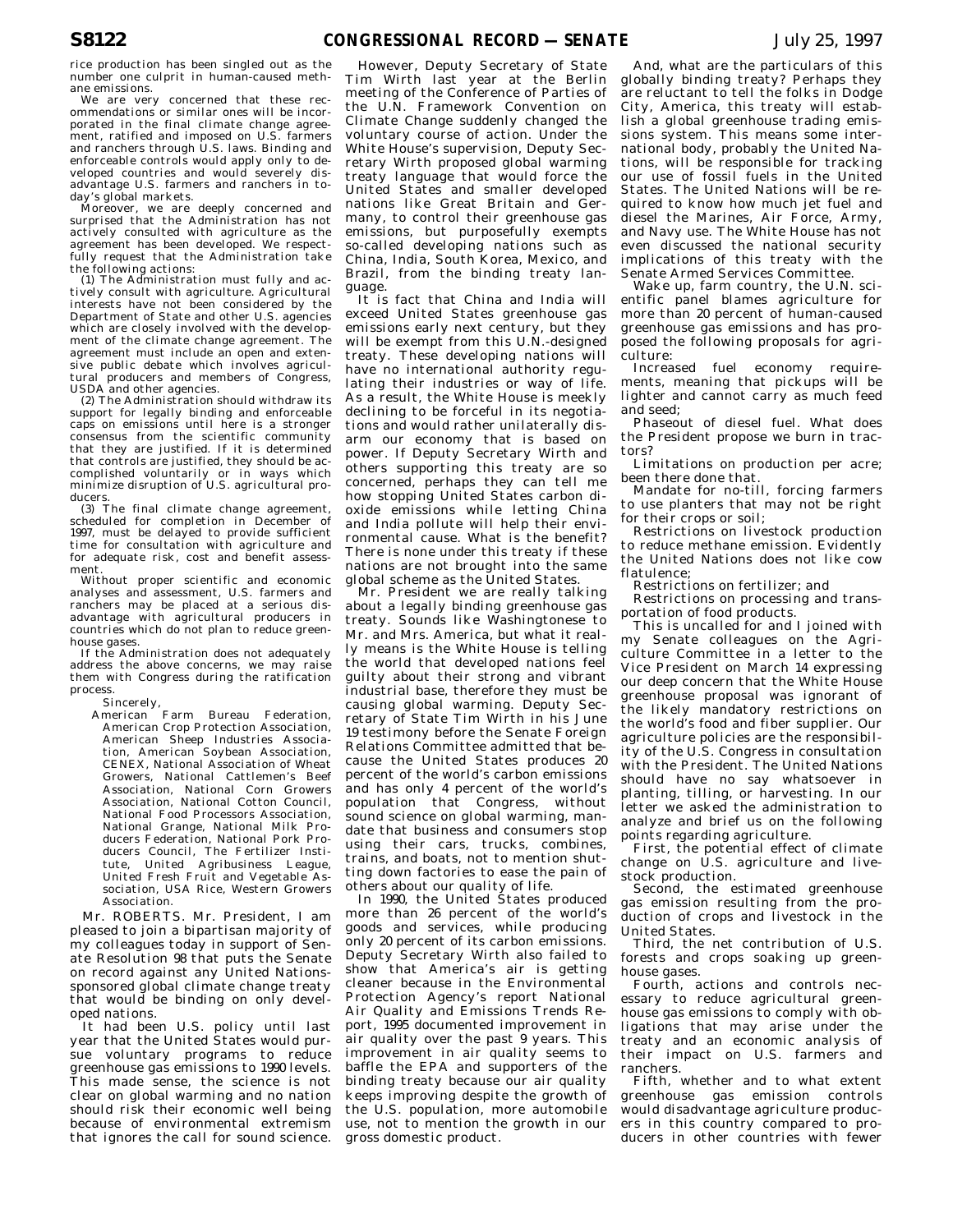stringent emission controls or no controls at all.

The silence from the White House about our concern is evident that they are waiting until December when Congress is safely at home that they will reveal the treaty includes a carbon fuel tax. Fortunately, my astute colleagues in the Senate have been able to extract pieces of this plan through congressional hearings. The White House will impose a Btu tax on energy sources like gasoline, diesel, and electricity. According to congressional testimony by Dr. Janet Yellen, chairman of the President's Council of Economic Advisors, that a \$100 tax for every ton of carbon produced from fossil fuels will be needed to reduce U.S. greenhouse gas emissions to 1990 levels. I know that some of my seasoned colleagues recall that this is the same administration that in 1993 proposed a complicated Btu tax on fossil fuels.

Mr. President, a Btu tax is unneeded and goes against everything the Congress and White House has been struggling for over the past 2 months, a balanced budget with income-tax breaks. What would this Btu tax cost the family, the small businessman, or farmer? Well, some economists believe that to reach the 1990 level of U.S. carbon dioxide emissions that the Btu tax would be comparable to an increase of at least a quarter, if not two, in the Federal gas tax. That's a lot of money for the pizza man or the single mother shuttling kids between school and soccer practice. The same thing happens on these folks' power bills every month because coal or natural gas is used to generate electricity that provides them a warm home in the winter and a cool house in the summer.

Coming from an energy-intensive State where we have to drive long ways to reach home or work, this tax is senseless. Specifically, it will hurt our farmers, who EPA Administrator Browner called earlier this week the ''backbone of America.'' A Btu tax will dramatically affect the bottom line of farmers and ranchers. An analysis of the 1993 Btu tax proposal by the Kansas State University Department of Agriculture Economics determined that would have cost Kansas farmers from \$1,311 to \$4,531 depending on their location in the Sunflower State. That is a lot of money, and if the crops are bad, it hurts producers' bottom line even more.

Here are some specifics from the report that need to be closely examined because they will mirror what the White House will be proposing. A Rice County, KS, farmer planting continuous cropped wheat under the 1993 proposed Btu tax cost per acre would have increased by \$1.45. For a northeast Kansas dryland milo farmer in Brown County, his cost per acre would have risen by \$2.90. The same Brown County farmer growing corn, which Kansas is increasing its acreage under freedom to farm, would have paid \$3.58 per acre for corn under a Btu tax. A Miami County

farmer raising hay and alfalfa costs per acre would have gone up \$2.91. why can't the White House give us this information about their treaty proposal?

What concerns me is that the administration is paying attention to the questionable science on global warming and is blindly putting the U.S. agriculture industry in an uneconomical production straitjacket that will do more harm on a global scale. The Kansas State University study determined that the majority of a Btu tax will be passed on in the price of fertilizer, ag chemicals, fuels, and grain drying costs. I would like to quote directly from the study: ''[I]n return, the manager will not be able to pass these costs on in terms of higher commodity prices. Farm managers may reduce the use of energy-intensive inputs to some degree, resulting in smaller production and increased commodity prices.'' While I am never one to question higher wheat prices, I would if it meant forcing farmers from using diesel or fallowing fields because the United Nations suggested it to meet the treaty's requirement.

The study summary goes on. ''An increase in the costs of production will reduce the supply of farm crops.'' We, the United States, who proudly supplies the rest of the world with wheat, corn and almost every imaginable natural product, probably cannot provide food to these developing nations clamoring for international food aid if our production costs increase. If our production goes down, our domestic market will become paramount and the United States may have to ignore the poor and hungry of other nations that we have been feeding for tens of years.

My colleagues, the administration was in the process of trying to develop a specific economic model to predict what the costs of this binding treaty would be on America, not only farms, but all industries. But, the administration told the Congress they specifically wanted the model to be peer reviewed to ensure there would be no questions about its results. However, when they presented it for peer review, the reviewers told the White House that their model did not work and, if they did find one, it would clearly show the treaty would substantially hurt the economy. The White House refuses now to speculate what the impacts would be. Could it be they are afraid of spooking Wall Street and its meteoric rise above 8,000? Why should companies invest in plants and people only to be taxed more here in the United States? As you can see, this treaty will cost jobs.

Mr. President, I urge my colleagues to oppose any weakening amendments to the resolution. This strongly worded sense of the Senate needs to be shared not only with the appropriate administration officials but world leaders in developed and developing nations. I know that there will be a meeting in Bonn, Germany, in several weeks and I hope the administration will reveal to

the world that if they propose such a misguided treaty to the U.S. Senate, it will fail.

Mr. LOTT. Mr. President, I support Senate Resolution 98, the sense-of-the-Senate resolution on the Global Climate Change Treaty submitted by Senators BYRD and HAGEL and supported by nearly two-thirds of the Senate. Like many of my colleagues on both sides of the aisle, I have many serious concerns about the economic impact that this treaty would have on our Nation.

By adopting this amendment, the Senate will be exercising its constitutional role of advising the executive branch as part of a treaty process. The President should take this resolution as a serious and constructive step in the treaty process.

Before we take another step toward ratification, I believe that the Senate must insure that the economic impact and inequity of this international agreement be fully aired for the American people.

As written, this legally binding treaty would require the United States and other developed countries to reduce their carbon dioxide and greenhouse gas emissions to 1990 levels by the year 2010. In order to meet these targets, the United States would either have to issue new regulations or levy huge taxes on all fossil fuels in proportion to their carbon contents. Economists have suggested that stabilizing emissions at 1990 levels with a tax could cut America's gross domestic product by \$350 billion. Further regulations would likely take even billions more from our economy.

And what would the developing nations contribute?

What would our neighbors in Mexico have to do to help stop global warming? Nothing.

What about other so-called developing nations like Korea, China, India, and Brazil?

The treaty lets them off the hook.

Mr. President, this is not an equitable international policy.

This is not a level playing field for the United States.

Simply put, I believe the United States should not ratify this treaty as it stands.

I do not believe that this Nation has been a bad actor when it comes to characterizing our environmental public policy. In fact, I believe America has already set the example. An example which all Americans have through their taxes and prices on many commodities has already paid for. Unless all the citizens of the globe are involved, there is a clear inequity.

Mr. President, this does not mean I do not want to address the issue of curtailing carbon emissions.

It means that we should only participate in a fair, balanced equitable agreement where all nations must participate.

Is there such a thing as global warming?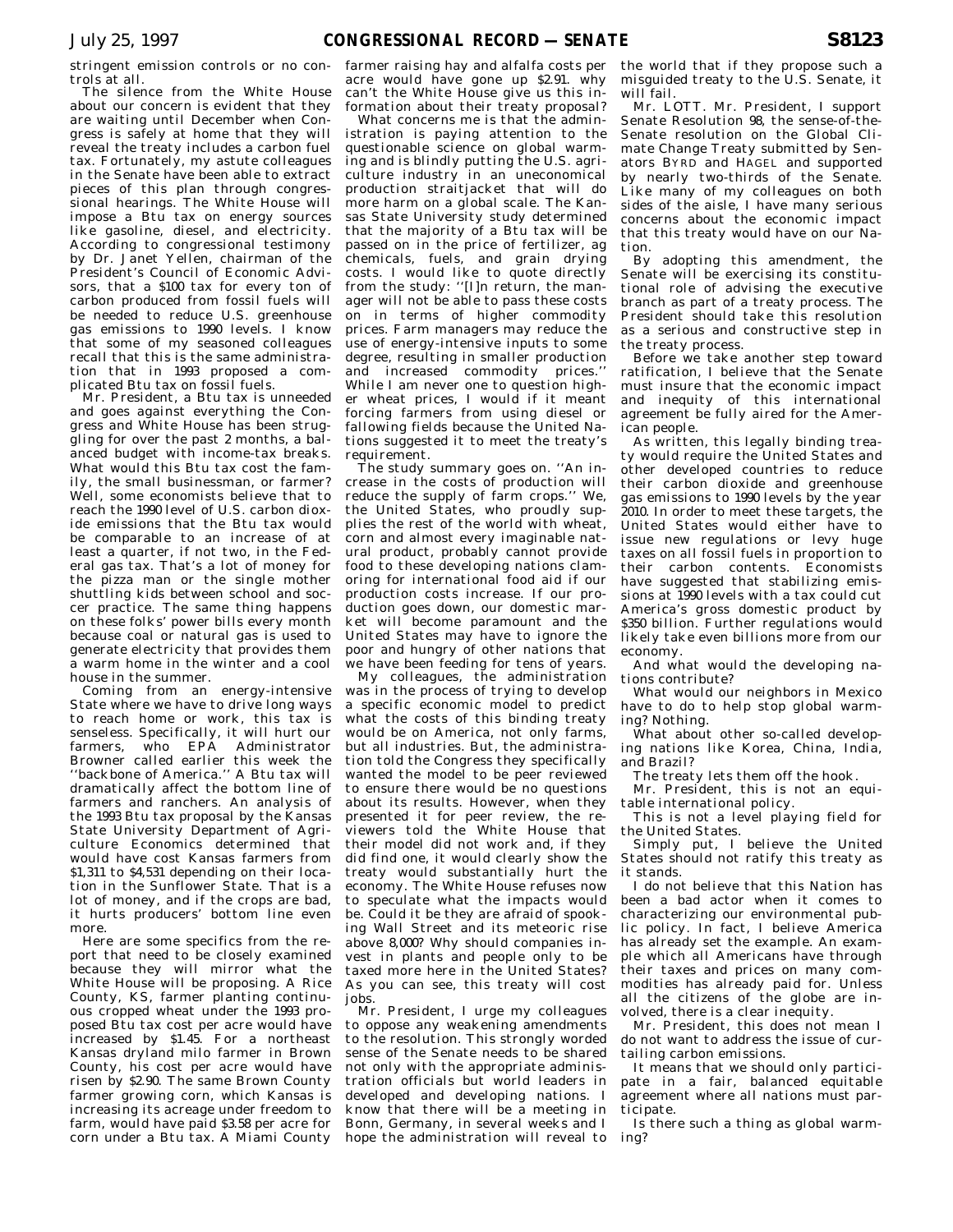We must admit that there is no consensus among scientists about the validity of this theory. While some cry that the polar ice caps are melting as we speak, others point out that the lower atmosphere has shown no statistically significant warming in the past 19 years.

 $\tilde{I}$  do not believe this is the place to launch a debate on the quality of the scientific data. I simply point out that the science is not settled or certain. So why rush into signing a legally binding and economically damaging international agreement?

This much is certain—in order for America to reach the treaty's goal of reducing greenhouse gas emissions to 1990 levels by 2010, the United States will have to reduce their fossil fuel use by at least 25 percent.

How do those who advocate this treaty think this will impact our country?

Mr. President, let me give my colleagues some illustrations of what our Nation could face: First, energy taxes on energy use which would reduce economic growth by nearly 3 percent annually, increasing consumer costs by \$110 billion; second, the loss of under 2 million American jobs, most of which will actually move overseas; and third, harm to the steel, basic chemicals, petroleum refining, aluminum, paper and cement industries, which would be targeted for severe restrictions by the treaty.

The Byrd-Hagel resolution states that the United States should not be a signatory to any agreement that 'would result in serious harm to the economy of the United States.'' I believe this is a reasonable and responsible action.

Mr. President, this treaty imposes very serious burdens on our economy with little environmental gain. This is just not a sound public policy.

I have but one question for those who want to sign the treaty: How can America help the global environment by wreaking havoc and permanent harm on our own economy?

This administration says that the United States—all alone—should decrease its energy use for 40 years before the developing nations are required to participate. There is no guarantee that these developing nations will be any more interested in curtailing their energy use then than they are now. Today, China is accelerating its use of fossil fuels, and by 2015, will likely pass the United States in total carbon emissions. Is it fair to let them off the hook now while we are subject to such stringent regulation?

The Byrd-Hagel resolution would require developing nations to comply with the same regulations at the same time in the same treaty as the United States. This is not only equitable, it is the only way that there can be any real benefit to the global environment.

Mr. President, the debate over global warming is tremendously important to the future of all Americans. The threat of losing 2.5 percent of our GDP will

impose enormous hardships on the average consumer. The treaty is essentially an attack on America's life style.

The United States has already spent more than a trillion dollars to clean the environment. American taxpayers must be assured that any new environmental programs actually provide benefits that outweigh their costs and that are grounded in sound science. At the same time, we must not enter into any international agreement that puts the United States at a significant disadvantage in the global arena.

Mr. President, I believe the Global Climate Change Treaty is unacceptable as it stands at the very least it needs the Byrd-Hagel correction.

I would like to thank and commend Senators BYRD and HAGEL for their dedicated efforts to educate our colleagues on this issue. I appreciate their leadership and thoughtful consideration of this important international environmental issue. Thank you, Senator BYRD and Senator HAGEL.

Mr. President, I urge my colleagues on both sides of the aisle to join me in supporting the Byrd-Hagel resolution.

Mrs. MURRAY. Mr. President, I rise in support of the Byrd resolution.

I will vote for this resolution, first, because the concerns of American workers and industry must be considered in any treaty into which this country enters. This resolution unequivocally sends that message.

Second, it should be without dispute that developing nations must control their emissions if we are to reduce<br>greenhouse gas. This resolution greenhouse gas. This resolution strengthens our bargaining position to ensure real, attainable standards are established for developing countries, too.

I want to make it clear, however, that I support a negotiated global warming treaty. I believe science and common sense mandate that we work to reduce emissions and increase forest conservation to offset emissions.

Regarding the developed-developing nation debate, I believe it is also clear that we developed nations have historically emitted more greenhouse gases per capita than have developing countries. In addition, we are economically more able to absorb whatever increased costs occur based on the need to reduce emissions. Therefore, we should assist our neighbors through technology transfer, economic assistance, and joint ventures in meeting whatever emissions goals are established.

I offer my strong support to the administration as it continues negotiations to reduce greenhouse gases worldwide. I thank Senator BYRD for strengthening the American bargaining position with this resolution.

Mr. MCCONNELL. Mr. President, I rise in support of the Byrd/Hagel resolution. This legislation expresses the sense of the Senate regarding the conditions for the United States to become a signatory to any international agreement on global climate change. Consid-

eration of this legislation is critical to shaping the upcoming debate on global climate issues and amending the Framework Convention on Global Climate Change. An upcoming meeting in Kyoto, Japan, has the potential to cripple our economic potential, while allowing the emissions from less developed nations to grow unchecked.

The Rio Treaty signed by President Bush called for industrialized nations to voluntarily reduce greenhouse gas emissions to 1990 levels or lower by the year 2000. All but two countries will miss the goals, including the United States which missed the mark by 10 percent. The administration blamed this on low fuel prices and a strong economy. Mr. President, this is not a liability or something the United States should apologize for.

Nonetheless, in an effort to reverse this success, the Clinton administration signed on to the Berlin mandate in 1995. This is an agreement of industrialized nations to further reduce emissions after 2000. Unfortunately, this agreement exempts 130 developing countries from reductions or commitments in greenhouse gases. This enormous loophole will guarantee the failure of this agreement. In 1996, the administration decided that it would use the Berlin mandate to create a new treaty with legally binding mandates on emission levels.

Mr. President, I am very concerned with the administration's intention to sign an agreement that commits the United States to legally-binding emissions levels that will not achieve significant environmental gains. The fatal flaw of this agreement is that it exempts developing nations, including China which is estimated to exceed the United States in greenhouse gas emissions by 2015. By 2010, the share of U.S. global emissions will fall from 20 percent to just 10 percent as developing nations continue to grow in population and industrial capability. By the year 2100, developing nations are estimated to produce three-quarters of the total greenhouse gases.

In testimony before the Senate Foreign Relations Committee on July 21, Under Secretary Tim Wirth argued this agreement was like a row boat and the United States should ''pull a heavier oar at the beginning; over time, we must all pull together.

Mr. President, anybody who has ever operated a rowboat knows that when you pull harder on one oar you end up going in circles. And that is precisely what this agreement will do. It won't achieve any net environmental gains and worse, will succeed in sending our economy into a tailspin.

Left unchanged, this agreement will provide a significant advantage to our competitors. In order to achieve lower emission levels, new energy costs and other costly regulatory burdens required to reduce energy use reduce our competitive advantage in all industries. It is likely to force our most energy-intensive industries like steel,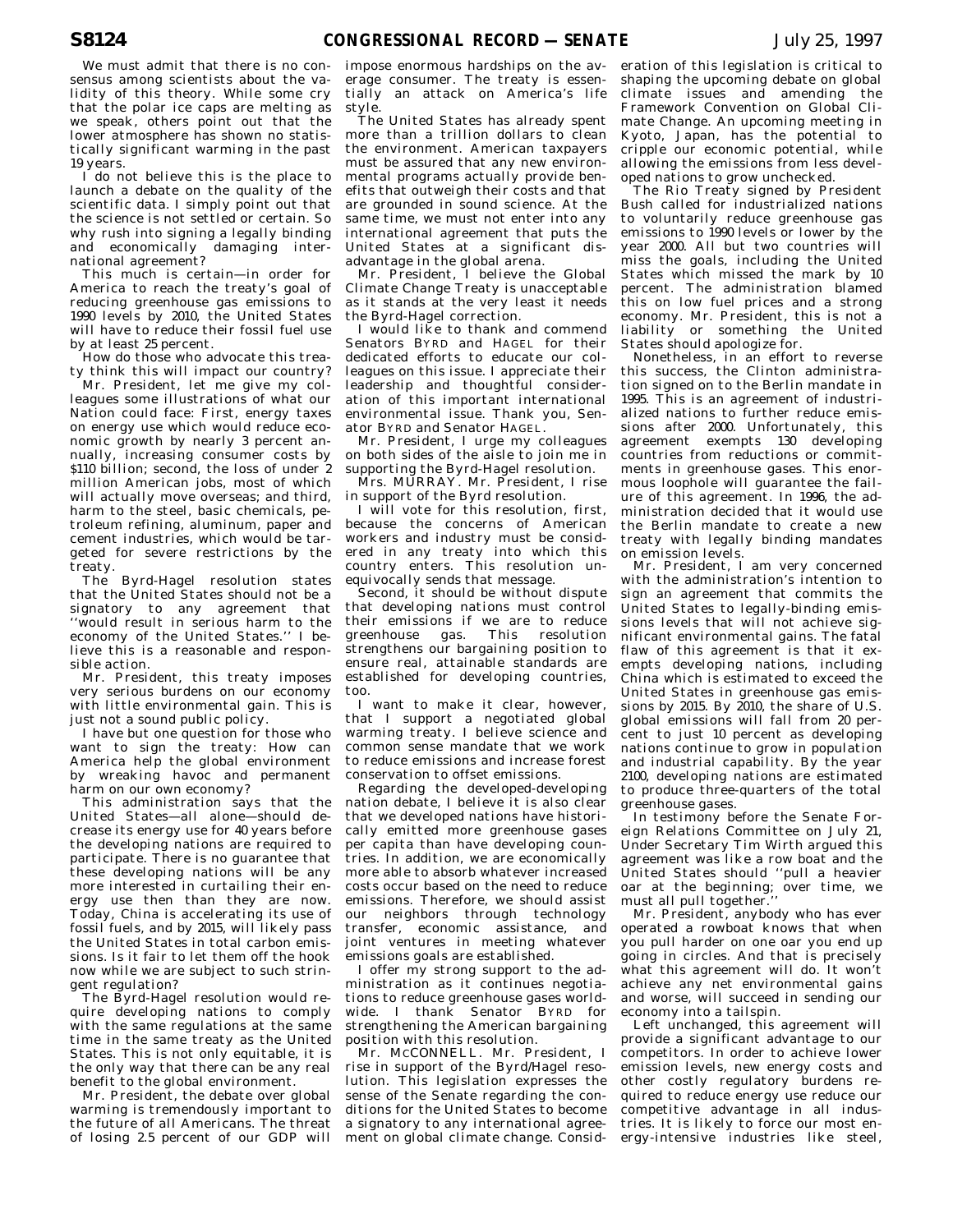aluminum, chemicals, refining, and paper production to move overseas. Mr. President, this is unacceptable.

Study after study has demonstrated that this agreement would cripple our economy. A DRI/McGraw Hill study shows our Nation's GDP would be reduced annually by 2 to 3 percent. According to the AFL–CIO, between 1.25 million and 1.5 million U.S. jobs would be lost. These jobs would reemerge in other countries where, as a result of the flawed agreement, emission levels and high energy taxes are not a concern. On top of this consumer costs would rise by \$50 to \$100 billion annually. Higher energy prices would mean increased costs on all goods including groceries, electricity, and gasoline.

Mr. President, I represent a State that this treaty puts right in the cross hairs. There are 25,000 people whose jobs are tied directly to the coal industry. Higher energy taxes, like the Btu tax proposed by this administration, hits coal harder than any other energy source. Thousands of well-paying jobs would be lost in my State as this administration seeks to eliminate coal as our primary energy source, while giving developing nations an unfair advantage.

It is important to keep in mind that coal provides over 50 percent of our power needs nationwide. This is the low cost fuel source that helps maintain this Nation's competitive edge and reduces increased dependency on foreign oil.

Not only would the Kentucky mining industry be devastated, but industries across my State would feel the impact of higher energy prices. As I noted earlier, industries like chemical, steel, paper, and aluminum would be greatly impacted. Three of our leading manufacturers General Electric, Ford and Toyota use significant amounts of energy. The 30,000 jobs at these facilities would all be threatened by our foreign competitors.

The Byrd/Hagel resolution addresses the unfairness in the agreement being considered by the administration. This resolution mandates specific scheduled commitments to limit or reduce greenhouse gas emission for developing nations, with the same compliance period.

If every nation doesn't agree to the same emission levels and timetables, what incentive will they have to negotiate in the future when they have an overwhelming competitive advantage? It is important that we not bargain away the economic advantages we have worked so hard to achieve.

Passage of this resolution will send a clear message to the administration when they begin negotiations in Kyoto. I am hopeful this will prevent the administration from signing an unacceptable agreement that puts the burden of cleaning up the environment on American workers just to have these gains wiped out by developing nations.

Mr. President, I urge my colleagues to join me in sending a strong message

to the administration by voting for the Byrd/Hagel resolution. This is a vote for jobs and a vote for the environment.

Mr. BAUCUS. Mr. President, later this year the 166 countries that signed the 1992 climate change treaty will meet in Kyoto, Japan. They will be seeking stronger measures to control a potential threat to the future of our planet and to the lives of everyone living today and children yet to be born.

The threat is easy to understand, even if the science is complicated and a bit uncertain. In hearings before the Environment and Public Works Committee earlier this month, a panel of respected scientists gave us their assessment of the problem.

They told us that man-made emissions of greenhouse gasses, such as carbon dioxide, have led to a distinct warming of the Earth over the past 100 years. More troubling, however was their prediction.

If left unchecked, the continued growth in these emissions, which trap the sun's heat, will have potentially serious effects. These consequences include shifting climate patterns and more frequent violent weather events, such as floods and droughts.

Now most areas of the country experience extreme weather conditions from time to time. But permanent shifts in climate patterns can seriously alter our lives and our economy.

For instance, in an agricultural State, such as Montana, the prospect of more flooding and longer dry spells is a threat to the livelihood of our farming and ranching families and their communities. And, if weather patterns change, crop yields can be seriously decreased.

These kinds of threats to our future are serious enough that we must take action to avoid them. We can begin by controlling our greenhouse gas emissions. And if we start with modest steps now, instead of waiting, we will likely avoid any serious economic disruptions.

In 1992, the Rio summit asked developed countries to lead the way. The climate change treaty committed these countries to voluntarily reduce their emissions of carbon dioxide to 1990 levels by 2000.

Unfortunately, the voluntary actions didn't work. The good intentions of most countries never translated into concrete results. So if we are to control these emissions, the new treaty must contain binding limits on emissions.

However, we also need to make another change in the 1992 treaty.

We certainly need binding controls on developed countries, which currently emit about 60 percent of global greenhouse gases. But we also need them on developing countries, which are responsible for the remaining 40 percent.

We simply can't reach a solution by addressing only 60 percent of the problem. Furthermore, unless all countries participate, we run the risk of giving

our economic competitors an unfair advantage.

Yet developing countries are resisting such efforts. So how can we change their thinking? Perhaps by broadening our own.

Let me take one country, China, as an example. Why China? For one, because over the next 20 years, China will be responsible for one-third of the increase in greenhouse gas emissions.

For another because the United States has a lot of issues to deal with China on. Trade, human rights, regional security, and environmental protection, to name a few.

So despite fundamental disagreements on some issues, we share many mutual interests, including climate change.

China has more people potentially at risk from rising sea levels and violent weather than any other nation. It also has an urgent need to increase its domestic energy supplies. If we consider the broad array of interests we share, I suspect we will find ways to gain their support on climate change issues.

After all, China is a growing part of the problem, it must be part of the solution.

Another aspect of encouraging developing nations to participate in new emission controls is to include in the treaty flexible, market-based strategies, such as joint implementation and emissions trading.

Market-based strategies have been very successful here at home. For instance, the acid rain program in the 1990 Clean Air Act included trading of sulfur dioxide emissions credits.

This program stimulated technological innovation. It also reduced sulfur dioxide emissions at a cost that was less than one-tenth that predicted by industry.

By including similar programs in a climate change treaty, we can achieve greenhouse gas reductions at the lowest possible cost. It gives U.S firms the flexibility to comply with emission targets in a way that makes the most sense for them. And it will protect our worldwide economic competitiveness.

For developing countries, emission trading can give them access to new technology and financial support that will make it easier for them to comply with their new obligations.

The language contained in Senate Resolution 98 will help achieve the goal of including all countries in the new treaty.

It requires that the treaty mandate new specific scheduled commitments to limit or reduce greenhouse gas emissions for developing country parties within the same compliance period as developed countries.

But since developing and developed nations are starting from different places, it makes sense to require different targets. Here again, the language crafted by Senator BYRD helps. It does not specify that developed and developing countries meet the same targets and timetables.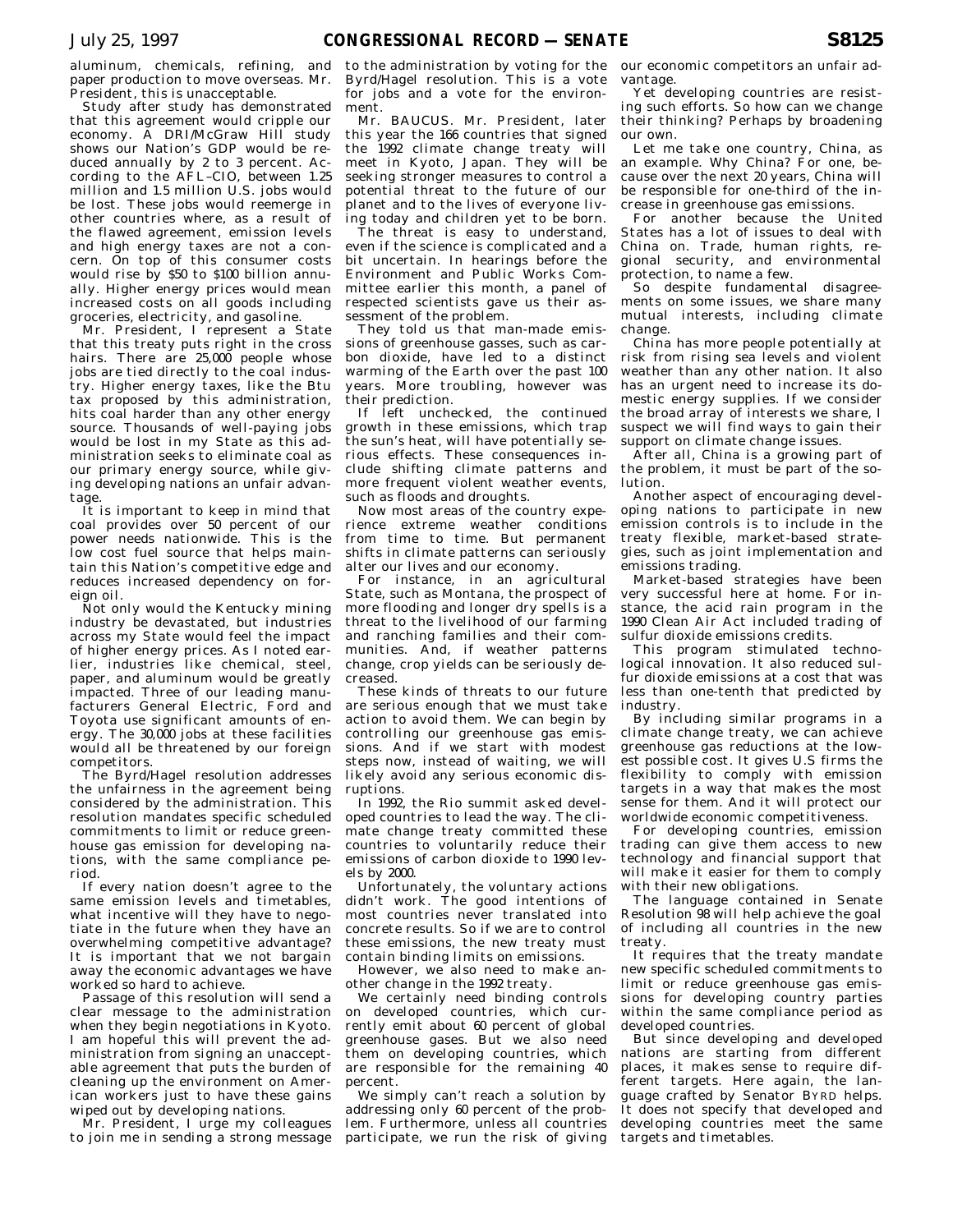When Under Secretary of State Tim Wirth recently appeared before the Environment and Public Works Committee, he spoke in support of Senator BYRD's resolution. I believe he said it was ''largely on the button.'' He added that the administration ''very much agrees with the thrust of what [Senator BYRD] is saying related to developing country commitments.''

So although the language of the resolution requires new commitments from developing countries, the administration should seek emission targets that are more consistent with their level of industrialization.

I plan to follow the treaty negotiations carefully to be sure that developing countries have agreed to commit to controlling their greenhouse gases.

And while the resolution unfortunately omits any mention of the need for market-based strategies to achieve the emissions targets, I believe the treaty must include them. They simply make much more sense for all countries than the command-and-control approach being advocated by some.

In closing, Mr. President, let me say that the toughest issues for democracies to handle are those in which the threat to society builds gradually, but inexorably, over time, such as with global climate change. We deal well with immediate crises.

My hope is that by debating this issue today, by passing this resolution, we will elevate the public discussion about climate change and avoid the need for a future crisis to spur us into action.

Mr. KYL. Mr. President, I take this opportunity to comment on the resolution now before the Senate. It is clear from the number of Members who are signatories to this resolution that the majority of this Chamber has significant reservations, as it should, about the ratification of any international agreement on greenhouse gas emissions under the U.N. Framework Convention on Climate Change. I intend to vote for the resolution, but I must say I believe it does not go far enough in bringing to light the faults of the convention. I'd like to amplify some points that are touched upon only briefly in the resolution.

I am very concerned about the call to move away from voluntary goals, as framed in the original convention, toward legally binding emissions-limitation targets and timetables for the United States, as well as the other developed, or annex I, countries that are party to the convention. The 1992 treaty, ratified by the Senate, called for the economically developed countries to undertake voluntary actions to aim to reduce their greenhouse gas emissions. Unfortunately, the only major developed nations that will meet this voluntary target of 1990 levels by 2000 are Britain—because it switched its fuel for electricity production from heavily subsidized coal to North Sea natural gas—and Germany—because it is able to count efficiency gains from

replacing its ancient East German powerplants. Despite the fact that the United States is expected to miss its own target by about 10 percent, the administration, by signing the Berlin mandate in March of 1995, now believes it is a good idea to pursue additional emissions reduction targets after the year 2000. The Berlin mandate, which was not presented to the Senate for approval, sets up a process to negotiate a new treaty that will: First, commit the United States, and other developed countries to a legally binding agreement—contrary to the earlier approved agreement; and second, specifically exempt the 130 developing countries, including the emerging economies of China, Mexico, and Korea, from any additional commitments.

It does not make sense, either environmentally or economically, to focus on the nations which are already spending billions on pollution control and making substantial progress, while ignoring the so-called developing countries. U.S. companies, using the best available technology, are able to eliminate a great deal of pollution from their emissions. To achieve an additional increment of pollution reduction requires a much larger amount of money to be spent. Because of the law of diminishing returns, the costs will heavily outweigh any benefits. However, in developing countries, where the pollution control technology is not be as advanced or widespread as it is here in the United States, a dollar spent on pollution control will stretch much further and achieve far more significant reductions in overall pollution. Thus, the cost/benefit ratio favors significant pollution reduction in developing, not developed, countries.

In addition to the simple cost/benefit analysis, many scientists predict the greatest increase of future greenhouse emissions will come from developing countries like China, Mexico, Brazil, and Korea. As much as 60 percent of global carbon emissions are expected to come from such countries in the next few decades, with China becoming the single-largest emitter in the near future. Since these countries are expected to produce the bulk of future greenhouse emissions, exempting them will not reduce net global emissions. Both cost-benefit analysis and common sense say that the most effective way to reduce net global pollution is to reduce emissions in the developing nations.

While I presume many supporters of this resolution agree that under no circumstances should the United States be subjected to legally binding emissions limitations,  $\breve{\mathrm{I}}$  believe the resolution is somewhat unclear. As I read it, it says the United States will agree to legally binding emissions if ''the protocol or other agreements also mandates new specific scheduled commitments to limit or reduce greenhouse gas emissions for developing country parties within the same compliance period.'' Unfortunately, I believe this condition

is not sufficient. As many of you know, it has been interpreted by different people in different ways. Some read it to mean that the Senate will not approve a treaty that does not include identical emissions level and target date requirements. Others, however, have read the same language and determined that it means any treaty must have equal commitments when it comes to setting time tables but not emissions levels. Unfortunately, it is easy to set developing countries on a time table and allow then to continue to pollute in any amount they desire. The emissions levels can be easily set so that the developed countries have very stringent, and perhaps unattainable levels, while the developing countries have very lax, easily reached goals—all the while, all countries are operating within the same time table. The time table alone does not determine the amount of pollution emitted; the emission level is more important. Setting the developing countries to the same timetables without meaningful emissions limitations will not preclude them from emitting larger amounts of greenhouse gases. This approach, I believe, defeats the purpose of the treaty ratified by the Senate, which is to voluntarily reduce greenhouse-gas emissions on a global scale. The original intent was not to legally bind the annex I countries to set timetables and emissions levels while only requiring the developing countries to comply with parallel timetables but not the same .<br>emissions standards.

Also of concern is the fact that the administration is basing its climatechange policy on questionable science. The science on climate change is very much an open inquiry into an as-yetunconfirmed phenomenon over which the scientific community remains sharply divided. Discrepancies exist in the evidence now being considered. So, before the administration binds the United States legally to costly, and possibly unnecessary, standards and goals, shouldn't we allow for the science on this matter to first evolve and, in turn, allow for us to base our decision on facts?

Finally, there is the question of why the United States would embark on a course of action that many scientists say would do little environmental good. A report released in January of this year, January 10, 1997, by the Congressional Research Service poses the question: ''Given the scientific uncertainties regarding the magnitude, timing, rate, and regional consequences of the potential climatic change, what are the appropriate policy responses?'' I believe the appropriate response is to wait for the science to evolve; not to leap into legally binding emission limits that, if developed, would not necessarily improve the environment and would cost American citizens billions of dollars.

Confirming this approach, Dr. Robert C. Balling, Jr. of Arizona State University issued a report entitled ''Global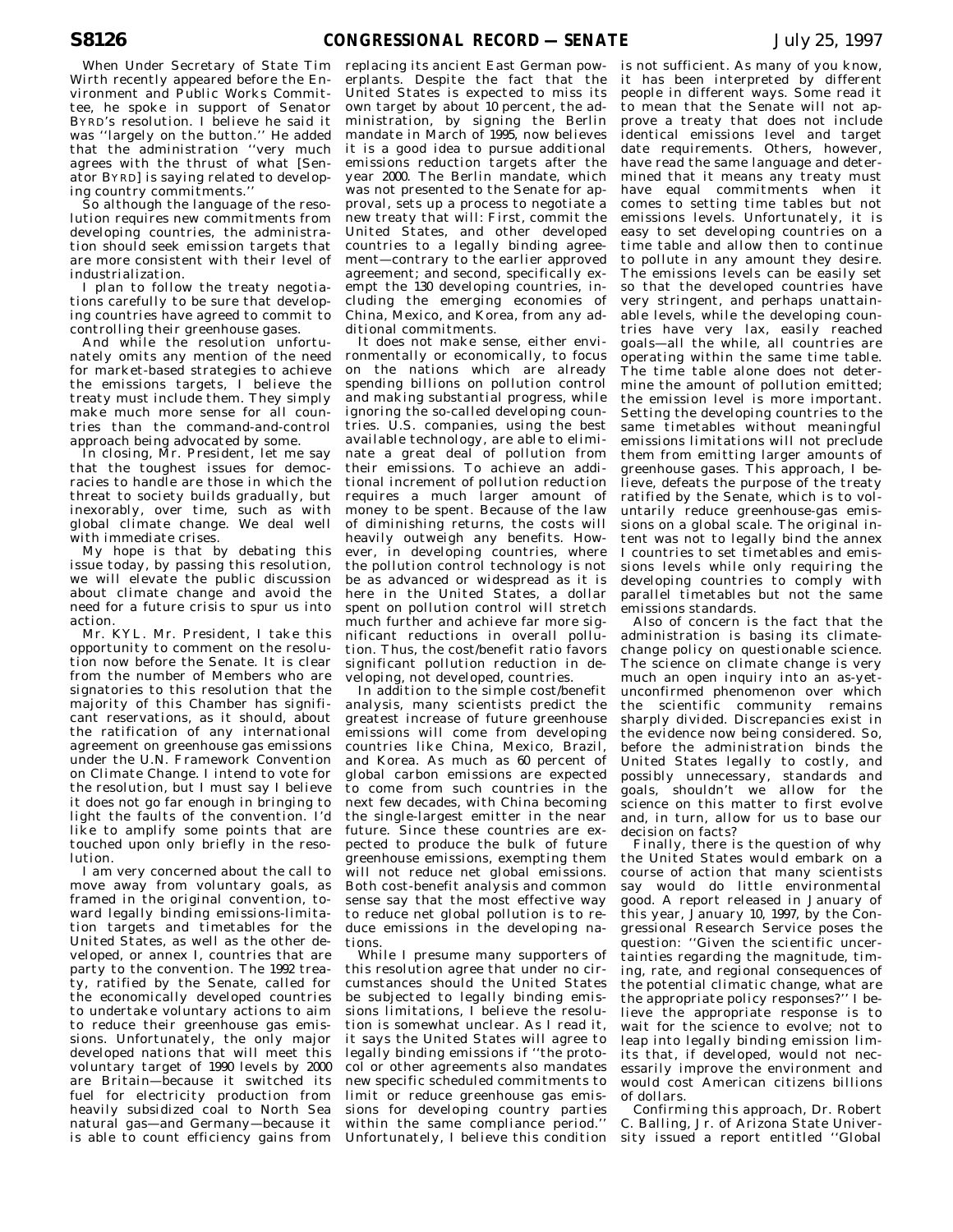Warming: Messy Models, Decent Data, Pointless Policy.'' In it he states, ''Global warming is presented as a crisis that can be stopped or minimized with appropriate policy actions. However, the evidence suggests that realistic policies are likely to have minimal climatic impact. Recent research also suggests that a delay in implementing policy responses will have little effect on the efficacy of global warming mitigation strategies.'' He continues: ''It is absolutely imperative that the policies developed for the global warming issue be built on the best science.'' Mr. President, I could not agree more.

This December in Kyoto, Japan, the administration will further commit itself to the convention; it will be offering protocols to that instrument that lack the necessary support of the scientific community. Because we do not know enough to support these terms and allow for the administration to exploit the ends to justify the means for climate-change policy, the responsibility to ensure that the United States is not legally committed to reducing greenhouse-gas emissions will be placed in the hands of the U.S. Senate. We must preserve the right to question the validity of these protocols. Congressional oversight of the negotiations is crucial and any agreement reached in Kyoto must be brought before us for advice and consent. Once the science on this issue has evolved, we will then be able to base our laws on the science and avoid the costly mistake of basing the science on the laws.

Ms. MIKULSKI. Mr. President, I rise in strong support of the Byrd resolution on global climate change and I urge my colleagues to support it. I am proud to be a cosponsor of this resolution.

This resolution explains what the ground rules should be if the United States is to become a signer of the United Nations Framework Convention on Climate Change. This resolution would prohibit the ratification of any treaty that would seriously threaten the economy of the United States. It says that both industrialized nations and developing countries must share the burden of any globally binding treaty on climate change equally.

I support the Byrd resolution for one simple, but very compelling reason jobs. For those of you who thought you'd hear a vacuum sound pulling jobs overseas following NAFTA implementation—you ain't heard nothin' yet. The only thing this treaty will do, the way it is written now, is destroy American industry as we know it. I will not be a party to any treaty or agreement that sends American jobs overseas. Business won't have any incentive to maintain or build new factories in the United States.

Let me be clear: I support international efforts to improve the environment. But the effort must truly be international if we are to make any progress. I do not believe efforts to control or reduce global warming will

be successful unless rapidly developing countries are forced to take the kind of tough steps that the United States will have to take.

We cannot be a part of a binding international agreement that lets countries such as China, South Korea, and India off the hook. Developing nations do contribute to global warming. If we exempt them from the restrictions mandated for the industrialized nations, we will simply see a shifting of pollution, not a reduction. This is not what anyone wants to see happen.

The objective of the treaty being negotiated is to curb global climate change. The United States has already taken steps to achieve this goal. At the beginning of President Clinton's first term, he released his administration's version of a domestic climate change action plan.

This plan relies on a comprehensive set of voluntary actions by industry, utilities, and other large-scale energy users. It also promotes energy efficiency upgrades through new building codes in residential and commercial sectors. Large-scale tree planting and forest reserves are encouraged, as well as increased use of hydroelectric power sources.

These are important steps which will have a positive impact on our global climate. We certainly must continue to research causes of global climate change, and come up with scientifically sound solutions. Our viability as a nation and planet depends on it.

But we cannot throw away American jobs based on a plan that could have only a marginal impact on climate change. Coming up with the right plan should have little effect on the American economy, because it will mean an overall sustainability of the global environment, and the continuation of the United States as a leader of technological and industrial innovation.

Once again, Mr. President, I support this commonsense resolution, which will simply ensure that American jobs won't be lost as we address the issue of global climate change. I am hopeful we can pass this resolution and move on to the next stage of protecting our global environment. I thank the Chair.

Mr. THOMAS. Mr. President, I rise today in strong support and, as an original cosponsor, of Senate Resolution 98, the Byrd-Hagel global warming resolution.

I want to thank the Senate leadership and Senators BYRD and HAGEL, for scheduling floor time for this important initiative before negotiators begin talks in Bonn, Germany.

The administration's current go-atit-alone plan regarding global climate change is grossly unfair to the United States.

I am opposed to setting legally binding targets and timetables on the United States and other developed countries to reduce greenhouse gas emissions, while at the same time exempting China, Mexico, Brazil, South Korea, and India from those identical regulations.

This will only worsen the problem the administration claims it wants to fix.

Developing countries are projected to continue increasing their use of fossil fuels.

And by the year 2015, China alone is expected to surpass the United States in total carbon emissions.

The Clinton administration's plan will also drive the economy down and send jobs overseas.

The AFL–CIO estimates that between 1.25 and 1.5 million American jobs would go overseas.

And the plan would put the United States at a severe competitive disadvantage and reduce our GDP by \$200 billion.

Nevertheless, the administration led by Under Secretary of State Tim Wirth—is on a mad rush to sign a legally binding treaty in Kyoto, Japan, this December.

This is in spite of:

Uncertain global warming science;

The administration's unwillingness to reveal its final targets and timetables for emissions reductions; and

The fact that they have now thrown out their economic analysis models, which were supposed to help guide policy makers.

The Byrd-Hagel resolution addresses these discrepancies.

It would direct the United States not to sign any agreement that would:

''Mandate new commitments to limit or reduce greenhouse gas emissions, unless it also mandates specific scheduled commitments to reduce gas emissions for developing countries within the same compliance period''; and

''Result in serious harm to the economy of the United States.''

Sixty-four of my colleagues have cosponsored this initiative and I urge their support of this resolution.

Mr. President, I strongly encourage the administration to listen to the concerns being expressed by this Chamber.

Be honest with us and the American people, and realize that we will not ratify any treaty which commits the United States to one set of standards to reduce gas emissions, but will let China, India, Mexico, and other developing countries off the hook.

We ought to focus on bringing all of the countries of the world to the table. Everyone ought to contribute to the cause.

Asking all nations to contribute within the same compliance period will help the environment and help U.S. industries stay competitive.

Mr. KERREY. Mr. President, I rise today to voice my support for Senate Resolution 98 regarding the U.N. Framework Convention on Climate Change. Like my colleagues in the Senate, I too am concerned about the effects on the economy of any national or international agreements that the United States enters into. I am particularly concerned with any agreement that may impact the well-being of the American public and the ecological balance of this Nation. The U.N.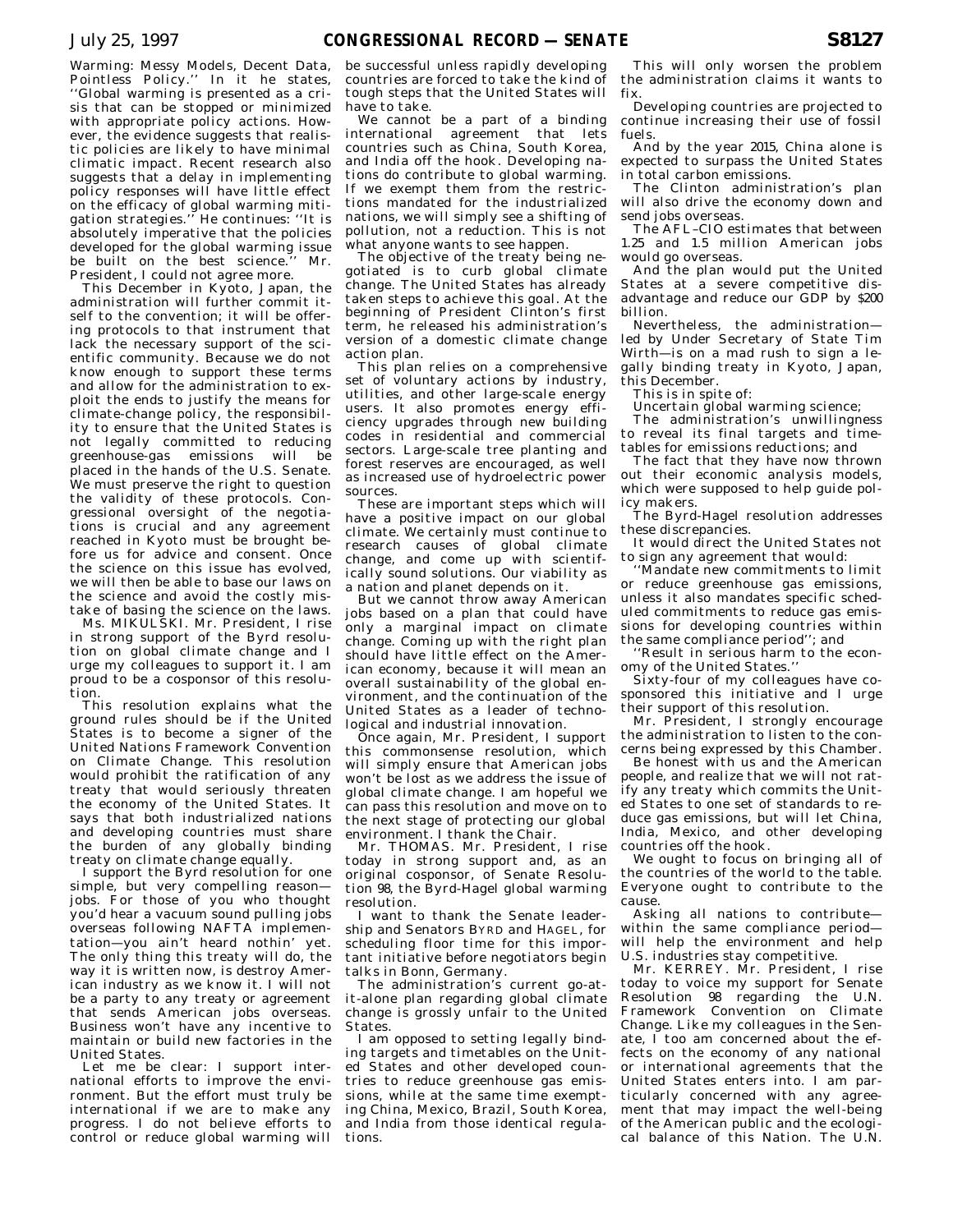Framework Convention on Climate Change has the potential to do both.

The United States is scheduled to join with leaders of 160 nations in Kyoto, Japan in December of this year to conclude negotiations on a global climate change treaty. The Kyoto summit is the latest in a series of meetings that have been held since this body ratified the U.N. Framework Convention on Climate Change in 1992. At Kyoto, the United States and other countries hope to adopt a protocol or legal instrument to deal with the threat of climate change in the post 2000 period.

It is my belief that the United States must take the leadership role in these negotiations, and steer the course to achieve an equitable, reasoned approach to global climate change mitigation, an approach that seeks inclusion of all countries and that offers a solution to the issue. While I believe the resolution before us will allow such an approach, I want to emphasize to the administration the essential nature of a negotiated framework to which all countries can accede.

Before I summarize my analysis of the need for global action, let me review the facts. First, global climate change is real. If it were not, 160 countries would not be meeting to address it. However, there are uncertainties about the effects of global climate change—uncertainties relative to the timing, the magnitude, and regional patterns of climate change. We must acknowledge these uncertainties, but acknowledge also that they do not justify inaction.

As stated recently by Dr. William Nordhaus of Yale University: ''The results (of studies) definitely reject inaction; uncertainty alone cannot justify waiting for the revealed truth to act, particularly when the revealed truth, if it ever comes, is probably going to arrive at the point where the effects are irreversible.''

Second, a leading indicator of climate change is increased emissions of global greenhouse gases. Concentrations of atmospheric carbon dioxide the largest component of greenhouse gas emissions—are about 26 percent higher now than they were  $100$  years ago. Also, globally averaged air temperatures at the Earth's surface have warmed by nearly 1 degree Fahrenheit over the last 100 years.

Increased emissions of greenhouse gases are virtually entirely due to the activities of man. As a general rule, a country's greenhouse gas emissions rise in concert with increased industrialization. It is no surprise, then, that the United States is the greatest emitter of greenhouse gases, both in terms of gross and per capita emissions. However, the emissions of some developing countries are rapidly escalating, and the emissions of some are expected to surpass that of this country in the first quarter of the next century.

Which takes me back to my call for U.S. leadership. As the world's indus-

trial leader, the United States should take a clear lead in negotiating a framework for all countries to participate in global climate change abatement. A global approach, and global participation, is requisite to a successful outcome. This approach may require a new framework and a fresh look at timetables and current directions. My understanding of the data is that we have time to do this—we have time to assess where we are and how best to craft equitable policies. But inaction is not appropriate.

The resolution before us requires commitments of developing countries to mitigate greenhouse gas emissions in the same timeframes as developed countries. This may resonate as promoting a policy that discourages the participation of many developing countries. However, the resolution will allow developing countries appropriate flexibilities in commitments to address global climate change abatement. The United States and other developed countries must accord newly developed and developing countries flexibilities and incentives to participate, and these need not create economic disadvantages to the United States or any other developed country.

I cannot emphasize enough the importance of this point. Without all countries on board, inaction becomes inevitable, because emission reductions achieved by one country will soon be offset by increased emissions from another.

An equitable approach that encourages commitments by all parties and that offers incentives to developing countries is needed. Market-based solutions to curb emissions will allow continued economic growth with minimal impacts. Developed countries are in a better position to implement emissions-curbing activities and technologies at low cost and impact, and to also transfer these abilities and technologies to developing countries and to aid in their economic advancement in a way that tempers emissions growth.

While measures to stabilize greenhouse gases at a certain level will inevitably lead to some energy price increases, an international emissionstrading scheme could substantially reduce the potential costs. What is needed, however, is a policy to ensure that incremental costs of reducing or stabilizing emissions are equalized across firms, across sectors, and across countries. This can only occur if we take into account the economies, emissions and abilities of countries to participate, and if we assign actions accordingly and in appropriate timeframes.

Market mechanisms can reduce cost impacts of emissions reductions agreements. A preferable policy would be to set short- and long-term goals to stabilize greenhouse gas emissions, and to set quantity limits on emissions that are linked to prices. Targets and timetables for emission limitations cannot operate independently of market prices. An international tradeable

emissions permits system, with price caps and floors, would have revenue potential and would be cost-efficient.

Technology transfer and development is an important policy aspect for the abatement of global climate change. The United States and other developing countries have within our current capabilities technologies which can lead to dramatic reductions in greenhouse gas emissions. We can increase the efficiencies of industry, of transportation, of many energy-intensive activities, all with what we already know. By implementing these capabilities and by transferring these technologies to developing countries we can curb emissions significantly. Continued technology development is also necessary.

Lastly, and perhaps most importantly, we must continue to advance the science related to these policies, and to allow policy changes as the data warrant.

Mr. President, I conclude my remarks by repeating that I, too, am concerned about any agreements or policies that effect the well being of this country. However, I believe it is in our best interests and that of the world community to approach global climate change in an inclusive, proactive manner that seeks continued economic growth. That approach demands action, and global coalition building, and it is incumbent upon the United States to steer that course.

Mr. SHELBY. Mr. President, I rise in support of Senate Resolution 98. The negotiations on limiting post-2000 emissions of greenhouse gas emissions, which are scheduled to conclude in December in Kyoto, Japan, will have a significant impact on all Americans. This resolution addresses concerns that the administration has chosen to ignore while pursuing an international agreement that will bind the United States for decades to come.

Science should lead policy. Once again, the administration is pursuing an environmental policy that is based on insufficient research and analysis. Many in the scientific community believe that we are still years away from computer models that can confidently link global warming to human activity. Yet without strong scientific data, the administration is ready to commit the United States to binding actions that will impose economic and social burdens on every American.

Recently, the Department of Energy released a report by the Argonne National Laboratory containing several troubling findings on the effects of the proposed treaty on our economy. Among the conclusions, the study found that without requiring developing countries to meet the same emissions standards as the rest of the world, up to hundreds of thousands of U.S. jobs will move overseas to socalled developing countries that have refused to participate in any new climate agreement. Higher energy prices will lead manufactures to produce less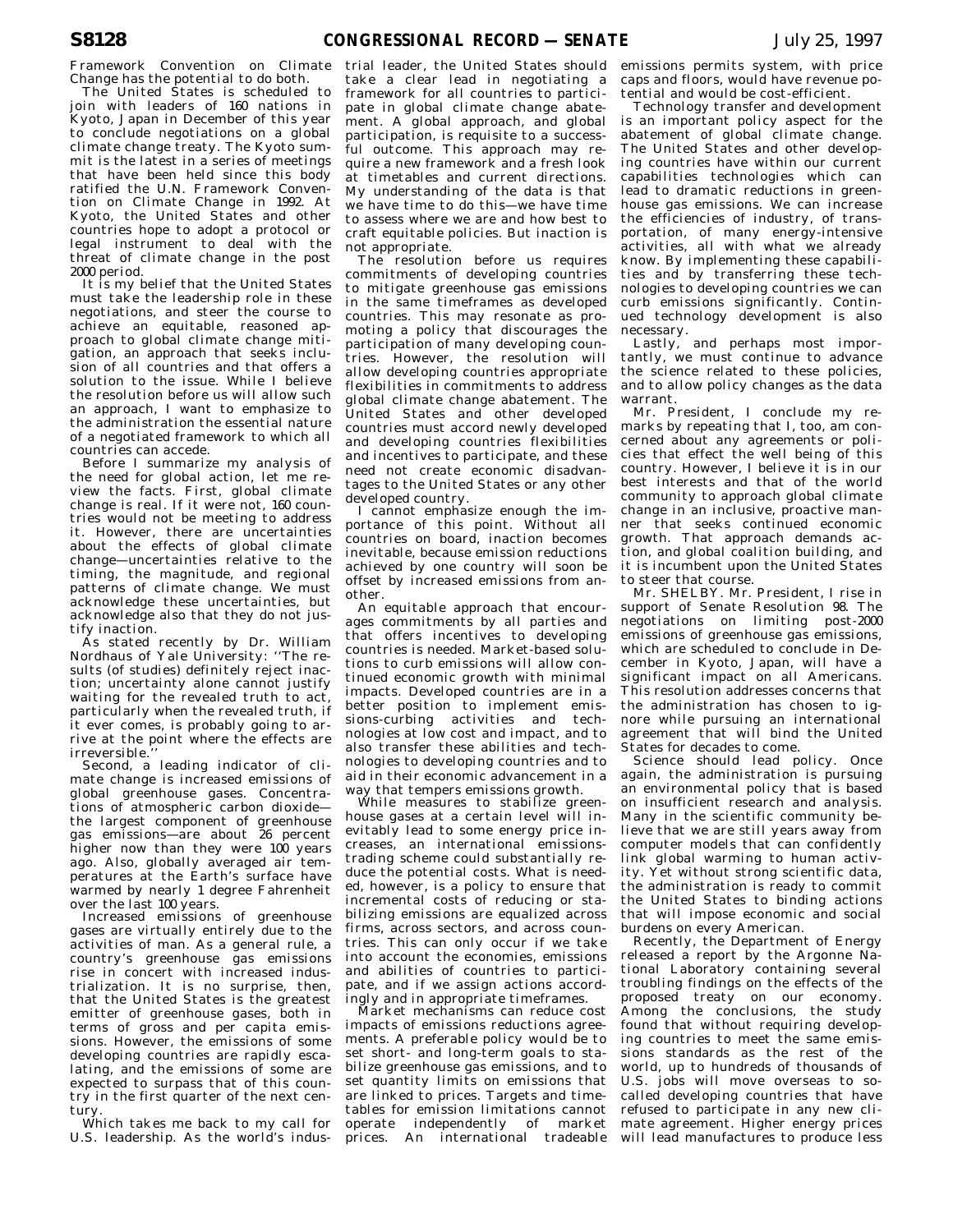at higher costs resulting in job loss, higher consumer prices and an inability to compete in a global marketplace. This will devastate our Nation. Yet, the administration is pushing to commit the American people to participate.

The developed countries should not shoulder the responsibility for reducing greenhouse gas emissions around the world. It seems obvious that in the long-run increasing emissions in developing countries will far outweigh any actions taken by the developed countries. Any binding actions by the United States must be accompanied by binding commitments from developing countries. I believe a majority of Americans would agree that devastating our Nation's economy by promoting industry flight overseas is not the answer to a global issue.

The public has a right to know how the administration's commitments requiring them to reduce fossil fuel energy will be accomplished and how their lives, jobs, and futures will be affected. I am greatly disturbed that the administration has not sought, and therefore has not received, support from Congress or the American public on this matter.

Mr. President, the American people deserve an open, objective and honest debate on the development of U.S. climate change policy. Without that, I can not and I will not support committing the United States to limiting post-2000 greenhouse gas emissions.

Mr. LIEBERMAN. Mr. President, I rise today in support of Senate Resolution 98. I believe climate change is a serious problem that requires credible action by the international community. Negotiations on an international agreement to limit greenhouse gas emissions will conclude this December in Kyoto, Japan. This is an essential step in the long-term, global efforts to deal with climate change. While I support Senate resolution's call for increased involvement of developing countries in the Kyoto agreement, the resolution does not take into account other key components of the treaty that are essential to its success, particularly for the United States' business community.

The scientific basis for moving forward with an international agreement to limit greenhouse gas emissions is compelling and significant. According to the Intergovernmental Panel on Climate Change—a group of 2,500 expert scientists representing more than 50 countries, the ever-increasing emissions of greenhouse gases from human activities are changing the global climate. Given the potential impacts of climate change predicted by the IPCC—more droughts, more floods, sea level rise, water scarcity, and increased incidence of infectious diseases—it is not surprising that nations of the world agreed to find more effective ways to understand and deal with the problem. If we don't agree to long-term greenhouse gas limits soon, and instead

wait to see how our climate changes, it may be too late. Greenhouse gases remain in the atmosphere for decades to centuries, and there is a long lag time between when gases are emitted and when the climate consequences of those emissions appear. So we need to begin reductions soon to have any long-term effect. And, a new generation of energy-efficient technologies requires a long lead time for development and implementation. This won't happen without clear signals to the market that an international agreement on climate change would provide.

Senate Resolution 98 focuses on the role of developing countries in the Kyoto agreement. The principles expressed in the resolution regarding developing countries are on target. Climate change cannot be solved by the developed countries alone—we are indeed all in the same boat.

New commitments by developing countries regarding their performance under the Framework Convention on Climate Change, of course, need to be consistent with their historic responsibility for the problem, as well as their current capabilities. The ground rules for the negotiations—the Berlin mandate—recognize these common, but differentiated responsibilities.

It is clear that the Berlin mandate can be carried out in a way that is consistent with Senate Resolution 98. The resolution says that developing countries can start with a commitment that is lower relative to the industrialized countries at first. Over time, however, the commitments of developing and developed countries must become comparable to ensure that every country does its fair share to address the problem.

Senate Resolution 98 states that developing countries have to start making quantified emissions reductions objectives within the same compliance period as developed countries. This means that at a stage to be negotiated over the compliance period of the Kyoto agreement, developing countries must begin to make quantified emissions reductions objectives. Senate Resolution 98 says that it is entirely appropriate for industrialized countries to start making quantified emissions reductions first, as long as developing countries also commit to making quantified emissions reductions before the end of the time period worked out for the Kyoto agreement. I agree with this basic approach—the sooner developing countries take on quantified emissions reductions targets, the sooner we can achieve a global solution to the climate problem.

At the same time, I am concerned that the resolution does not take into account other key components of the treaty that are essential to protect U.S. competitiveness. I am concerned that elevating one issue to a level of importance that will overshadow other key matters may harm the United States' efforts to ensure that the climate agreement is realistic, achiev-

able, and will not harm the U.S. economy. For example, the need for flexibility in implementing a treaty is critical to protect U.S. competitiveness. Some countries, such as members of the European Union, would prefer highly prescriptive policies and measures to meet reduction targets. The United States' negotiating team has made flexibility an absolute prerequisite for any agreement, and I want to commend them for this approach. I believe that, to be acceptable, our businesses must have the most flexibility possible to find the least-cost ways to reduce emissions. This means the agreement must contain provisions that are so important to our business community: emissions trading, joint implementation between nations, and appropriate credits for those countries that have already made certain emissions reductions. Senate Resolution 98 is silent regarding these provisions.

As we grapple with the human judgments and values that inevitably will determine how we handle climate change, we must base our actions on the facts—the scientific evidence of climate change, the physical effects that are likely to result from it, and the ways we can credibly address this problem on a global basis. While Senate Resolution 98 is only part of a bigger picture that needs to be addressed, it is a step toward adressing this global issue.

Mr. CONRAD. Mr. President, I rise today to express my strong support for the Byrd-Hagel resolution regarding global climate change. I was an original cosponsor of this bipartisan resolution, and I believe it sends an important, commonsense message that we cannot enter into a treaty that requires the United States to limit its emissions of greenhouse gases without requiring developing countries to also agree to limitations on their emissions. Such a proposal would not make environmental sense and it certainly would not make sense for our Nation's economy.

This resolution is very simple. It says that a treaty will not be ratified by the U.S. Senate if it does not include both developed and developing countries in binding timetables and emission limitations. It seems to me that the only way the world will be able to stabilize the concentration of greenhouse gases in the atmosphere is if every nation participates in a meaningful way in limiting its emissions. The resolution does not say that all countries must make identical emission reductions; only that they must be participants in limiting greenhouse gas emissions in the same timeframe as the developed world.

Mr. President, I fear that a treaty that requires us to place significant restrictions on our economy will only lead to a flight of jobs and capital from this country to nations that do not face greenhouse gas emissions limitations. That could be a potential disaster for our Nation's economy, for its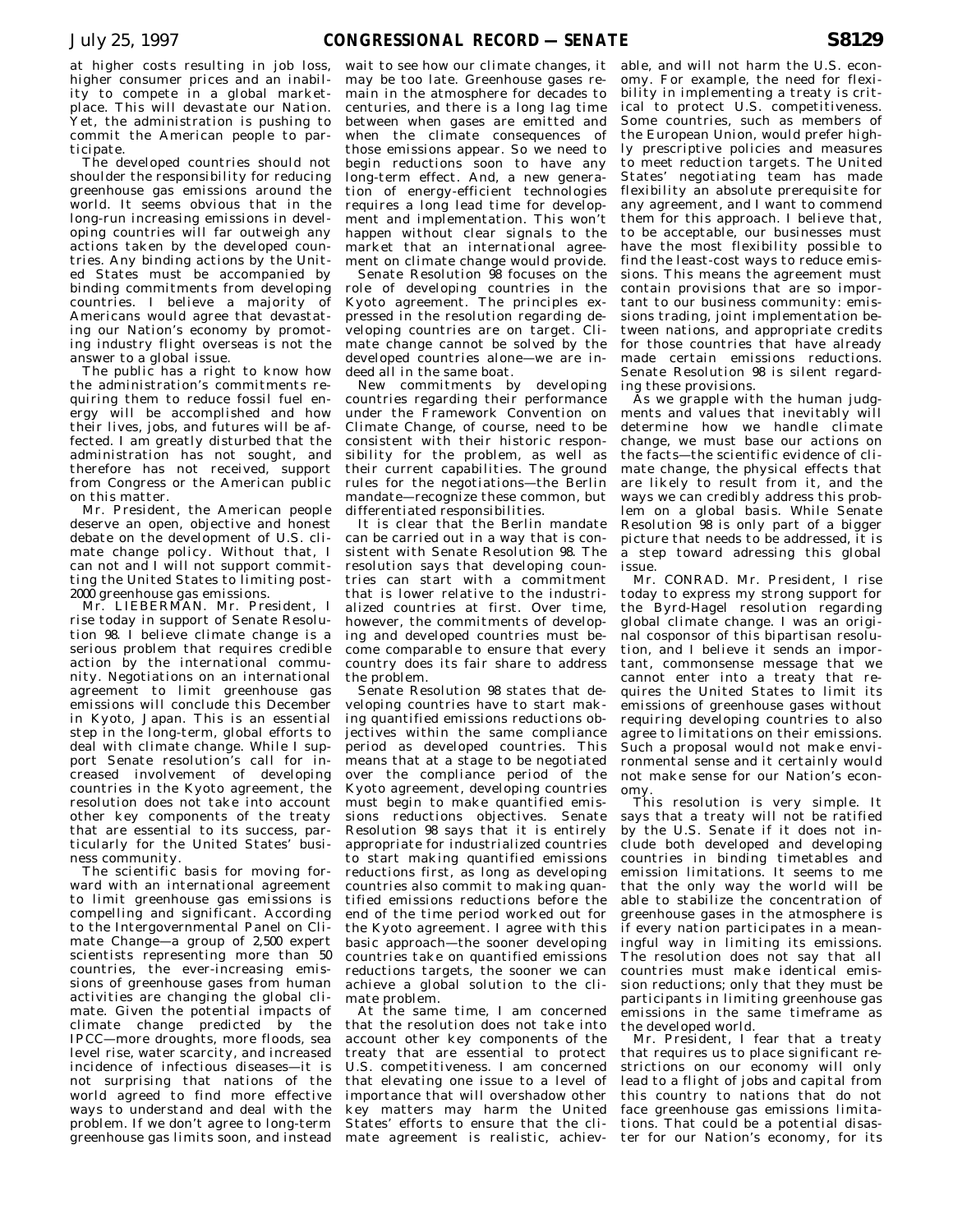workers, and for our long-term economic stability and growth. So the Byrd resolution also requires the administration to develop a detailed analysis of the potential financial costs and other impacts on our economy. That is not an unreasonable request. We would clearly need to know the potential consequences of any treaty on our Nation's economy before the Senate could be asked to ratify such a treaty.

Mr. President, the U.S. Senate has a constitutional duty to advise and consent on treaties negotiated by the administration with other nations. This is a responsibility I take very seriously, and I know every other Member of this body considers it one of our most important duties. I hope the administration will listen carefully to the debate on this resolution, and pay close attention to the guidance provided in the Byrd-Hagel resolution as it negotiates with other nations in preparation for a final meeting in December in Kyoto, Japan.

Mr. President, I thank the Chair and yield the floor.

The PRESIDING OFFICER. Who yields time?

Mr. HAGEL. Mr. President, does Senator KERRY wish to go forward? Is he prepared?

Mr. KERRY. Mr. President, might I inquire? How much time remains on our side?

The PRESIDING OFFICER. Thirtyfive minutes.

Mr. KERRY. How much for the other side?

The PRESIDING OFFICER. The Senator from Nebraska has 16 minutes.

Mr. KERRY. Mr. President, if I may, I would like to ask if I might be able to enter into a colloquy with the Senator from West Virginia at this time.

Mr. HAGEL. May I ask? Point of inquiry. Is this on the time of the Senator from Massachusetts?

Mr. KERRY. Mr. President, this is on my time.

Mr. HAGEL. I thank the Senator.

Mr. KERRY. Mr. President, I would like to ask the views of the Senator from West Virginia on the proposal by the Europeans to erect the so-called European bubble, and its effect on U.S. competitiveness.

It appears to me that this proposal is driven more by economic considerations than concern for limiting carbon dioxide emissions.

Mr. BYRD. Mr. President, if the Senator will yield.

Mr. KERRY. I yield to the Senator for his views on that.

Mr. BYRD. Mr. President, I am glad the Senator has asked this question. Earlier he had indicated that we had agreed on certain things. We agreed on one thing: that we would enter into a colloquy. And I always reserve the right to express my own views on matters, and not necessarily agree to the expressions of others as to how they think and what they think I say.

May I say that I am only expressing a personal viewpoint here. The Senator said earlier that there were Senators in this body who signed onto the resolution who want to kill the treaty. That may be so. This Senator is not one of those. I am not out to kill the treaty.

But what I was out to say—and the reason I got behind this effort—was to send a message to the administration that if the Senate is not included in the takeoff, if the Senate is not included at the beginning, if the Senate is intended to be shut out of doing its constitutional responsibility of advising as well as consenting in making a treaty, then count me out.

If you want to really kill this treaty, abide by the Berlin Mandate and let the developing countries off the hook until some future time. That is what will surely kill the treaty, and I will join in stabbing it in the heart, if that is the case. If that treaty comes back here and the developing countries are left off the hook, count me in on the assassination of the treaty. It will be done in public view. It won't be behind a bush.

Mr. President, the Senator raised an important point. The Europeans have erected what they call a bubble, which is simply a mechanism for them to trade off emissions levels from one country to another so long as they honor overall an average which conforms to the treaty-imposed cap on developed country emissions. This is viewed by some, including me, as a technique to maximize the economic competitiveness of European countries by keeping emissions reductions to a minimum as a result of the trades that would be available under the bubble from one country to another within the European Union.

Mr. KERRY. Mr. President, let me just also say to the Senator that I agree completely with his notion, as I said earlier, of the importance of our advising here about the importance of other countries being part of the solution.

But I ask if the Senator would agree that the United States is placed at a disadvantage by this concept of the European bubble, and that the inclusion of free-market mechanisms in a treaty—particularly emissions trading schemes and so-called joint implementation—could be used to counter that challenge.

Mr. BYRD. Mr. President, if the Senator would yield.

Mr. KERRY. I yield to the Senator from West Virginia.

Mr. BYRD. I believe that if the United States is going to enter into binding commitments to limit or reduce our greenhouse gas emissions, we need to remain competitive vis-a-vis the Europeans, and everybody else, for that matter. Therefore, an emissions trading mechanism whereby we can exchange our higher level emissions by buying emissions credits from, let us say, Russia or other nations with lower emissions, is an example of one potential tool that the U.S. negotiators might explore in the climate change negotiations.

Mr. KERRY. Mr. President, will the Senator agree further that an emissions trading scheme also has the beneficial effect of easing the economic cost that might be incurred by U.S. industry as a result of a regime of binding commitments entered into at Kyoto?

Mr. BYRD. Mr. President, if the Senator will yield, I personally believe that it could have such an effect. There are a number of other tools that are under development, and these, in my judgment, should be further explored for inclusion in the proposed treaty in order that our own economic growth not be penalized by the treaty. These tools include joint implementation involving partnerships among industries in the developed and developing countries. There are, as well, many areas where other U.S. programs and initiatives could be enhanced to further the same objectives, such as cooperative technology ventures and enhanced research and development of both fossil fuel development technologies and alternate fuel technologies. These tools and programs may also have an advantage in encouraging the developing world to make meaningful binding commitments. So they should be explored as a natural companion to provisions establishing binding commitments.

The purpose would be to level the competitive playing field so that the United States is not placed at a disadvantage and to help insure that all the world's economies will share the responsibilities to tackle the global warming problem.

Mr. KERRY. Mr. President, I thank the Senator from West Virginia for his explanation and his views.

I believe that the administration must pursue the development of these tools and initiatives and their inclusion in any binding treaty that is arrived at in order to reduce any negative impact of higher energy prices on our economy. And I believe this would certainly enhance the prospects of Senate approval of any treaty that is arrived at.

Mr. BYRD. Mr. President, if the distinguished Senator will again yield, in general, I personally agree with this overall proposition, although I would note the administration has not yet settled on its specific policies regarding the negotiations, and it leads to further work on developing and explaining the workings of these market mechanisms so that they will be more fully understood.

Mr. KERRY. Mr. President, I thank the Senator from West Virginia for those views and for entering into this colloquy with me.

Mr. BINGAMAN. Mr. President, the issue of the extent to which human-induced global climate change is occurring, and the proper societal response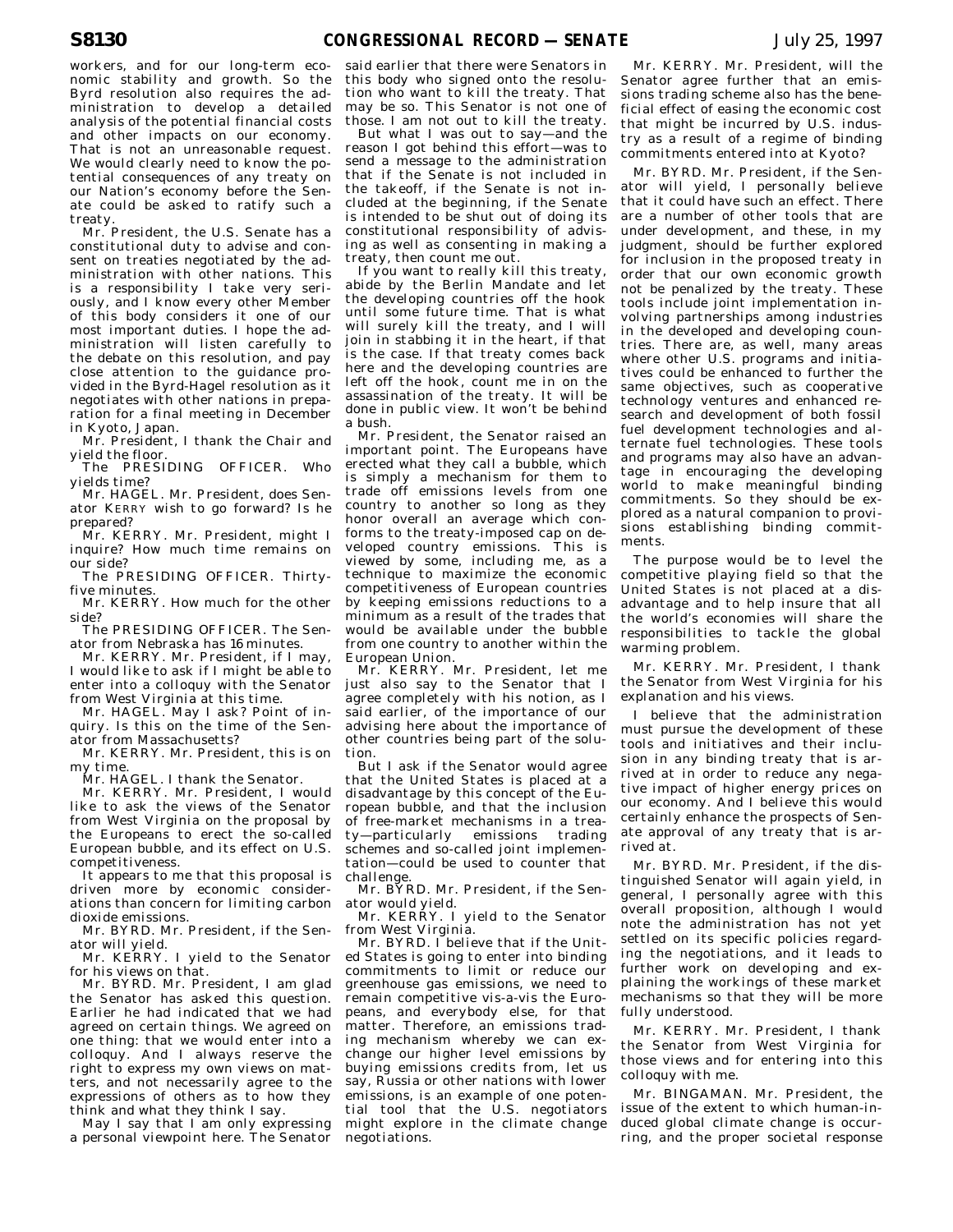to this change, is one of the most difficult public policy issues facing us today.

We are emitting into the atmosphere an unprecedented amount of the gases that we know trap heat in the Earth's atmosphere, and thus result in what is known as the greenhouse effect. At the same time, the connection between this artificial elevation of greenhouse gas levels and changes to the world's climate is only slowly coming into view. The global climate system is extremely complex, and we are still making major scientific discoveries about the components of that system. The consensus of the world's climate scientists on the human contribution to global climate change has recognized both these uncertainties and the growing evidence that there is a human fingerprint on climate change. The key conclusion of the most recent consensus report of the global change scientific community is as follows:

Our ability to quantify the human influence on global climate is currently limited because the expected signal is still emerging from the noise of natural [climate] variability, and because there are uncertainties in key factors. These include the magnitude and patterns of long term natural variability and the time-evolving pattern of forcing by, and response to, changes in concentrations of greenhouse gases and aerosols, and land surface changes. Nevertheless, the balance of evidence suggests that there is a discernible human influence on global climate.

The current state of uncertainty should not be a cause for comfort. There is a substantial lag in global climate response, so even if we were to magically reduce our greenhouse gas emissions to zero tomorrow, the world's climate would still be responding, over the next few decades, to past emissions. It is also clear that the global climate system is not a well-behaved linear system, like traveling on a straight road over a gentle predictable hill. It is more like a wild mountainous road, full of unexpected curves and cliffs. In such a situation, ignorance of what might lie ahead is not bliss, and it is prudent to slow down until you have a better appreciation of what you are dealing with.

For this reason, we are engaged in international negotiations to discuss how the world might arrive at a joint international plan for slowing down the emissions of the principal greenhouse gas, carbon dioxide, into the atmosphere. Because of the central role that burning carbon plays in our energy, transportation, and economic systems, it is important that such discussions focus on sophisticated, as opposed to simple-minded, approaches to the problem.

I believe that the Clinton administration deserves credit for having put forth, in the current negotiation, what is easily the most complete and sophisticated proposal of any that has been advanced to date.

The administration's proposal rejects the command-and-control approaches put forward by many of the other parties.

The administration's proposal, instead, relies on market-based mechanisms for controlling the rate of future emissions of greenhouse gases, extending our successful experience to date in this country with such mechanisms for controlling emissions of sulfur dioxide.

The administration's proposal allows for maximum flexibility on the part of each participating country in designing and implementing greenhouses gas control measures that make economic sense for that country.

The administration's proposal encourages the development and use of advanced technologies.

These approaches—market-based mechanisms, individual flexibility, and more reliance on advanced technologies in place of command and control—are precisely the approaches that so many of my colleagues said should be at the basis of all regulatory policy, during consideration of the Dole-Johnston regulatory reform bill in the last Congress. It is commendable that the administration has made these approaches the foundation for its negotiating position.

The central issue for us today is the role that the United States and other developed countries will play in any effort to control greenhouse gas emissions, compared to the role that developing countries will play. Here, too, the administration has shown considerable sophistication, compared to other parties in the negotiations. All developing countries are not alike—there is a world of difference between South Korea and Gambia, despite the fact that both are non-annex-I countries. The world should expect more from South Korea, which aspires to join the OECD in the near future, than it should from Gambia. But there should also be a minimum level of expectations mandated by the upcoming agreement, even for countries like Gambia.

I believe that a careful examination of the proposal put forward by the administration shows that it is trying to make these principles part of the protocol. We should go on record, in this resolution, in support of such principles. But we need to do so in a careful and sophisticated way, befitting the complexities of the problem of humaninduced global climate change, and the international policy response to it.

I did not cosponsor the resolution that is now before us because of my concerns about how it expressed the relationship between what the United States should do and what the developing countries should do. It used the words "new commitments" for both developed and developing countries in a way that suggested to me, at least, that the intent of the resolution was that the United States should not agree to any commitment that was not also going to be agreed to and implemented simultaneously by the world's poorest countries. That would seem to be a rather simplistic approach. We shouldn't ignore legitimate differences between countries at vastly different stages of development.

I was greatly encouraged by the remarks on this issue made by the sponsor of this resolution, the senior Senator from West Virginia, when he testified before the Committee on Foreign Relations. At that time, he stated that countries at different levels of development should make unique and binding commitments of a pace and kind consistent with their industrialization, and that the schedule for these commitments should be aggressive and effective, but also consistent with a fair sharing of any burden. These are principles that I support, and the senior Senator from West Virginia and I have entered into a colloquy that seeks to establish that the explanation of the resolution on this point that he provided in his testimony is, in fact, the normative one for the administration to heed, once we pass the resolution. With this clarification, I believe that I can support the resolution now before us, and I urge my colleagues to do the same.

I would like to engage in a colloquy with the senior Senator from West Virginia regarding the correct interpretation of the language of the resolution on one particular point of importance. The resolution refers to "new commitments to limit or reduce greenhouse gas emissions for the Annex I Parties'' as well as to ''new specified scheduled commitments to limit or reduce greenhouse gas emissions for Developing Country Parties.'' Would it be correct to interpret the use of the words ''new commitments'' in both phrases as suggesting that the United States should not be a signatory to any protocol unless Annex I Parties and Developing Country Parties agree to identical commitments?

Mr. BYRD. That would not be a correct interpretation of the resolution. In my testimony before the Committee on Foreign Relations on June 19, I made the following statement and deliberately repeated it for emphasis: ''Finally, while countries have different levels of development, each must make unique and binding commitments of a pace and kind consistent with their industrialization.'' I believe that the developing world must agree in Kyoto to binding targets and commitments that would begin at the same time as the developed world in as aggressive and effective a schedule as possible given the gravity of the problem and the need for a fair sharing of the burden. That is what the resolution means. The resolution should not be interpreted as a call for identical commitments between Annex I Parties and Developing Country Parties.

Mr. BINGAMAN. I thank the Senator. I agree with him that a fair sharing of responsibility for actions to address global climate change is crucial to any agreement, and that such commitments should reflect the pace and type of industrialization that those countries have achieved.

Mr. KERRY. Mr. President, I yield 10 minutes to the Senator from Rhode Island.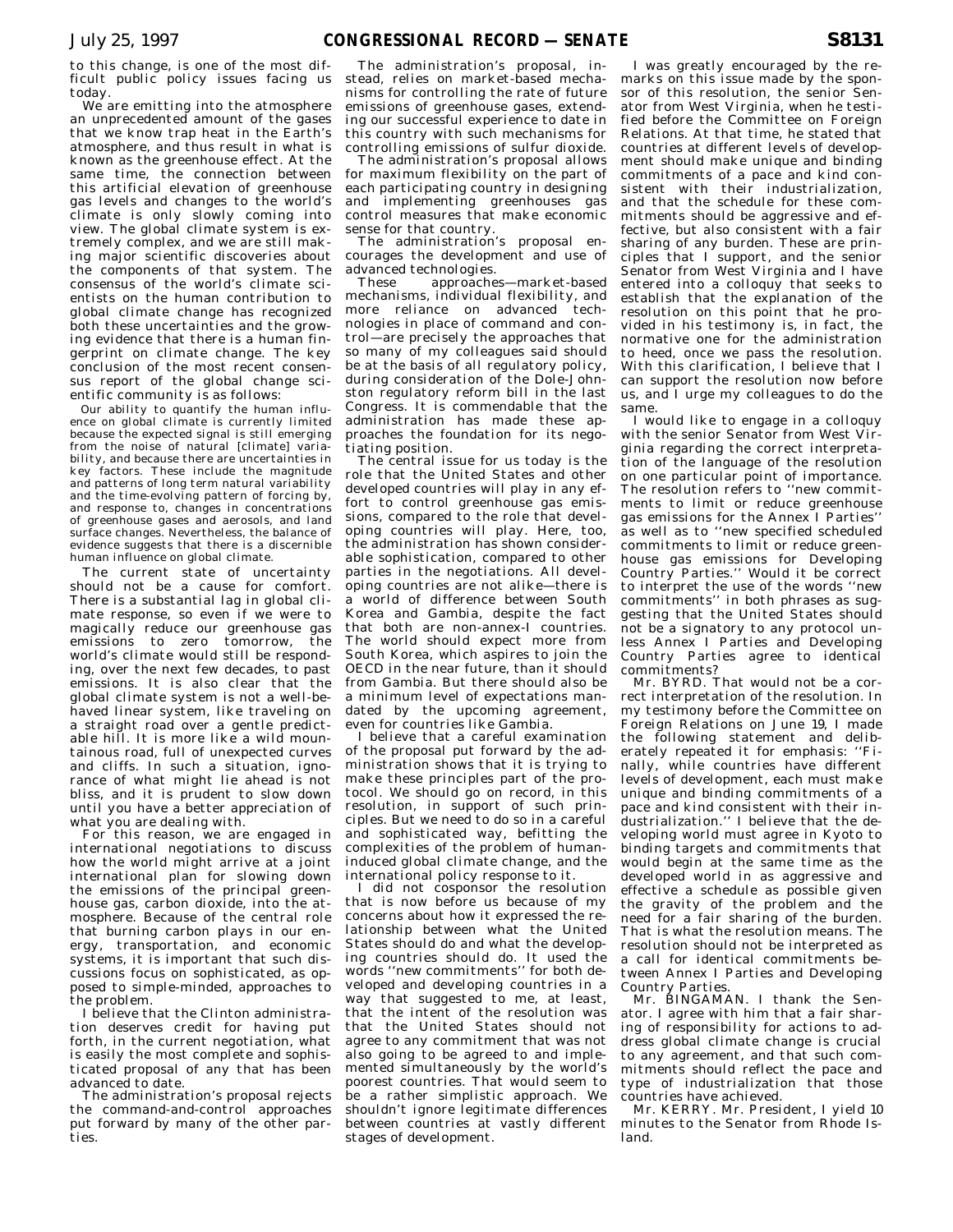The PRESIDING OFFICER. The Senator from Rhode Island.

Mr. CHAFEE. Mr. President, earlier this week I met with Senator BYRD to discuss S. Res. 98, which, of course, deals with climate change. In this measure, the Senator has identified one of the more important features required to address this global problem, namely, global participation.

Gradually, many have come to the conclusion that man is indeed contributing to changes in the global climate. Human activities—particularly the burning of fossil fuels—have increased atmospheric concentrations of carbon dioxide and other trace greenhouse gases. These gases, combined with the natural levels of  $CO<sub>2</sub>$  and water vapor, act like panes of a greenhouse and retain the Sun's heat around the earth.

The burning of fossil fuels has continued to grow, at least in ever greater amounts of  $CO<sub>2</sub>$ . Global carbon emissions from fossil fuels reached a record of just over 6 billion tons in 1995.

The Earth's climate has remained stable for the past 10,000 years. But, as Ambassador Paul Nitze said in the Washington Post earlier this month, ''Global warming threatens the stability that fostered modern civilization.''

What is being done about this threat? Of the 35 industrial countries that committed themselves under the 1992 Framework Convention on Climate Change in Rio, they agreed there to hold their greenhouse gas emissions to 1990 levels in the year 2000. In other words, by the year 2000 we would get the levels down to what they were in 1990.

But, regrettably, Mr. President, only a handful of the countries are expected to meet that target. The United States will miss its target by an estimated 13 percent. In some developing countries, emissions are on a course to nearly double between 1990 and 2000.

The failure by many industrialized countries to meet these voluntary aims is what is leading us to this debate today. This debate is over the imposition of legally binding greenhouse gas emissions reductions. In other words, should we enter something that is binding?

Because of the link between greenhouse gases and activities fundamental to industrialized and developing economies, many anticipate, or at least fear, that the costs of limiting their emissions will be high.

Unlike most other ambient air and water pollution problems, there is no pollution control technology for  $CO<sub>2</sub>$ . In many of the emissions problems we have dealt with in the past, technology can reduce the amount of emissions. But we don't have that for  $CO<sub>2</sub>$ . You either make  $CO<sub>2</sub>$  or you don't.

Some have argued that the United States and, indeed the entire world, should wait to address the looming threat of climate change. In other words, don't do anything. Let's wait awhile. The scientists are divided on this. How much has the temperature

gone up? Has it indeed risen in the last 100 years by 1 degree Fahrenheit? There are arguments over that. ''Time is on our side,'' some say, believing that if we simply wait long enough, new and inexpensive technologies will come along to make this solution painless.

But the citizens of my State, for example, have concerns. We are a seabordering State. There are possibilities of rises in the sea level which would affect us dramatically. Indeed, they would affect all but one major city in our country because all but one major city in our country occupies tidal shorelines. I know that if the Atlantic Ocean begins to warm and expands as it warms, rising sea levels will be with us for centuries.

I am also concerned about the economic consequences of actions to address global warming. Senator BYRD has addressed these, and I salute him for that. He is concerned about the issue of U.S. competitiveness in relation to developing countries. And I join with him in urging our negotiators to recognize that we are serious about the concerns Senator BYRD is expressing.

The position taken by the European Union is a major concern. As representatives of the Global Climate Coalition indicated to the Foreign Relations Committee last month, the prospect of European Union bubble, which was just addressed here, with no ability for the United States to address similar alliances with other nations, would permit the European Union to steal a competitive march on the United States.

This concerns me. In trade terms, our bilateral trade with the European Union, of course, is mammoth certainly when compared to the trade that we have with China. Last year we had \$128 billion in exports to the European Union, more than 10 times of that going to China.

I believe our negotiators in Kyoto would fail us if they did not bring home an agreement with developing country commitments as described in the resolution and with the market-based tools of joint implementation emissions trading and emissions banking.

I want to say that many countries in the U.S. are already taking steps to address these problems. Farsighted companies like Tucson Electric are going ahead with a pilot joint implementation project in cooperation with the city of Sava in Honduras to display diesel-fired power generation with biomass fuels. Companies like American Electric Power, which is the largest electric utility in West Virginia, and British Petroleum are getting together with the Nature Conservancy and the Government of Bolivia to offset some of American Electric Power's coal-fired plant emissions by expanding parks and sustainable forests in Bolivia.

The Southern Co. has joined forces with State forestry commissions in planting 20 million trees in Georgia, Alabama, and the Florida Panhandle. These projects boost environmental

protection while lowering costs. But on their own, the voluntary projects will not be sufficient to address the potential problem. We need legally binding measures to spur technological innovation that will be needed to solve the greenhouse problem.

The resolution makes clear that an exemption for developing countries would be inconsistent with the need for global action.

In light of the seriousness of the issue, Mr. President, I welcome the concern that Senator BYRD and others have shown for the twin goals of environmental protection and economic competitiveness.

Mr. President, I had a brief colloquy I was going to enter into with the distinguished Senator from West Virginia. It is as follows:

Senate Resolution 98 includes two important conditions for U.S. agreements to any future treaty to limit greenhouse gases.

Quoting directly from the text of the resolution—that is, Senator BYRD's resolution:

The United States should not be a signatory to any protocol to, or other agreement regarding, the U.N. Framework Convention on Climate Change of 1992, at negotiations in Kyoto in December 1997, or thereafter, which would—(A) mandate new commitments to limit or reduce greenhouse gas emissions from the Annex I Parties, unless the protocol or other agreement also mandates new specific scheduled commitments to limit or reduce greenhouse gas emissions for Developing Country Parties within the same compliance period, or (B) would result in serious harm to the economy of the United States.

Without losing my right to the floor, I wish to ask the primary sponsor of the resolution a couple of questions.

I am curious as to whether the Senator from West Virginia intends for his resolution to speak to the scientific understanding of global climate change.

Mr. BYRD. Mr. President, will the distinguished Senator yield with the understanding that the time-

Mr. CHAFEE. On my time.

Mr. BYRD. I use will not be charged against Mr. HAGEL.

Mr. CHAFEE. Absolutely.

Mr. BYRD. Mr. President, again, may I say that this resolution has been introduced and developed every step along the way with concurrence between Mr. HAGEL and myself. It just so happens that my name is at the beginning of what is called the Byrd-Hagel resolution. I have no problem if it is called the Hagel-Byrd resolution; we are both in this resolution. We both believe the words of the resolution, and we both believe that the resolution speaks for itself. And we also understand we may have different views as to specific questions. I respect the views of every Senator. So I will attempt to respond to the distinguished Senator from Rhode Island. I thank him for his statement which indicates that he is concerned, has studied the matter, and is a reasonable man.

I thank Mr. CHAFEE for this opportunity to discuss in greater detail the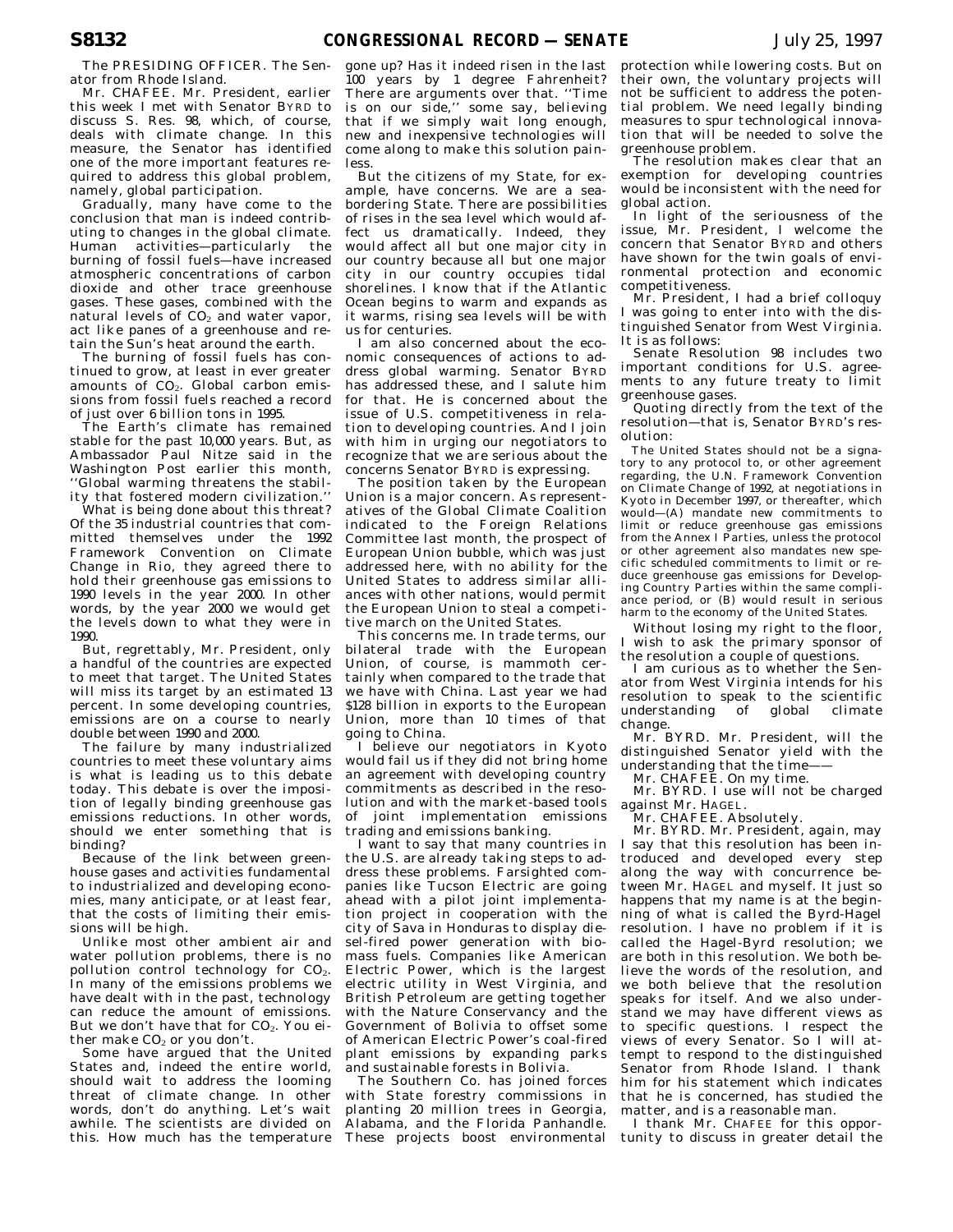resolution that Mr. HAGEL and I and others of our colleagues have brought to the Senate. In response to the Senator's question, I will repeat a portion of the testimony I delivered on June 19 of this year before the Committee on Foreign Relations. There I stated that the resolution accepts the thesis, which is still the subject of some dispute, that the increasing release of carbon dioxide— $CO<sub>2</sub>$ —and its accumulation in our atmosphere are causing a very gradual heating of the globe which has many adverse consequences for us all and I am, indeed, convinced that climate change is a looming threat to the global environment. That is a statement I made at that time.

Mr. CHAFEE. I appreciate the Senator's fundamental candor on this point and agree with his assessment.

With regard to specific provisions contained in the resolution, I am interested in what the Senator intends—and I might say Senator HAGEL has been active in all of this. He is the chief cosponsor of the resolution.

The PRESIDING OFFICER (Mr. ROB-ERTS). Will the Senator suspend. The time allotted, the 10 minutes allotted to the Senator has expired.

Mr. CHAFEE. Could I have 2 more minutes?

Mr. KERRY. Mr. President, I yield 2 minutes to the Senator from Rhode Island.

Mr. CHAFEE. Senator HAGEL has been active in all of this, and we have dealt with his folks, and wherever I refer to the Byrd resolution, I really should have referred to the Byrd-Hagel resolution and will attempt to make that change in the transcript.

With regard to specific provisions contained in the resolution, I am interested in what the Senators intend on page 4, lines 9 through 11 by the phrase 'new specific scheduled commitments to limit or reduce greenhouse gas emissions for developing country parties.

Is it the Senators' intentions that the developing country parties, irrespective of the national incomes and greenhouse gas emission rates, be mandated to the very same commitments to limit or reduce greenhouse gas emissions for the annex 1 parties?

Mr. BYRD. Mr. President, if the Senator will yield, no, that is not my intention. That is not what the resolution says. I have stated previously that under this resolution the developing world must fully participate in the treaty negotiations and commitments and must play a meaningful role in effectively addressing the problem of global climate change. Such participation by the developing country parties could, in my judgment, come in a number of forms. As I stated before the Foreign Relations Committee, while individual countries have different levels of development, the resolution holds that each country must make unique and binding contributions of a pace and kind consistent with their industrialization. The developing world must agree in Kyoto to adopt some

manner of binding targets and commitmanner which would begin during the same compliance period as the-

The PRESIDING OFFICER. The Chair would observe the 2 minutes allotted to the Senator from Rhode Island have expired.

Mr. KERRY. I yield an additional minute to the Senator.

Mr. BYRD. The developing world must agree in Kyoto to adopt some manner of binding targets and commitments that would begin during the same compliance period as the developed world in as aggressive and effective a schedule as possible, given the gravity of the problem and the need for a fair sharing of the burden.

Mr. CHAFEE. Because greenhouse gas emissions from the developing world will, on a cumulative basis, exceed those of the developed world sometime during the first quarter of the next century, the Senator's position appears quite sound on both environmental and economic grounds, and I thank the Senator very much.

Mr. BYRD. Mr. President, I thank the Senator.

Mr. CHAFEE. I yield the floor.

Mr. KERRY. Mr. President, I reserve the remainder of our time.

Mr. HAGEL addressed the Chair.

The PRESIDING OFFICER. The Senator from Nebraska is recognized.

Mr. HAGEL. I yield 2 minutes to my colleague from Oklahoma, Senator INHOFE.

Mr. INHOFE. Mr. President, I ask unanimous consent that I be recognized for up to 15 minutes as if in morning business.

The PRESIDING OFFICER. Is there objection?

Mr. KERRY. Mr. President, reserving the right to object.

Mr. CRAIG addressed the Chair.

The PRESIDING OFFICER. Is there objection?

Mr. KERRY. There is objection.

Mr. CRAIG. Mr. President, I object.

The PRESIDING OFFICER. Objection is heard.

Mr. INHOFE. Mr. President, as chairman of the Clean Air Subcommittee, we have had about 40 hours of hearings on this subject, on global warming as well as ambient air quality standard changes that have been proposed by this administration. I think it is unrealistic to try to condense that into 2 minutes. There is not any way it can be done.

I will just say, Mr. President, that as 1 of the 66 cosponsors of this resolution, I support it, although I would say also it doesn't go far enough. And I would also say that regardless of what happens—this is going to pass, but regardless of that, I am still going to oppose the ratification of this treaty. I am going to do so for two reasons. First, is that the science is not there. This is analogous to the proposal by the administration to lower the ambient air standards in both particulate matter and in ozone, unrealistically costing the American people billions

and billions of dollars a year without any science to back it up.

Mr. President, I am going to read real quickly and enter the entire statement in the RECORD, but before my committee, Dr. John Christy of the Department of Atmospheric Science and Earth System Science Laboratory, University of Alabama, Huntsville, said—I don't think there is anyone who is considered to be a greater authority than he is—

The satellite data show that catastrophic warming is not now occurring. The detection of human effects on climate has not been convincingly proven because the variations we have observed are not outside of the natural variations of the climate system.

The PRESIDING OFFICER. The Senator's time has expired.

Mr. INHOFE. Could I have 1 more minute?

Mr. HAGEL. I yield 1 minute to the Senator.

Mr. INHOFE. The second reason is the administration has not been honest on this, as well as the ambient air, when they come along and they say, as Mary Nichols, Deputy Secretary, said yesterday, that the cost to the American people for the changes in the ambient air would be \$9.1 billion when the President's own Council of Economic Advisers puts the price tag at something over \$60 billion and the Reason Foundation out in California has it somewhere between \$90 and \$150 billion.

So anyway, Mr. President, it is not realistic to do this. I would also observe I can't imagine that anyone who would be opposed to the ratification of this treaty wouldn't also be opposed to the changes in the ambient air standards. We will be introducing legislation next week. It will be bipartisan. Senator BREAUX and I will be introducing

legislation to reject these changes.<br>The PRESIDING OFFICER Who The PRESIDING OFFICER. seeks time?

Mr. HAGEL. I yield 2 minutes to my colleague from Wyoming, Senator ENZI.

The PRESIDING OFFICER. The Senator from Wyoming is recognized.

Mr. ENZI. I thank the Chair.

Mr. President, I rise today in support of the resolution offered by the senior Senator from West Virginia and the junior Senator from Nebraska, of which I am a cosponsor, and which concerns the issue of global warming in general and the impending related treaty specifically.

Mr. President, many of us are not surprised by the content of this proposed treaty. We saw the 1992 Framework Convention on Global Climate Change for what it was: The nose of the camel. And now, 5 years later and just as expected, we find ourselves face to face with the whole critter. He's in the tent, he's huge, and he's very frightening.

The agreement signed in Brazil 5 years ago was voluntary. It called for the economically developed nations to undertake voluntary actions to reduce greenhouse gas emissions to their 1990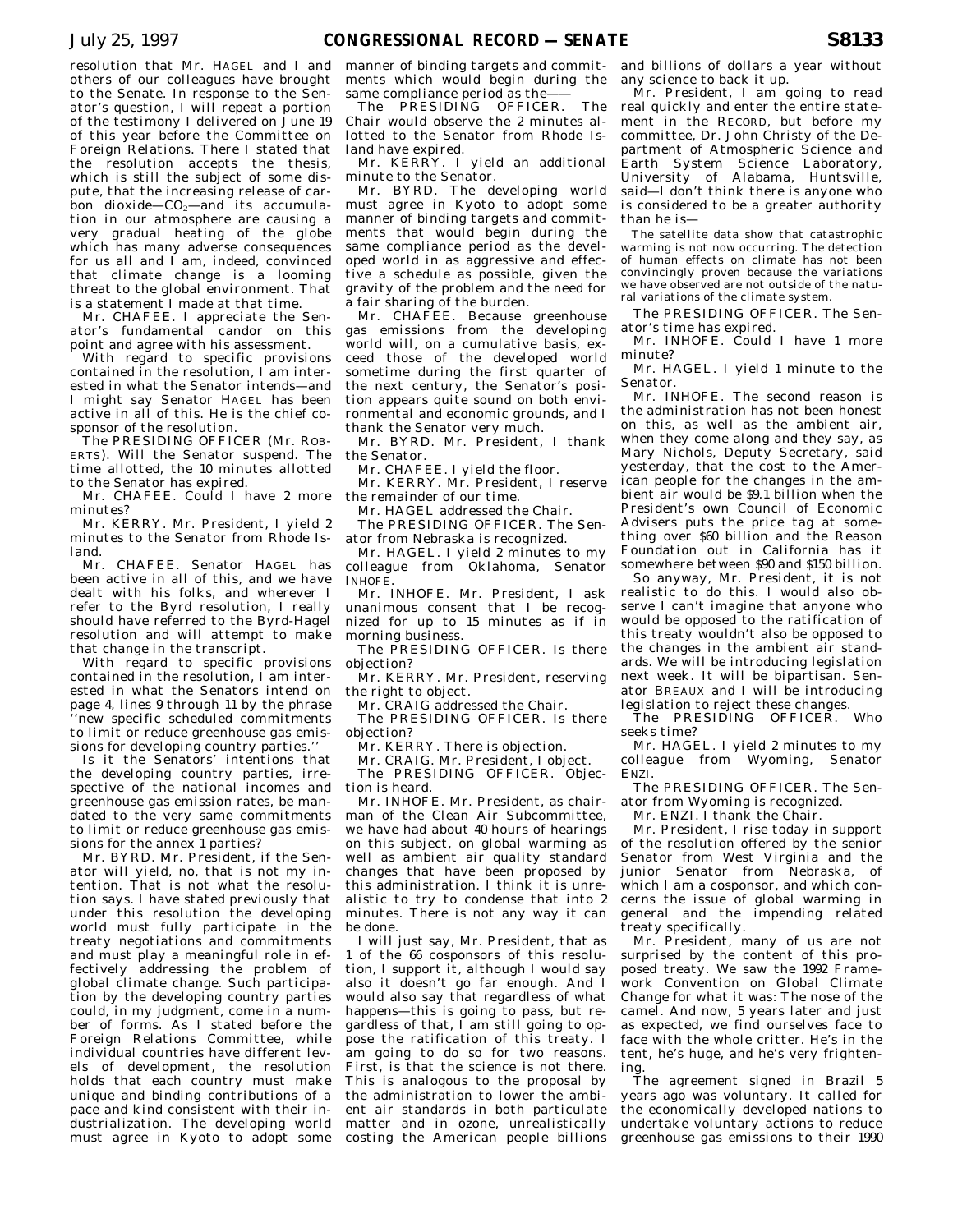levels by the year 2000. Now the administration wants a legally binding agreement that will require a handful of developed countries to reach 1990 levels of fossil fuels emissions by the year 2010. But here is the amazing part, Mr. President: Though the United States and several other developed countries will be subject to the new enforcement regime, the rest of the world will not. Utterly amazing. Where in the world did this administration learn to negotiate? I see a lot of give, but I am still looking for the take.

So we really believe we can place shackles on our economy, leave the economies of our trade competitors unaffected, and not lose countless jobs and industries overseas? It has been all we can do to stop the loss of jobs overseas under the best conditions. Every developing nation has cheaper labor costs than we do. Every developing nation has fewer environmental regulations than we do. Every developing nation has fewer worker protection expenses than we do. These nations are understandably concerned, first and foremost, with elevating the living conditions of their own people. Their leaders would be derelict if they weren't. Does anyone seriously believe they will not take advantage of the new regime at the expense of our workers? Is a little fairness too much to ask? Does the administration find the concept of simple equity so unreasonable?

The AFL–CIO is apoplectic at the prospect of this ill-advised treaty, and with good reason. They understand how many American jobs it will kill. As a representative from the largest coal producing State in the Nation, I know only too well just what it means for the people of my State. This resolution simply calls for all nations to share the burden in the effort to avoid an environmental problem, which, I might add, is supported by a scientific consensus that is generously referred to as unsettled.

This resolution, if adopted, would be a treaty enhancer, not a treaty killer. For this reason, if no other, the administration should embrace it. In its current form the treaty will most certainly not survive this body. We want a good treaty. We are not opposed to a global antipollution effort. But we want a fair treaty. You just cannot have the former without the latter. We need to bring developing countries on board in a responsible fashion. And if the Byrd-Hagel resolution is not adopted the administration will have missed a valuable opportunity to do so.

Mr. President, I yield the floor.

The PRESIDING OFFICER. Who seeks time?

Mr. HAGEL. I yield 2 minutes to the Senator from Michigan.

Mr. ABRAHAM. I thank the Senator. The PRESIDING OFFICER. The Senator from Michigan is recognized.

Mr. ABRAHAM. I thank the Chair.

I would like to begin today by thanking the Senator from West Virginia for

his leadership on this issue as well as the Senator from Nebraska. Citizens in my State are extraordinarily concerned about the potential treaty that has been in the media very much lately.

The people of Michigan care greatly about their environment and the ramifications of various emissions that are released into it. At the same time, I believe people of Michigan want agreements negotiated overseas and adopted in Washington to be based upon sound science and hard facts.

They also want those agreements to be ones that require all nations to work toward a common objective rather than singling out developed nations for all the pain while allowing developing nations to gain competitive advantages by continuing practices that might contribute to an international problem.

Mr. President, the people of Michigan are proud of their State, its natural resources, and the industry with which they have made Michigan's economy among the best in the Nation. They want to keep their jobs, to raise their families, and see their children grow and enjoy the opportunities our State

provides.<br>By all accounts, Mr. President, Michigan would suffer disproportionately should a treaty go into effect that does not fairly bind all countries. Whether it is the business community, the agriculture community or organized labor, I have heard concerns from them all, Mr. President.

Therefore, I commend the Senators who have introduced this resolution. I am happy to be a cosponsor. I look forward to supporting it and seeing it passed today so that we might, as a country, work in a constructive way toward resolving these issues while avoiding a path that is detrimental to America and the interests of the hardworking men and women of my State. I yield the floor.

Mr. HAGEL. I yield 2 minutes of my

time to the Senator from Alaska. The PRESIDING OFFICER. The Senator from Alaska is recognized.

Mr. MURKOWSKI. Mr. President, I rise in strong support of the Byrd-Hagel resolution expressing the sense of the Senate on international agreements covering greenhouse gas emissions.

I wish to thank and commend my colleagues, Senator BYRD and Senator HAGEL, for their efforts in forging this bipartisan, common sense resolution. I was proud to join them as an original cosponsor.

The Energy and Natural Resources Committee, which I chair, has had significant interest and long involvement in the issue of greenhouse gas emissions and climate change because any attempt to address carbon emissions fundamentally affects energy investment, use, and policy.

Our committee has held a variety of hearings, seminars, and briefings on this subject for the benefit of members, staff, and the public.

Moreover, we have remained closely attuned to the negotiations toward a new climate treaty through close and regular contact with the principal State Department and Department of Energy officials.

My predecessor as chairman, Senator Bennett Johnston, also had a keen interest in this subject, and made it a centerpiece of the committee's oversight responsibilities.

So this is not a new issue to us.

Having said that, I believe Senators BYRD and HAGEL have done a superb job with this resolution expressing the Senate's aspirations and concerns with respect to any eventual climate treaty.

This resolution will strengthen the hand of our negotiators during upcoming meetings in August, October, and December.

Although this is not a binding resolution, it conveys the legitimate concerns of the Senate to other parties in the negotiations.

Our negotiators can use this resolution to inform other nations of the elements that must be contained in any new climate treaty that can be ratified by this body.

Turning now to the substance of the resolution, I have a letter from President Clinton, dated August 21, 1996, that contains a statement I very much agree with. And I quote:

Establishing a sound framework is a critical first step in the negotiating process. We are already conducting additional analyses and technical assessments . . . our ultimate position will fully reflect economic considerations and our commitment to the principle that environmental protection and economic prosperity go hand-in-hand.

The President is right. Economic considerations are important. We must not proceed down a path that will bring adverse economic consequences, competitive disadvantages, and energy price increases.

The importance of economic considerations, as expressed by the President in his letter, are very much in line with this resolution.

This resolution simply says that any new climate treaty must not result in serious economic harm to the United States.<br>The

Byrd-Hagel resolution also states that any new climate treaty must be global in its approach:

New commitments on the part of developed countries to limit or reduce greenhouse gas emissions must be accompanied by new commitments on the part of developing countries to do the same.

The issue of developing countries and their participation is critically important:

According to the Energy Information Administration, an arm of the Department of Energy, carbon emissions from China will exceed ours by the year 2015. Their greenhouse gas emissions are expected to grow 185 percent above 1990 levels.

Emissions from developing nations as a whole will also exceed those from industrialized nations by 2015.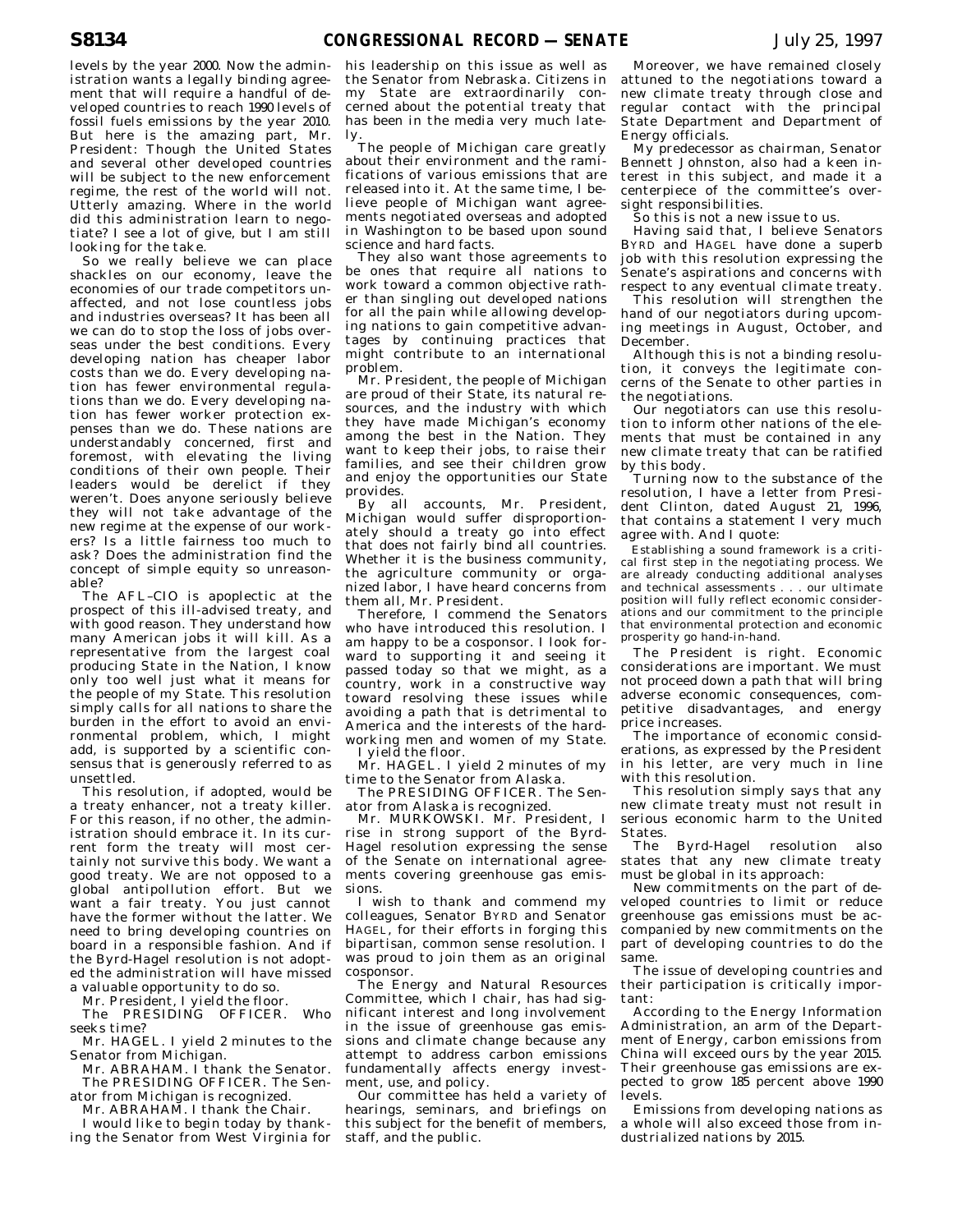Clearly, this is a global issue that requires a global approach. If further science confirms the fact that carbon emission do indeed have dangerous implications for the climate, then all nations must take meaningful steps.

The industrial nations simply do not have it in their power to do it alone, even if they wanted to.

But here is some good news: We have time to approach this issue in a careful, deliberative manner.

We gain nothing by getting ahead of the science. Indeed, we risk a great deal by moving too quickly:

According to economic analysis by the Stanford Energy Modeling Forum, an orderly, long-term strategy of achieving a scientifically-justified carbon emission reduction costs just onefifth what it would cost to achieve the same reduction over the near-term.

In other words, you can get the same result 80 percent cheaper by taking a long-term view, and allowing capital equipment to be retired in an orderly fashion as new energy efficient technologies come on line.

Mr. President, there is simply no need to compel working American families to pay five times as much as they need to for the same eventual outcome.

Clearly, there is not a need for extreme actions such as carbon taxes, strict command and control regulations, and one-sided treaties that will impose economic harm.

Let's take the time to do the job right and enjoy tremendous economic savings.

Turning to the broader issue of climate change and climate science, let me say we should all be concerned about increasing concentrations of carbon dioxide and other greenhouse gasses in the atmosphere.

It is an indisputable scientific fact that concentrations of greenhouse gasses are on the rise.

Yet significant scientific uncertainties remain.

Some scientists believe that higher carbon dioxide concentrations will bring only moderate change, warmer winters, reduced energy demands, and longer growing seasons.

Virtually every climate scientist will tell you that the warming signal suggested by some data sets are all within the bounds of natural variability, and that climate change is the rule rather than the exception. Throughout the planet's history, the climate has changed.

I will confess to my own personal fascination with the Greenland ice core records that I first became familiar with when the University of Alaska removed an ice core record spanning the entire depth of the Greenland ice cap.

These ice cores are high-resolution records of climate which can be analyzed like the rings of a tree—only these records go back 100,000 years or more.

The Greenland ice core record tells us that the earth's climate has always changed and shifted, often dramati-

cally and over surprisingly short periods of time.

Thus, the investments we've made in the U.S. Global Climate Change Research Program, approaching \$2 billion per year and more, are expensive but worthwhile. Because there is much more scientific work to do.

The common refrain that I hear from climate scientists, virtually without exception, is this:

The climate system is remarkably complex, and exceedingly difficult to model.

Meanwhile, our current climate models are comparatively crude.

We lack sufficient data for model inputs, particularly information about the effects of clouds and water vapor.

And finally, as we have learned more and refined our computer models, estimates of future warming have fallen, not risen.

Clearly, the science is uncertain, and the scientific debate is not over. Nor should it be.

And that brings me to what I see as a troubling trend:

Some who have argued for immediate and urgent action to sharply reduce greenhouse gas emissions have claimed that the science arguing for quick action is unassailable, and that the scientists who express doubts are somehow extreme or out of the mainstream.

Frankly, talk such as that makes me cringe, because the scientific method itself is based on challenge and peer review.

Contrarians should not be shouted down for the sake of political correctness.

Whenever scientists are called out of the mainstream or extreme by a political leader or a journalist, you can bet that an attempted subversion of the scientific method is at hand.

We should condemn any subversion of the scientific method whenever we see it occur in the climate debate. Too much is at stake.

Continued investment in science will only enhance our understanding. We have invested billions in a climate change research program that is only now beginning to yield significant results.

We should not stake our economic future on partial information.

Since extreme, unilateral actions are unwarranted at this point, we have time to encourage developing nations such as China to participate in meaningful commitments.

The resolution before us states that new commitments on the part of developed countries to limit or reduce greenhouse gas emissions must be accompanied by new commitments on the part of developing countries to do the same.

I believe the Senate would have difficulty ratifying any new climate treaty that imposed legally binding greenhouse gas reduction targets and timetables, which are essentially energy quotas, only on the most developed nations.

Such an approach would be unfair, economically devastating, and ineffective.

To repeat: New energy quotas, imposed only on one set of nations, would be unfair, economically devastating, and ineffective. Let me explain:

One-sided energy quotas would be unfair:

They would allow some nations to gain tremendous competitive advantages over others by encouraging the movement of jobs, manufacturing and capital from nations that are subject to the energy quotas, to nations that are not.

One-sided energy quotas would be economically devastating:

They would require carbon taxes or regulation that would cost jobs, harm our economy, and diminish our standard of living.

One-sided energy quotas would be ineffective:

Because manufacturing, capital, jobs, and even emissions would move from nations that are subject to the energy quotas, to nations that are not, emissions would not diminish, they might even increase.

Moreover, because the total greenhouse gas emissions from developing nations will soon exceed those from developed nations, exempting developing nations wouldn't do anything to improve the problem. Greenhouse gases would still increase. We would suffer economic pain without environmental gain.

What I am saying here today has been confirmed by some of the administration's own economic analysis. A new study produced by the Department of Energy's Argonne National Laboratory contains some surprising and compelling findings. Let me cite some of them:

Increased energy and fuel prices in industrial nations resulting from a new climate treaty that does not contain meaningful commitments for developing nations such as India, China and South Korea would encourage a reallocation of investments away from industrial countries towards the developing countries. To the extent this occurs, emissions would simply be redistributed and could even increase.

Some 20 to 30 percent of the energy intensive basic chemical industry could move to developing countries over 15 to 30 years, with 200,000 jobs lost.

U.S. steel production could fall 30 percent with accompanying job losses of 100,000.

All primary aluminum plants in the United States could close by 2010.

Many petroleum refiners in the Northeast and Gulf Coast could close, and imports would displace more domestic production.

Mr. President, these are serious economic impacts, and I believe we can all agree that this is precisely what we must avoid.

That's what this resolution is about, and that's why I feel it should pass with a broad, bipartisan margin.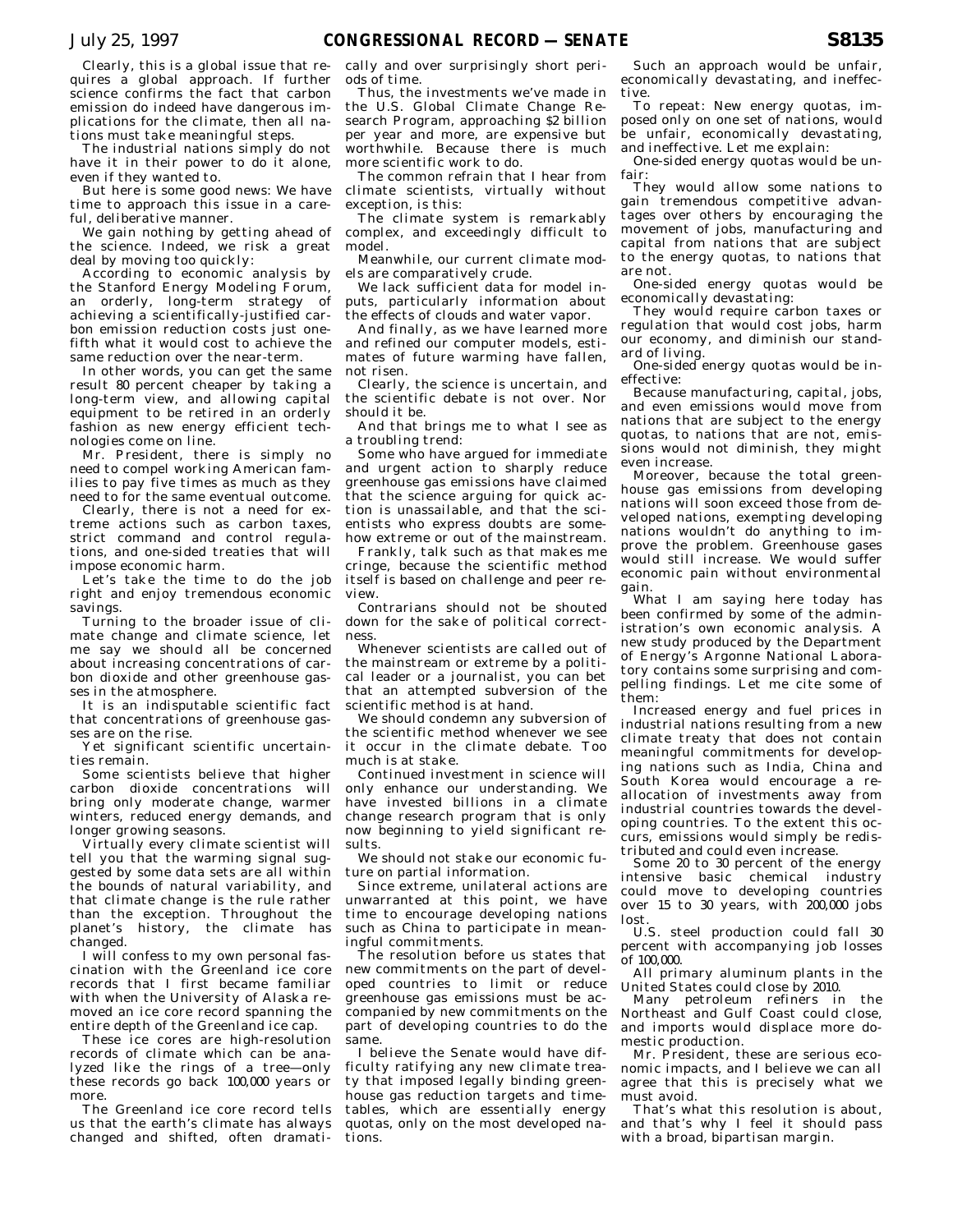Some will argue that we cannot be successful in efforts bring developing nations along in the negotiations in time for the December 1997 meeting in Kyoto, Japan.

But I believe we should try. And if we cannot achieve a new treaty that includes developing nations in this timeframe, then perhaps Kyoto can at least produce a roadmap leading to meaningful commitments by all nations.

Mr. President, there is no need for a headlong rush toward rash policies.

The carbon problem didn't appear overnight. It won't be addressed overnight. We have time to devise and consider balanced approaches that can work.

Time will allow new energy and efficiency technologies to mature.

Time will provide for global solutions that include the developing nations.

Time will allow us to sharpen our science and better understand the true threat of climate change, if it is indeed a dangerous threat.

Yes, the climate issue is a serious one. But it's not a reason to panic.

This resolution helps our negotiators. It sends an important message that this is a global problem that requires the attention and participation of all nations.

I urge the Senate's adoption of the resolution, and I again commend Senators BYRD and HAGEL for their leadership and tireless efforts.

The PRESIDING OFFICER. The Senator's time has expired.

Mr. MURKOWSKI. As chairman of the Natural Resources Committee, I am vitally interested in this area because it is our responsibility. I thank my friends, the managers of the bill, and my good friend, Senator BYRD.

Mr. HAGEL. Mr. President, I yield the remainder of my time to the Senator from Idaho.

The PRESIDING OFFICER. The Senator from Idaho is recognized.

Mr. CRAIG. Mr. President, I thank my colleague for yielding, and let me thank Senator HAGEL and Senator BYRD for bringing this resolution to the floor in a timely manner. I know several of my colleagues wish they could have spent a longer period of time this morning debating the issue, and I can't blame them. Let me suggest to them that this is only the beginning of a long and very important debate for our country to become involved in. It also was very important, though, that the Senate of the United States, the ratifying body of our Government and our country, speak out clearly and boldly before the ad hoc climate change negotiating group convenes next Wednesday in Bonn, and carries their meetings through August 8. The reason it is important that the Senate speak out is because we do not believe the sky is falling. We are not sure if the sky is cracked, and if it is, maybe we need to build a superstructure to hold it up. But this country cannot commit itself to this kind of binding agreement unless the science is clearer

and the understanding of the American people is fairly reached when it comes to this issue.

Let me speak for a few moments about my frustration that our President has decided to use his bully pulpit, in my opinion, to terrorize the American people into supporting the administration's quest for commitments for energy use reduction that are legally binding on the United States. The President has been quite frank about building a propaganda campaign about calamities of future global warming, beginning with yesterday's White House meeting on climate change. The President has indicated his propaganda drive will culminate in a White House conference on global warming in October. The conference is not likely to be a thoughtful roundtable. It may now be more thoughtful, because I think the administration has finally recognized that the Senate in fact will become engaged and must become engaged.

Why did I use the words I just used? Here is the reason. Here is the plan that our administration is now supporting: That they would cause us to enter into a binding agreement that the United States would be responsible for 48 percent of the world's obligation to reduce energy use. We said a long time ago that any climate change agreement that affects the United States should not be binding, but voluntary on the world. Is the administration's plan a dramatic departure from where we were? Here is where it is. It is dramatic because when we arrive at the year 2010, to achieve our 1990 levels, the United States will be contributing about 20 percent of the world's emissions, while the rest of the world will be contributing 80 percent. Yet China and India and other Asian nations and developing countries, by this administration's negotiations, would be exempt. That is why it is time we come to the floor to speak about this.

Senate Resolution 98, under the authorship of Senator BYRD and Senator HAGEL, says just that, that we cannot become involved unless we are all involved and that we should not become involved unless the science is sure, or so sure that we will commit this country and the rest of the world into a course that could bind us and reshape our economies and clearly design a different destiny for the American people than one that we might otherwise choose.

The President and the Vice President stand next to flooded homes in the Dakotas and suggest that this unfortunate event is a product of global warming. That is not fair, because the science doesn't prove it. So when I use the word ''terrorize,'' or I use the word 'propaganda," it is not by chance that I use those words. The science simply doesn't support the claims being made by this administration, it is important to understand that. Last year, in the Leipzig Declaration, 100 scientists from around the world, climate scientists—

not politicians, but scientists—expressed their doubts about the validity of computer-driven warming forecasts. Why? You heard the Senator from Oklahoma just now say the reason is the science isn't bearing it up. People who watch our satellites say that our satellites tell us we are getting cooler. Yet people who watch our ground temperatures suggest we might be getting warmer. Instead of sponsoring a fair debate, the administration is only using part of the available science. while denegrating the other side.

What is so important for this country to understand, what is more important for the parliamentarians of the world to understand, is that the President does not necessarily speak for this Senate. But what is critically important is that this Senate will speak for itself. And it is, without question, the responsibility of the Senate of the United States to approve treaties. What we do not want to happen is the lifting of the level of expectation projected by the rhetoric and the selective science by an administration that would bring us into negotiations to produce a treaty in Kyoto in December that simply would not speak to the realities or the responsibilities that we ought to be engaged in.

The administration must realize that a strong American economy is essential to our Nation if we are going to spend upwards of \$2 billion a year on climate change research, if we are going to adapt to changing climate, if needed, and if we are going to adjust our economy and our economic base for those purposes.

So, I am pleased to endorse, and I hope Senators will join with me in a strong endorsement, of Senate Resolution 98. It is important that we speak now. I view, as others do, that this is a preliminary statement in what will be a long and complex debate for all of us to become involved in, because I don't know where our science will lead us. But if it, in fact, can show us the way and clearly demonstrate that there is a climate change responsibility for this Nation, then all the rest of the nations in the world must participate. We cannot shoulder 48 percent of the burden for the rest of the world.

Mr. President, let me close with this last chart. If you were to turn the United States into a forest with no emissions whatsoever, by the year 2100 here is the problem with the rest of the world. The problem is that we want to be at 1990 levels by 2010. If you take the United States out of the equation, the total concentration of greenhouse gases hardly changes. Yet this administration, at least by their rhetoric of the last several months, would take China out of it, the other developing world nations out, and leave us to bear the burden. That is why S. Res. 98 is so critical for us today, for the world tomorrow, as we march toward Kyoto in December.

The PRESIDING OFFICER. The time of the Senator has expired. Who seeks time?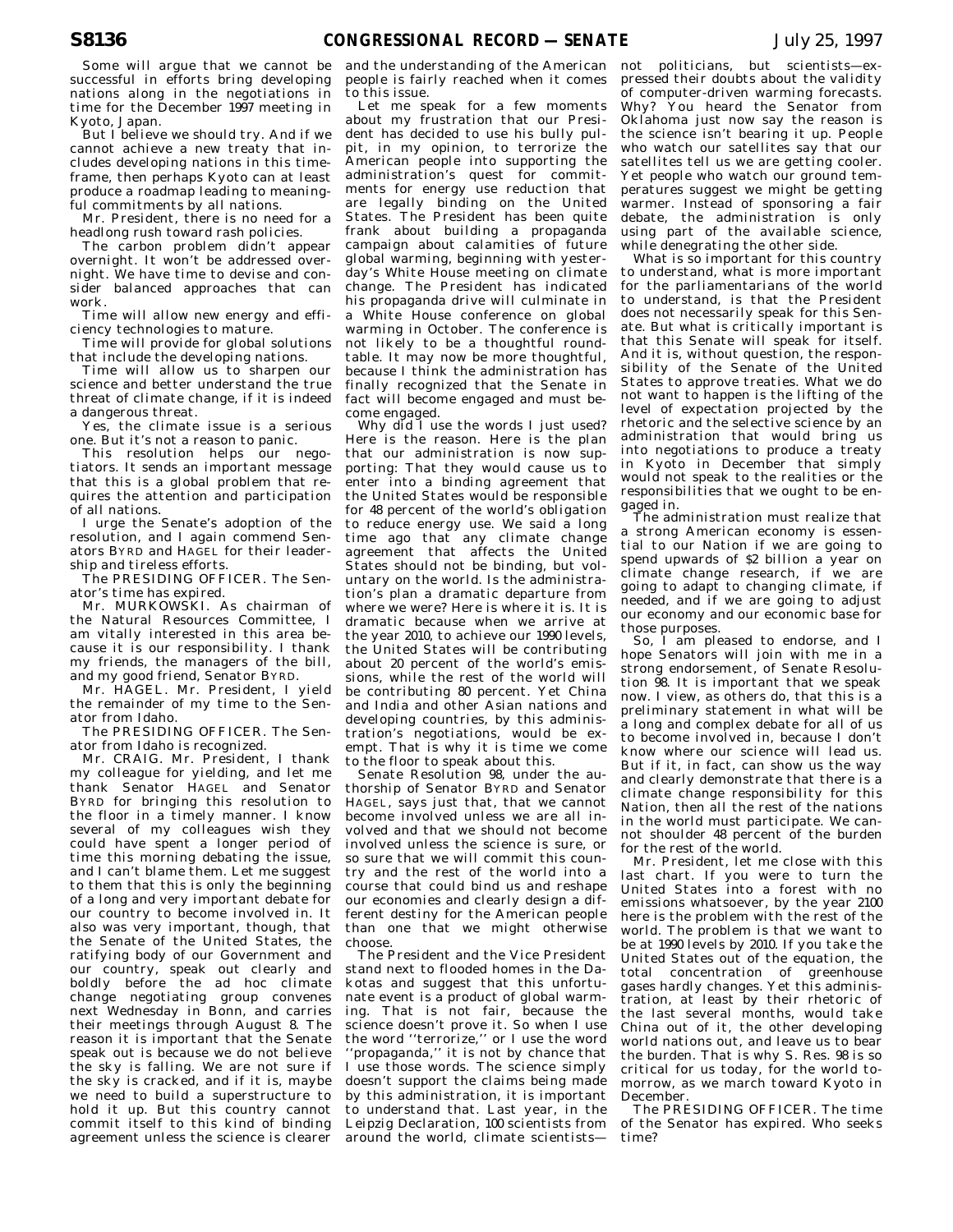Mr. KERRY. Mr. President, I yield myself a couple of minutes before yielding to the Senator from Oregon.

Mr. President, we have heard a couple of Senators refer to the fact that the science somehow, because of satellite observations, does not indicate the kind of warming that others are arguing is taking effect. This is an example of how an individual scientific fact is used to distort the record here for one purpose or another. We will have time later to discuss all of those purposes. But the argument is made that, although thermometers located at the Earth's surface show an increase in temperature today higher than it has been for 130 years, people say the satellite measurements, which are thousands of feet above the surface, show a cooling since 1979.

That is true. That is the only part of this that is true. There is nothing in that fact that discredits the theory, the thesis, which has been accepted by scientists, with respect to the warming. Let me point out why. Thermometers in satellites and thermometers on the ground obviously measure temperatures at two very different places in the atmosphere, and it is not surprising, according to most scientists who interpret this, that there is a difference. At higher altitudes, temperatures fluctuate far more than they do at the surface due to natural climate influences like sunlight reflecting particles from volcanoes and other variabilities. What scientists called variability, or noise in the satellite record, obscures the warming trend due to the buildup of greenhouse gases that is apparent in the global surface temperature.

Furthermore, the depletion of the ozone layer, which has occurred mostly since 1979, has had a cooling effect on the atmosphere which is more marked at higher levels than it is at surface levels. The Earth's surface has warmed over the northern and the southern hemispheres, which totally negates the notion of any kind of heat effect from urban centers or otherwise.

There will be later times to discuss the science. But it is important to note that on June 22, 1997, the New York Times in an editorial said that the reason we had voluntary agreements out of Rio was science was somewhat murky. But in 1995, the U.N. Intergovernmental Panel on Climate Change, consisting of 2,500 scientists, concluded that there was a serious impact they could discern, and the science became certain.

So I think as time goes on Americans will come to understand that.

I yield 3 minutes to the Senator from Oregon.

The PRESIDING OFFICER. The Senator from Oregon is recognized.

Mr. WYDEN. Mr. President, I commend particularly Senator BYRD and Senator KERRY for their leadership in this area and say I come to the floor as a U.S. Senator from a State that is the first State in the country to put mandatory limits on carbon dioxide, the primary manmade source of global warming. We have shown in our home State that it is possible to have a thriving, prosperous economy and take steps to limit these environmental problems that our colleagues have talked about.

The fact is, our country can help play a leadership role in controlling global warming without causing an economic meltdown. There are, really, three approaches that the State of Oregon has used, as the first State in the country to have mandatory controls on carbon dioxide emissions.

First, as Senators BYRD and KERRY have talked about, we give great emphasis on market mechanisms. We are not talking about a big government approach. We are talking about using the market.

Second, we have taken steps to build these new approaches into new powerplant design. It is prospective, so that all those who are constructing our new powerplants understand the rules.

Third, we have given special rewards, credits, for innovative approaches such as proper management of our forests.

I conclude by saying that properly managed forests can be very effective in helping to capture greenhouse gases, carbon dioxide, and removing them from the air. Our Northwest forests are some of the very best carbon sinks in the world. The older forests are estimated to be two to three times as effective in capturing carbon dioxide emissions as new growth.

I have heard several of my colleagues talk about some of the alternatives. Carbon taxes

The PRESIDING OFFICER. The time of the Senator from Oregon has expired.

Mr. WYDEN. I ask unanimous consent for 30 additional seconds?

Mr. KERRY. How much time is remaining?

The PRESIDING OFFICER. There remain 7 minutes 35 seconds.

Mr. KERRY. I yield the Senator an additional minute.

Mr. WYDEN. My last point is we know, for example, that properly managed forests are a cost-effective alternative to end-of-pipe emission controls or carbon taxes. There are alternatives out there. My home State has shown they can work, and I thank Senator KERRY for the extra time.

Mr. KERRY. Mr. President, I would like to just read that New York Times editorial and ask unanimous consent it be printed in the RECORD, and I yield myself such time as I use.

With respect to the science it says:

One reason why the industrial nations opted for voluntary targets in Rio was that mainstream scientists simply couldn't agree whether manmade emissions have contributed to the small rise in global temperatures that began in the late 19th century. In 1995, however, the U.N. intergovernmental panel on climate change consisting of about 2,500 scientists concluded that they had. The language was cautious, their forecasts were gloomy. Unless the current rates of combus-

tion of carbon-based fuels, coal, gas, oil, could be reduced, they warned, temperatures would rise between 1.8 and 6.3 degrees Fahrenheit over the next century. Temperature changes in the middle level of that scale could cause a 20-inch rise in sea levels that would flood coastal lowlands and tropical islands, an increase in weather extremes and global damage to forests and croplands. Despite challenges from businesses which have been attacking the science in tobacco industry fashion, the U.N. panel has not retreated from its basic findings.

So, Mr. President, we are going to have a good debate in this country in the next months on the science, and that is appropriate; we ought to have it. We ought to put to the test all of the theories. We should demand the most exacting models. We should press for the most certitude that we can gain. But there is no issue today scientifically about the fact that there is global warming taking place, about the fact that there is sea-level rise occurring, and that, if it continues at the current trend levels, the damages could be devastating.

We can quarrel about how much happens at what point in time, about what model is better at predicting the impact. I will acknowledge there are inherent uncertainties in that process. Clearly there are. But we know we are living in the midst of the most significant increase that we have seen in 130 years, and the evidence of the prognosis of our best scientists is that it is going to continue at a rate that is greater than anything we have known since humankind, since civilization has existed, civilization within the last 8,000 to 10,000 years on this planet. We owe it to ourselves and to common sense to try to make the best judgments about that.

This resolution today, I want to emphasize, is not about the science. This resolution is about how our team goes to Kyoto and how we negotiate in the next months.

I want to emphasize with respect to my comments about the Berlin mandate that there is nothing in this resolution today that I deem to be inconsistent with the mandate; nothing inconsistent. I do believe that this begins to alter appropriately how we begin to approach some of the negotiations in Kyoto, and I accept what the Senator from Nebraska has said, I accept what the Senator from West Virginia has said, and others. It is a matter of fairness and common sense that the United States should not be placed at a disadvantage and make a set of choices that don't bring others into the process of solving this.

So, Mr. President, thanking the Senator from West Virginia for the colloquy, clearly I am not calling my amendment up.

Mr. President, I have extra time. I will yield 2 minutes of my time to the Senator from West Virginia.

The PRESIDING OFFICER. The Chair observes that the Senator has 1 minute 45 seconds remaining.

Mr. KERRY. I yield 1 minute 45 seconds to the Senator from West Virginia.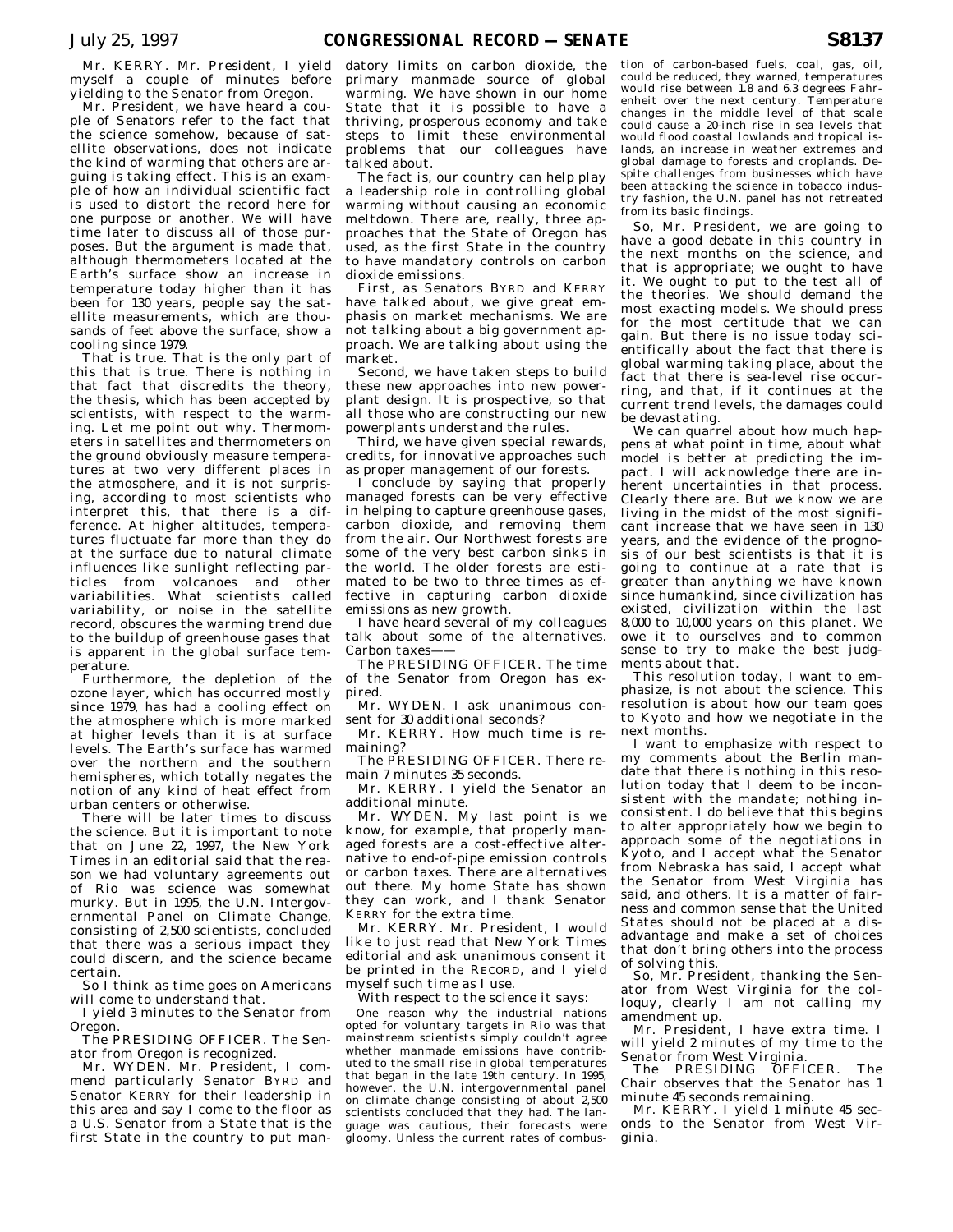Mr. BYRD. Mr. President, I ask unanimous consent that I may have an additional 30 seconds over and above the time referred to.

The PRESIDING OFFICER. Without objection, it is so ordered.

Mr. BYRD. Mr. President, it was John Stuart Mill who said that ''On all great subjects, much remains to be said." I think we will all be saying a good bit more than has been said here as the days come and go. We are not yet debating the treaty itself. But my distinguished friend, Mr. KERRY, has just said, in his judgment, there is nothing in this resolution that is inconsistent with the Berlin mandate.

Mr. President, that is not my view at all. I think we only have to read the resolution itself—it speaks for itself and we will find that it is inconsistent with the Berlin Mandate, and I intended to say that.

Mr. President, I will try to elaborate on my view with a two-part observation. First, with respect to significant emitters, such as China, it makes no sense for the international community to begin this effort by agreeing to unchecked emissions growth from newly constructed, but inefficient, power-generating and industrial facilities. It is neither cost-effective nor environmentally beneficial to go back and retrofit dirty smokestacks.

We all know that China in particular has near-term plans to increase its power-generating capacity exponentially. We must anticipate the prospect of significant new industrial development in China and other places by providing incentives for deployment of new, cleaner technologies. In short, we must bring back from Kyoto some commitments that China and other large emitters will grow in a smart way.

I want to make it clear that the current approach of the State Department is not acceptable to this Senator under the terms of the resolution. Their approach will not work. A promise by the developing countries to only negotiate at a later date is simply unacceptable. Any agreement resulting from negotiations in Kyoto, or thereafter, that includes binding commitments for developed countries must also include serious, specific, and binding commitments by the developing world.

I thank all Senators.

The PRESIDING OFFICER. The Chair observes that all time has expired.

Mr. KERRY. Mr. President, I ask unanimous consent for 60 seconds to clarify the record and respond.

The PRESIDING OFFICER. The Senator is recognized.

Mr. KERRY. Mr. President, I don't disagree with what Senator BYRD has just said. In a sense, I should correct my own comment when I talk about the Berlin mandate. Obviously, we are altering the way in which we are approaching the question of inclusiveness. When I say ''nothing inconsistent,'' I am talking about in the fun-

damentals of how you might approach the issue of timetable or compliance. We have discussed that in the course of this debate, and that is what I intended to say.

I yield back any remaining time.

Mr. HAGEL. Mr. President, I ask for the yeas and nays.

The PRESIDING OFFICER. Is there a sufficient second?

There appears to be a sufficient second.

The yeas and nays were ordered.

The PRESIDING OFFICER. The question is on agreeing to the resolution. The yeas and nays have been ordered. The clerk will call the roll.

Mr. NICKLES. I announce that the Senator from Minnesota [Mr. GRAMS] is necessarily absent.

Mr. FORD. I announce that the Senator from Nevada [Mr. BRYAN], the Senator from California [Mrs. FEIN-STEIN], the Senator from Iowa [Mr. HARKIN], and the Senator from Nevada [Mr. REID] are necessarily absent.

The PRESIDING OFFICER. Are there any other Senators in the Chamber desiring to vote?

The result was announced—yeas 95, nays 0, as follows:

[Rollcall Vote No. 205 Leg.]

YEAS—95

| Abraham             | Faircloth  | Lugar          |
|---------------------|------------|----------------|
| Akaka               | Feingold   | Mack           |
| Allard              | Ford       | McCain         |
| Ashcroft            | Frist      | McConnell      |
| Baucus              | Glenn      | Mikulski       |
| Bennett             | Gorton     | Moseley-Braun  |
| Biden               | Graham     | Moynihan       |
| Bingaman            | Gramm      | Murkowski      |
| Bond                | Grassley   | Murray         |
| Boxer               | Gregg      | Nickles        |
| Breaux              | Hagel      | Reed           |
| Brownback           | Hatch      | Robb           |
| Bumpers             | Helms      | Roberts        |
| Burns               | Hollings   | Rockefeller    |
| Byrd                | Hutchinson | Roth           |
| Campbell            | Hutchison  | Santorum       |
| Chafee              | Inhofe     | Sarbanes       |
| Cleland             | Inouye     | Sessions       |
| Coats               | Jeffords.  | Shelby         |
| Cochran             | Johnson    | Smith (NH)     |
| Collins             | Kempthorne | Smith (OR)     |
| Conrad              | Kennedy    | Snowe          |
| Coverdell           | Kerrey     | Specter        |
| Craig               | Kerry      | <b>Stevens</b> |
| D'Amato             | Kohl       | Thomas         |
| Daschle             | Kyl        | Thompson       |
| DeWine              | Landrieu   | Thurmond       |
| Dodd                | Lautenberg | Torricelli     |
| Domenici            | Leahy      | Warner         |
| Dorgan              | Levin      | Wellstone      |
| Durbin              | Lieberman  | Wyden          |
| Enzi                | Lott.      |                |
| <b>NOT VOTING-5</b> |            |                |
|                     |            |                |

### Bryan Feinstein Grams Harkin

The resolution (S. Res. 98) was agreed to.

Reid

The preamble was agreed to.

The resolution, with its preamble, is

as follows: S. RES. 98

Whereas the United Nations Framework Convention on Climate Change (in this resolution referred to as the ''Convention''), adopted in May 1992, entered into force in

1994 and is not yet fully implemented; Whereas the Convention, intended to address climate change on a global basis, identifies the former Soviet Union and the countries of Eastern Europe and the Organization For Economic Co-operation and Development (OECD), including the United States, as ''Annex I Parties'', and the remaining 129 countries, including China, Mexico, India, Brazil, and South Korea, as ''Developing Country Parties'';

Whereas in April 1995, the Convention's ''Conference of the Parties'' adopted the socalled "Berlin Mandate"

Whereas the ''Berlin Mandate'' calls for the adoption, as soon as December 1997, in Kyoto, Japan, of a protocol or another legal instrument that strengthens commitments to limit greenhouse gas emissions by Annex I Parties for the post-2000 period and establishes a negotiation process called the ''Ad Hoc Group on the Berlin Mandate'';

Whereas the ''Berlin Mandate'' specifically exempts all Developing Country Parties from any new commitments in such negotiation process for the post-2000 period;

Whereas although the Convention, proved by the United States Senate, called on all signatory parties to adopt policies and programs aimed at limiting their greenhouse gas (GHG) emissions, in July 1996 the Under-Secretary of State for Global Affairs called for the first time for ''legally binding'' emission limitation targets and timetables for Annex I Parties, a position reiterated by the Secretary of State in testimony before the Committee on Foreign Relations of the Senate on January 8, 1997;

Whereas greenhouse gas emissions of Developing Country Parties are rapidly increasing and are expected to surpass emissions of the United States and other OECD countries as early as 2015;

Whereas the Department of State has declared that it is critical for the Parties to the Convention to include Developing Country Parties in the next steps for global action and, therefore, has proposed that consideration of additional steps to include limitations on Developing Country Parties' greenhouse gas emissions would not begin until after a protocol or other legal instrument is adopted in Kyoto, Japan in December 1997;

Whereas the exemption for Developing Country Parties is inconsistent with the need for global action on climate change and is environmentally flawed;

Whereas the Senate strongly believes that the proposals under negotiation, because of the disparity of treatment between Annex I Parties and Developing Countries and the level of required emission reductions, could result in serious harm to the United States economy, including significant job loss, trade disadvantages, increased energy and consumer costs, or any combination thereof; and

Whereas it is desirable that a bipartisan group of Senators be appointed by the Majority and Minority Leaders of the Senate for the purpose of monitoring the status of negotiations on Global Climate Change and reporting periodically to the Senate on those negotiations: Now, therefore, be it

*Resolved,* That it is the sense of the Senate that—

(1) the United States should not be a signatory to any protocol to, or other agreement regarding, the United Nations Framework Convention on Climate Change of 1992, at negotiations in Kyoto in December 1997, or thereafter, which would—

(A) mandate new commitments to limit or reduce greenhouse gas emissions for the Annex I Parties, unless the protocol or other agreement also mandates new specific scheduled commitments to limit or reduce greenhouse gas emissions for Developing Country Parties within the same compliance period, or

(B) would result in serious harm to the economy of the United States; and

(2) any such protocol or other agreement which would require the advice and consent